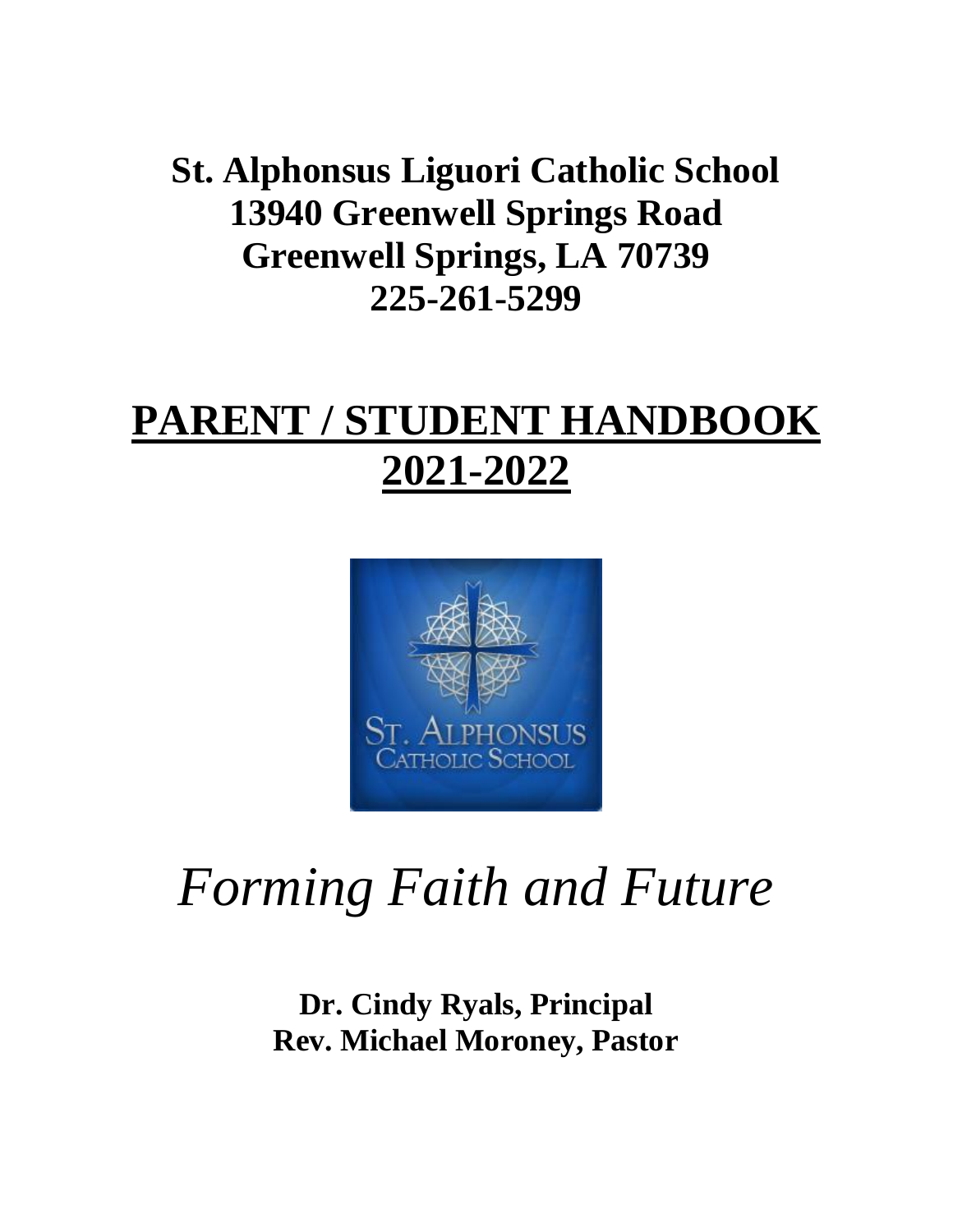## **TABLE OF CONTENTS**

| Welcome                           | $\overline{2}$ |
|-----------------------------------|----------------|
| Handbook Purpose                  | 3              |
| <b>Mission/Vision Statement</b>   | $\overline{4}$ |
| Motto                             | 4              |
| Philosophy/Core Values            | $\overline{4}$ |
| Accreditation                     | 5              |
| <b>Admissions Policies</b>        | $6-9$          |
| <b>Individual Needs Policy</b>    | 9              |
| <b>Child Custody</b>              | 10             |
| <b>Tuition/Payment Guidelines</b> | $10-13$        |
| Academic Calendar Information     | 13             |
| <b>School Hours</b>               | 13             |
| <b>Attendance Policies</b>        | $13 - 15$      |
| <b>Bell Schedule</b>              | 16             |
| <b>Bus Transportation</b>         | 16             |
| Cell Phone Policy for students    | 16             |
| <b>Communication with Parents</b> | $17 - 18$      |
| Confidentiality                   | 18             |
| Covid-19 Guidance                 | 18             |
| Discipline Policy                 | 18-21          |
| <b>Dress Code</b>                 | 22-28          |
| <b>Emergency Procedures</b>       | 28-29          |
| <b>Extracurricular Activities</b> | 30             |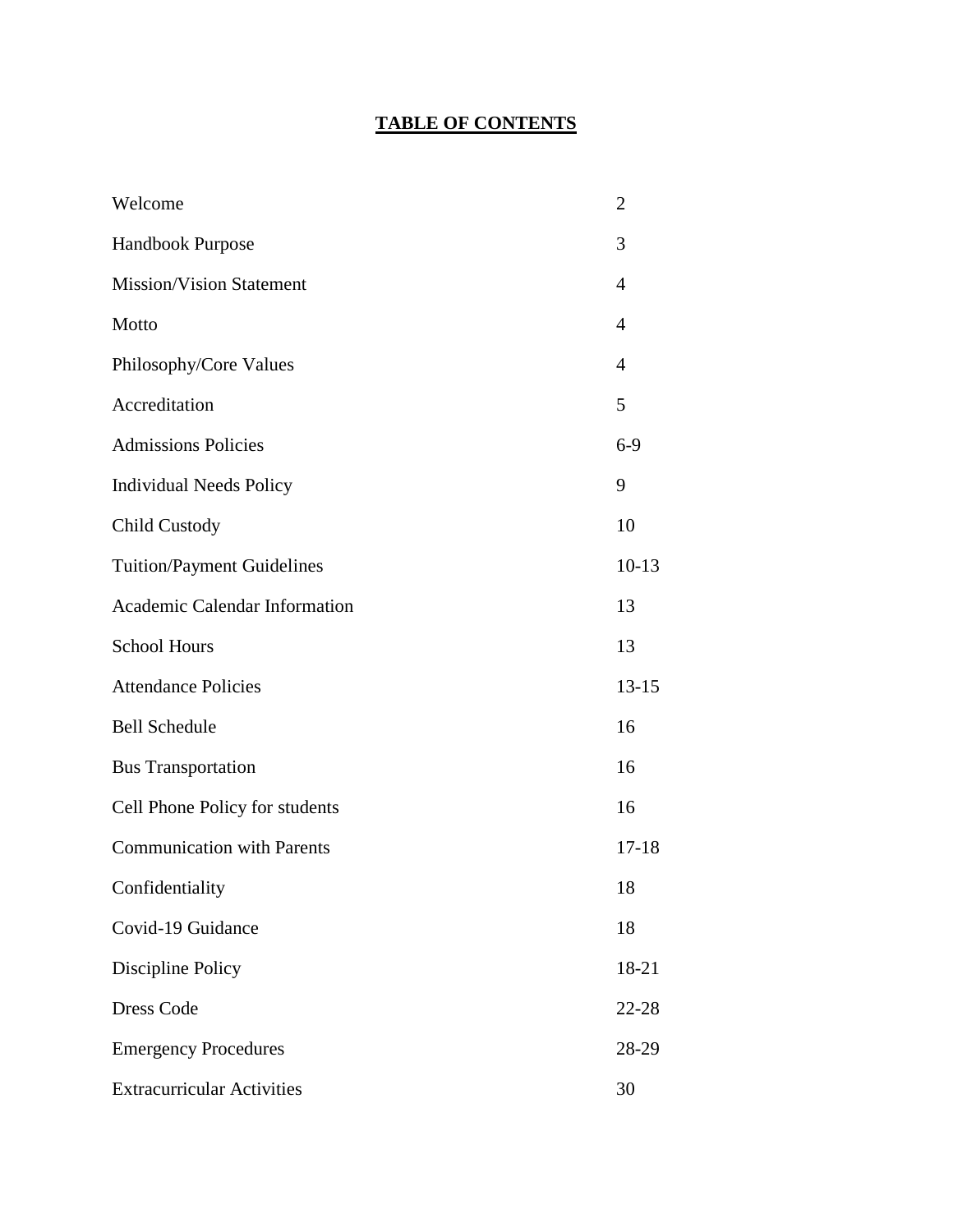| Field Trips/Mobile Classroom         | $30 - 31$ |
|--------------------------------------|-----------|
| <b>Grading/Promotion Policies</b>    | 31-32     |
| <b>Homework Policy</b>               | 32-33     |
| Home and School Association          | 33        |
| <b>Lunch/Child Nutrition Program</b> | 33        |
| <b>Medication/Health Issues</b>      | 33-35     |
| Parties/Gifts/Invitations            | 35        |
| Principle of Subsidiary              | 35        |
| <b>Release of School Records</b>     | 35        |
| Religious Education                  | 35-36     |
| <b>School Board</b>                  | 37        |
| <b>Student Files</b>                 | 37        |
| <b>Surveillance Cameras</b>          | 37        |
| <b>Visitors to Campus</b>            | 37        |
| <b>Technology Use/Policies</b>       | 37-43     |
| Use of Student Information/Pictures  | 43        |
| Handbook Family Agreement Form       | 44-45     |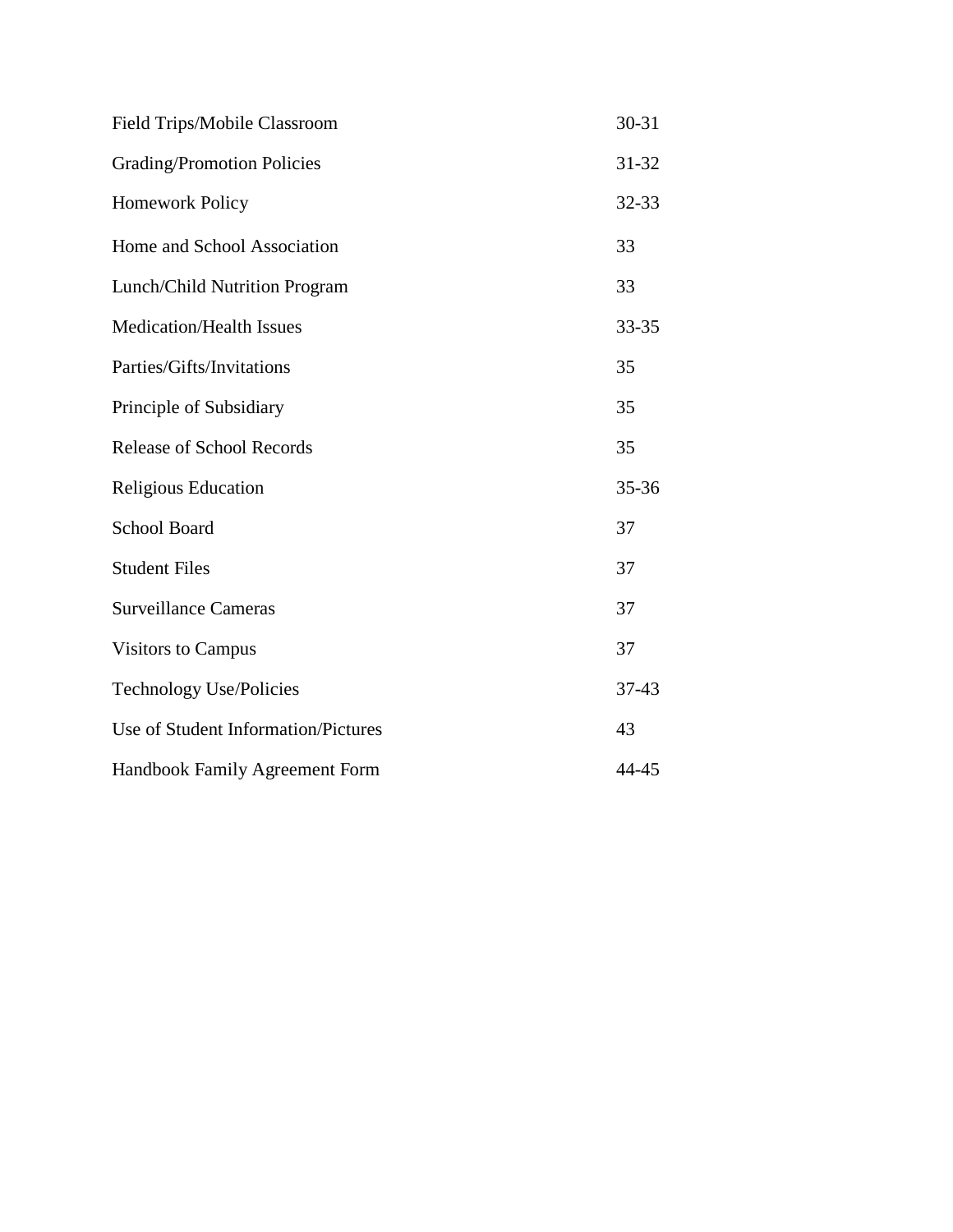## **Welcome from the Principal:**

Dear Parents and Students,

Welcome to St. Alphonsus School. We are pleased to have you as part of our school family - a family with a long and proud tradition of serving the students and parents of this community.

Building on the tradition of Christian formation and academic excellence, we have great expectations for the school. Each year, school goals are set and we expect to accomplish them by building a solid program, strong in both faith development and academics. It will take the commitment of the entire school community to be of service to each other and solid in our unity to achieve the best for the children.

Being a school of excellence is something of which to be proud. Please come and work with us as we continue to maintain a foundation of faith for our children. Be there in support and encouragement as we press forward in use of the latest technology. Help us as we challenge our children to always do their academic best. An exceptionally solid school never stops building and it never remains static. Help us build fellowship and friendship as we continue in the quest for the attainment of the ultimate goal - students who are challenged to do their best.

God has blessed St. Alphonsus School with many years of fine traditions and learning. Let us hope that these blessings become opportunities for us to share of ourselves in the love and service of our Lord and in the education of His children.

In Christ, Cynthia Ryals, Ed.D. Principal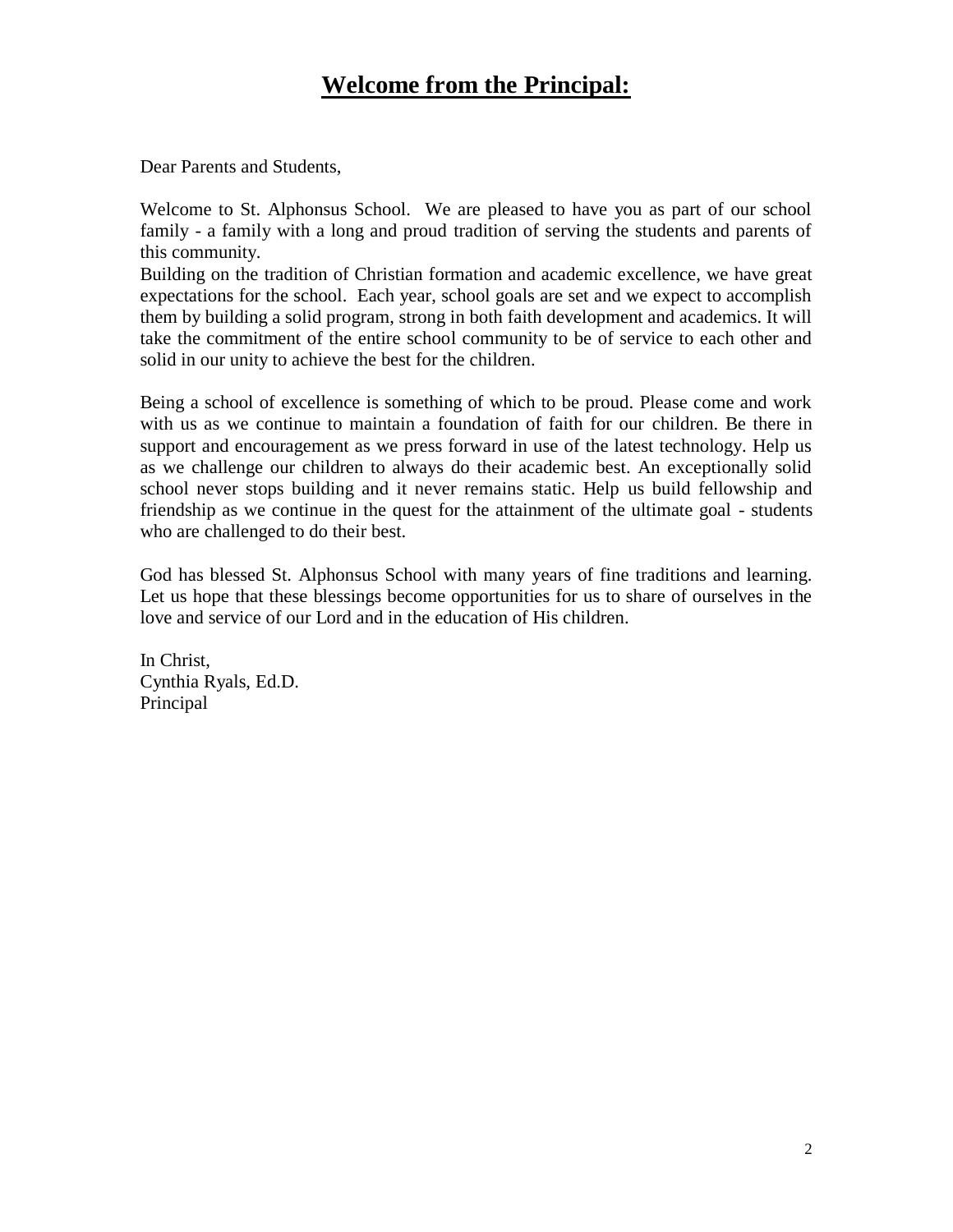## **Handbook Review/Purpose: PLEASE READ THIS HANDBOOK CAREFULLY**

This handbook was written in order to create a safe, Christian environment for our children. It is included on the school website as a service to provide you with pertinent information on policies and procedures. **It is our contractual agreement for the time your child is in attendance at the school**. The Principal is the final recourse and reserves the right to revise this handbook with the approval of the Pastor and School Board. Parents will be given prompt notice of any changes to this handbook.

St. Alphonsus Catholic School is a parochial school within the Diocese of Baton Rouge and the State of Louisiana. Not only the school policies and procedures outlined in these pages, but also those set forth by the Diocese and the State are to be observed by all members of the school community.

Parents who seek a Catholic education for their child(ren) will enter into a contractual agreement with St. Alphonsus Catholic School. The parent of a student who accepts admission agrees to abide by school rules covering all areas of the student's development as stated in the Parent-Student Handbook and other communication from school officials. Parents are expected to cooperate in a positive manner with administrators, teachers, staff members and all members of the school community.

It is your responsibility to read this handbook and to be informed of its contents. It is also necessary that you take the time to discuss this handbook's provisions with your children and to help them understand the mission of the school and the rules and regulations that flow from that mission.

*Once you have reviewed and discussed this handbook with your child, please sign the "Parent-Student Handbook Agreement Form" on the last page of the handbook and return it to the homeroom teacher with your child.* In doing so, you indicate that you agree to observe all the rules and regulations of St. Alphonsus Catholic School. Remember, for future reference, your source to access this handbook is the school website at [www.stalphonsusbr.org.](http://www.stalphonsusbr.org/)

In Christ,

Cynthia Ryals, Ed.D. Principal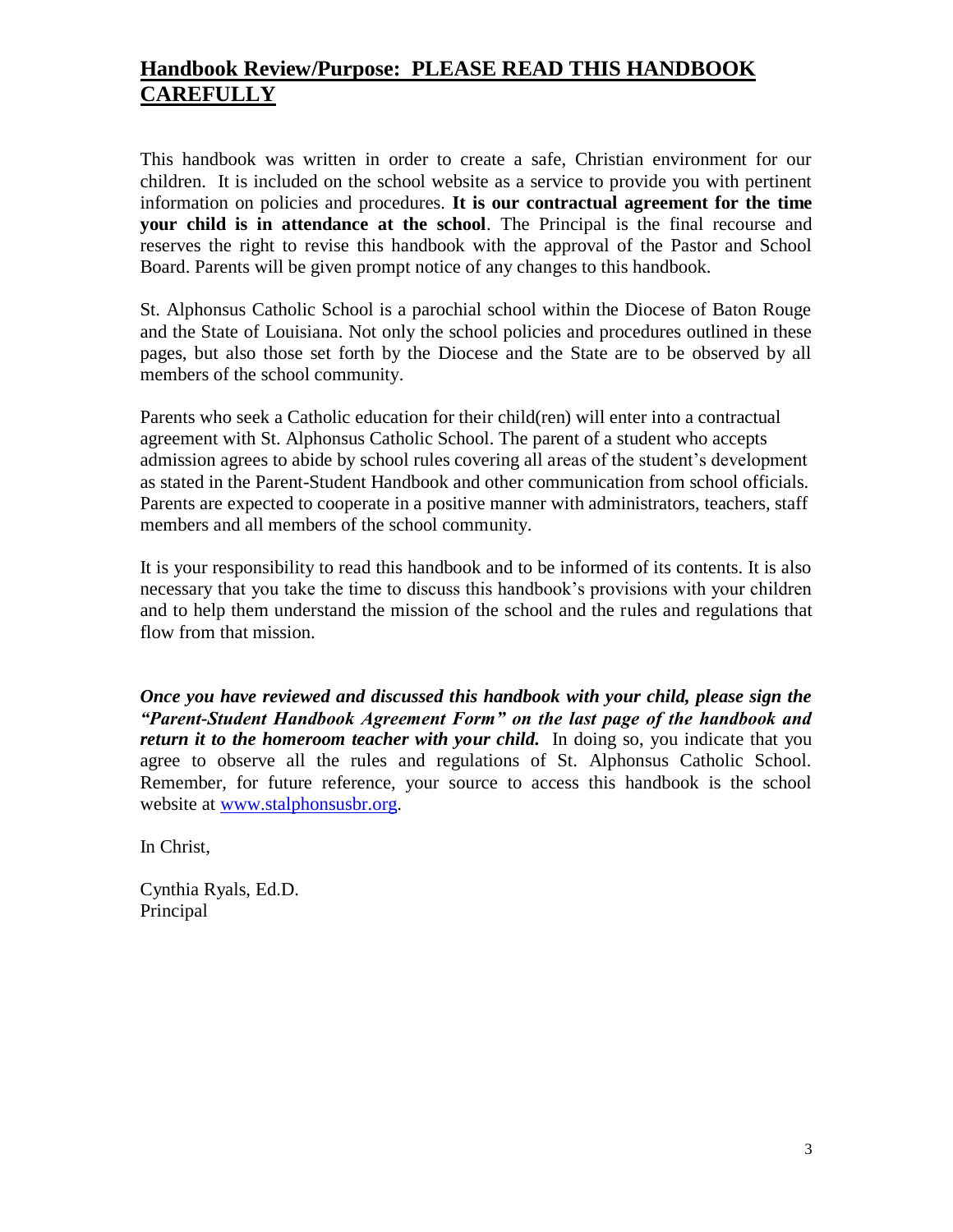#### **MISSION STATEMENT**

The Mission of St. Alphonsus Liguori Catholic School is to form students in the Catholic Faith spiritually, academically, physically, and culturally in an environment of academic excellence.

#### **MOTTO**

Forming Faith and Future.

#### **VISION STATEMENT**

St. Alphonsus Liguori Catholic School is committed to providing a positive, faith-filled environment for children to learn. Our comprehensive curriculum is designed to promote academic excellence and the spiritual growth of our students, coupled with an appreciation of how service to others makes the world a better place. We strive to expand their potential to become leaders.

#### **PHILOSOPHY**

Together, the parents, faculty, and church community of St. Alphonsus School facilitate the development of the whole child: spiritually, intellectually, physically, socially, and culturally. The school environment is intended to nourish a faith life that is rooted in the knowledge of Catholic doctrine, an appreciation for prayer, and a willingness to serve others. In this climate, each child is recognized and responded to as an individual with unique possibilities. Through a curriculum designed toward academic excellence, the faculty guides students to maximize their individual learning potential and to develop creative interest, thus celebrating the diversity of our students. In support of this endeavor, St. Alphonsus School pursues the role of educational leadership in today's changing world. It is hoped that through this educational process, we will be developing strong individuals who will become devoted citizens of the home, school, church, and civic community, prepared to go forth to give witness to a belief in Christ and to respond to the larger community in a spirit of peace and justice.

#### **CORE VALUES**

- We will *serve* God, family, and community by encouraging outreach for the needs of others.
- We strive for *excellence* in our academic endeavors by setting goals for the future and embracing challenges.
- We share our *Catholic Faith* by guiding and nurturing our students toward faith throughout their lifetime.
- We aspire to the action of *compassion* by showing love, forgiveness and empathy for others.
- We model *responsibility* by taking ownership of our actions and encouraging others to take Gospel valued actions.
- We show *respect* by honoring and loving all of God's creations.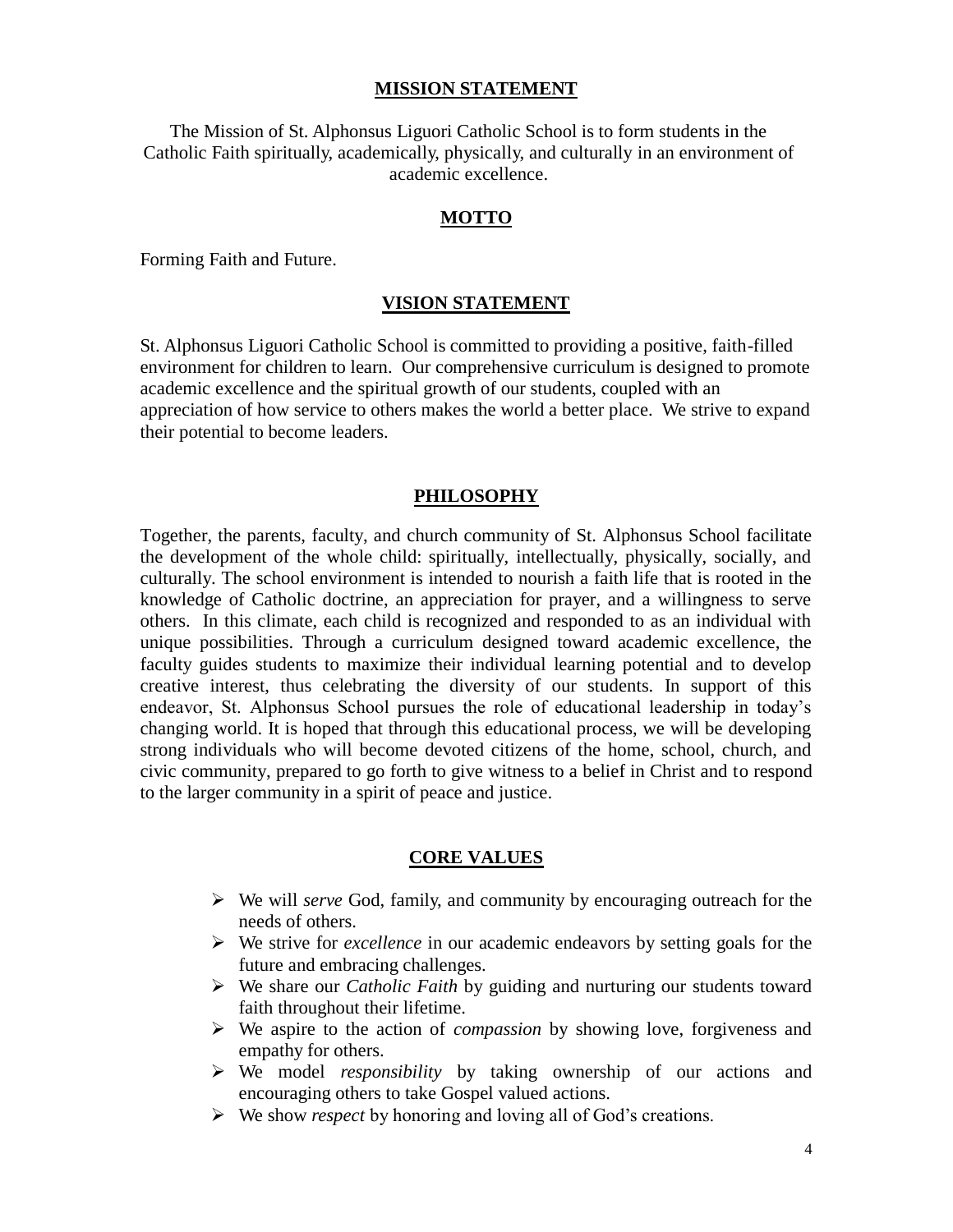## **ACCREDITATION AND ACCOUNTABILITY**

St. Alphonsus Catholic School is a member of the National Catholic Education Association (NCEA) and is approved and accredited by the State of Louisiana. St. Alphonsus School is also accredited through the Southern Association of Colleges and Schools Council on Accreditation and School Improvement (SACS/CASI), through Cognia (formerly AdvancED). The school adheres to all policies contained in the Administrative Manual of the Diocese of Baton Rouge that is available for review at the school office.

The school's curriculum is prescribed by the Office of Education for the Diocese of Baton Rouge, and is in accordance with state regulations. The school abides by all regulations pertaining to the health and safety of our children. There are regular inspections for asbestos, health practices, and procedure drills for fire, weather, and crisis safety. The Asbestos Plan and other safety reports are available in the school's main office.

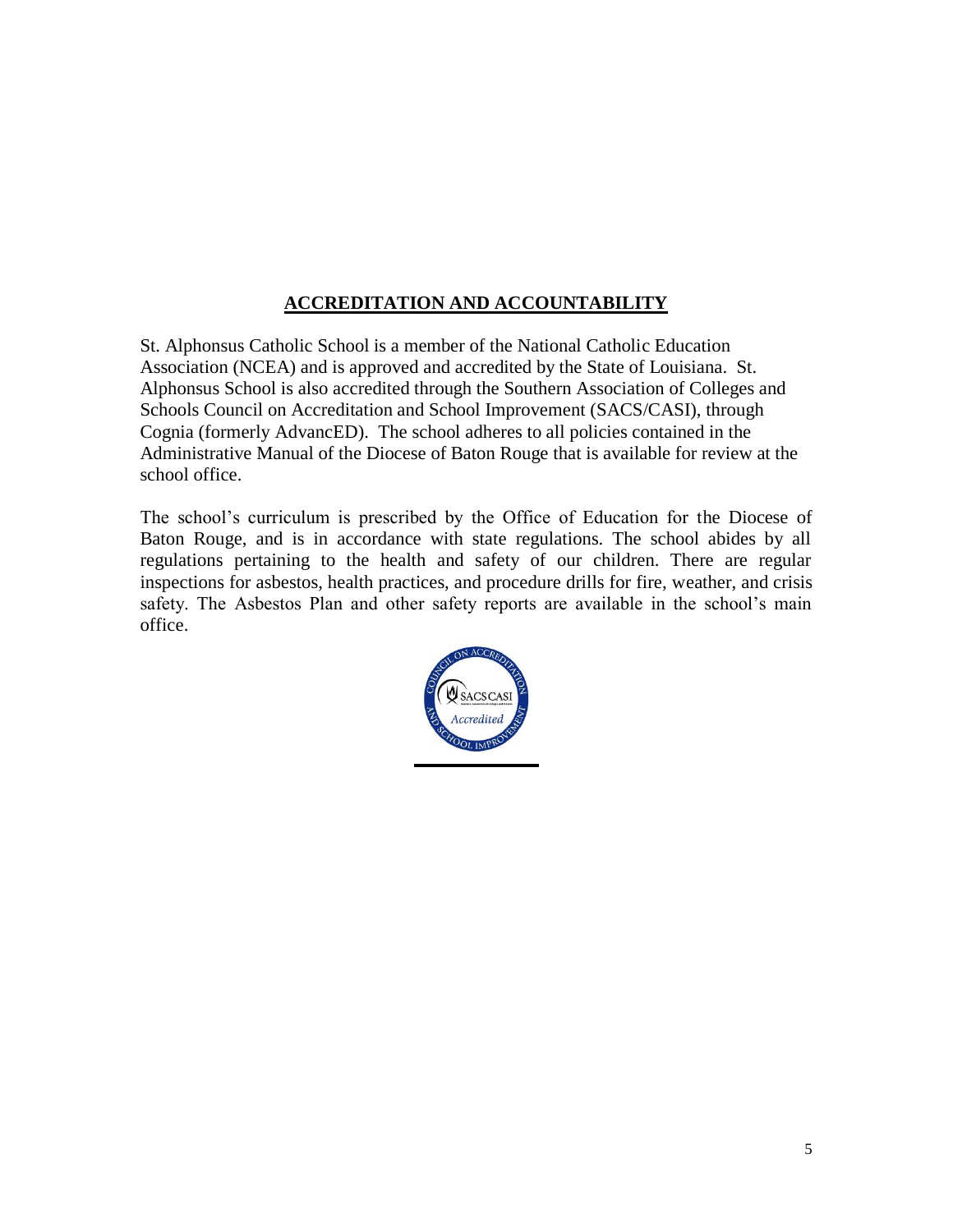## **Admissions:**

## **Non-discrimination Policy:**

St. Alphonsus School is an accredited, co-educational elementary school for grades prekindergarten through grade eight. St. Alphonsus School admits students of any race, sex, color, national and ethnic origin to all the rights, privileges, programs, and activities generally accorded or made available to the students at the school. They do not discriminate on the basis of race, sex, color, national and ethnic origin in administration of its educational policies, admissions policies, scholarship and loan programs, and athletic or other school administered programs.

Additionally, in compliance with Title IX of the Civil Rights Act of 1964, this school, in the Diocese of Baton Rouge, does not subject any person, on the basis of sex, exclusion from participation in, or deny the benefits of, or subject to discrimination any education program or activity, except as permitted under said Title IX.

Finally, as a school in the Diocese of Baton Rouge, adoption of the imperatives of the Family Educational Rights and Privacy Act as amended is implemented, and information is available to parents and students concerning their rights under this amendment to Title VI of the Civil Rights Act of 1964.

## **Guidelines for Acceptance:**

Parents, both Catholic and non-Catholic, are expected to demonstrate clearly their support of Catholic education. This support includes, but is not limited to:

- the identification of parents as financial contributors to their parish/church,
- $\bullet$  the expectation that tuition will be paid in a timely manner,
- the commitment by the parents/guardians to support the requirement of service to the school,
- the participation of parents in their church community.

All students who are enrolled must follow the religion curriculum, live Christian values, participate in the liturgical life of the Church, and salute and recite the Pledge of Allegiance and stand for the National Anthem.

## **Acceptance Priorities:**

St. Alphonsus Catholic School is committed to continuing a legacy of excellence in religious and academic education in a nurturing environment that fosters self-discipline. In considering students for admission to the school, young people who can benefit from and contribute to the religious and academic mission of the school are sought. The admission policy is designed to flow from the school's mission statement, to address student readiness, to provide for effective monitoring, to include minority outreach, and to develop structures for attracting qualified students to the school. Parents who seek a Catholic education for their child(ren) will enter into a contractual agreement with St. Alphonsus Catholic School. The parent of a student who accepts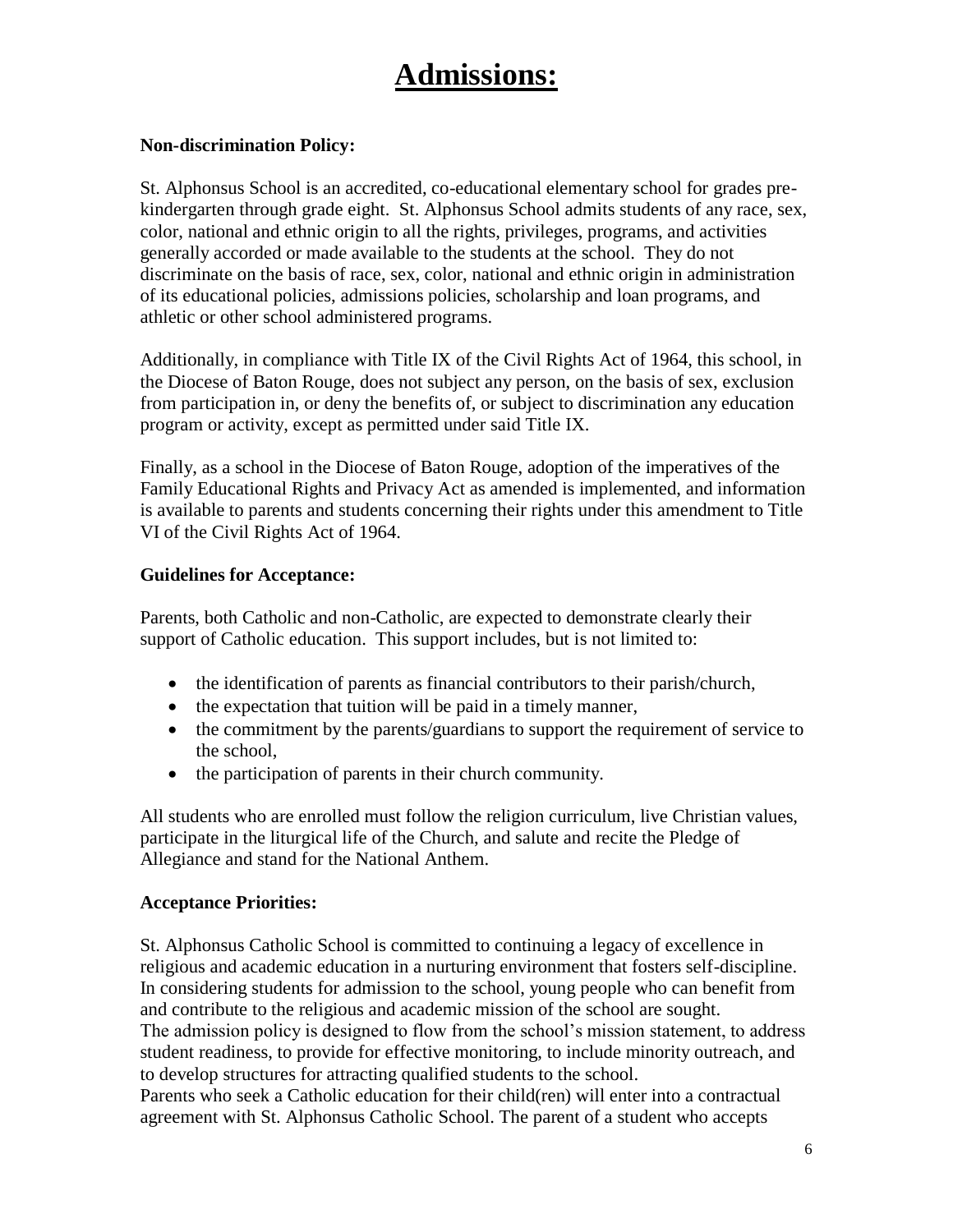admission agrees to abide by school rules covering all areas of the student's development as stated in the Parent-Student Handbook and other communication from school officials. Parents are expected to cooperate in a positive manner with administrators, teachers, staff members and all members of the school community.

The school principal serves as Admission Director and chair of the Admission Committee made up of the assistant principal, the guidance counselor, and teachers as needed for screening. This committee makes all admission decisions including students. The principal, as Admission Committee chairperson, makes admission reports to the School Board to provide updates on enrollment for the current school session as well as for the coming school year after registration. These reports inform the board about admission practices and ensure that the admission policy is applied as written. The Admission Committee offers admission only to those students who, in their judgment, can succeed in the curriculum designed for students at St. Alphonsus School. Candidates for kindergarten admission must successfully complete readiness testing administered by school personnel.

## **New Admissions:**

Parents requesting admission to St. Alphonsus School for their children must complete an application packet and attend a parent/student interview with a member of the Admissions Committee. The application packet must be complete before the interview is scheduled. Students are not considered registered at the school until the interview is complete. St. Alphonsus Catholic School offers admission to qualified students regardless of race, gender, ethnicity or national origin. The application packet must include:

- Payment of the non-refundable registration fee (This fee is refundable only if the student is not accepted to the school.)
- A completed St. Alphonsus School registration form.
- **Original or notarized documents of the following: birth certificate, social security card, and immunization records / health card.**
- Previous school academic records including the report cards from all prior schools of attendance, discipline record from school of transfer on school letterhead, absentee record if not included on the report cards.
- Sacramental records (Baptism, Reconciliation, First Eucharist, and Confirmation documentation, if applicable.)
- Legal documents as to custody of the child, court approved guardianship or tutorship, or court approved visitation rights, if applicable.
- All standardized test scores (national or state testing scores, including LEAP test results)
- All behavioral or abilities testing results showing identified exceptionalities. (ADD/ADHD, dyslexia, learning disabilities, etc.)
- Health information needed for the safety or care of the child during the school day (ex.: diabetes, epilepsy, allergies, asthma).
- Readiness testing by St. Alphonsus School staff, if necessary
- Any other action the principal deems necessary to make a valid judgment as to the student's potential success at St. Alphonsus School.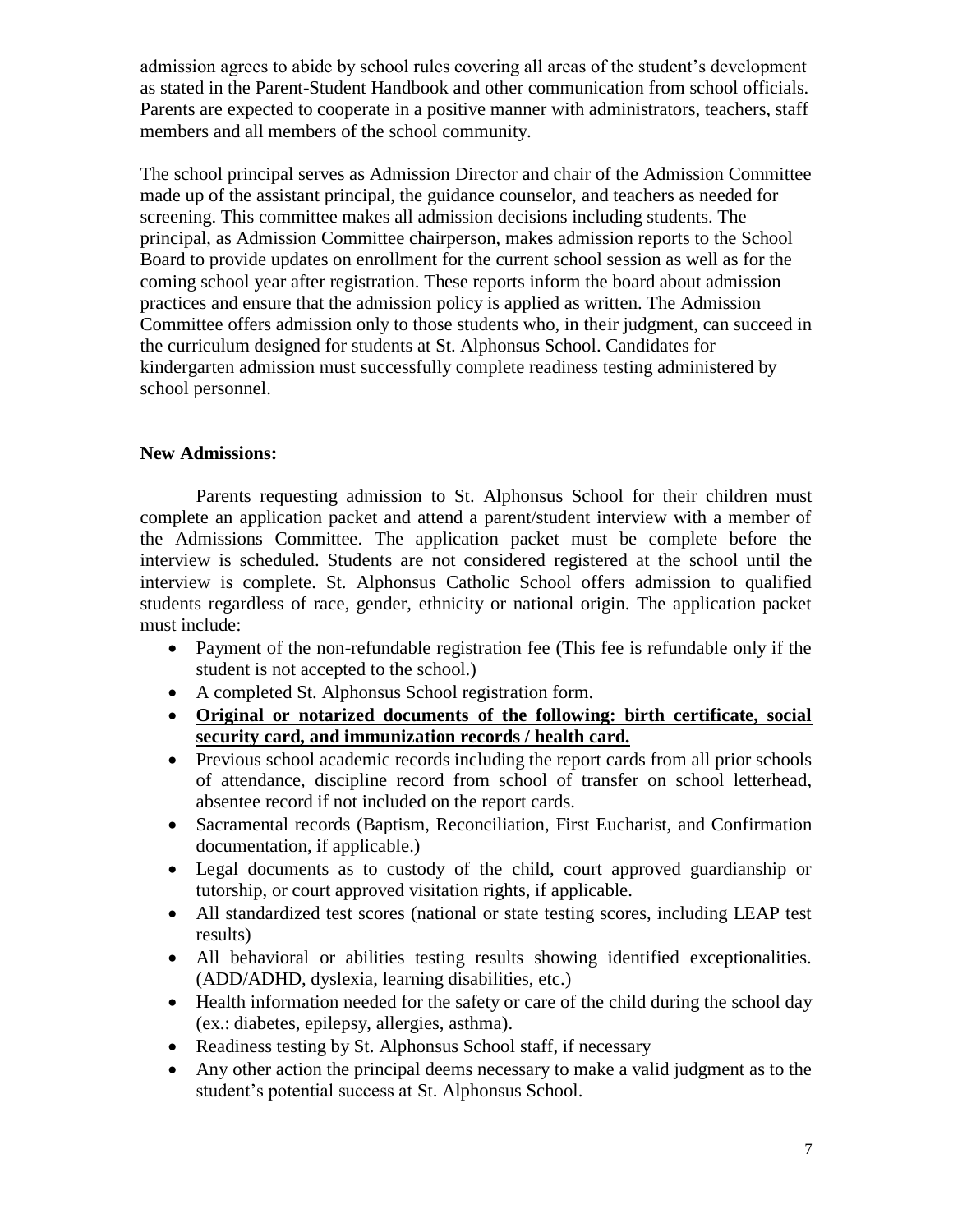#### **Conditions for Continued Enrollment:**

- 1. All new students are accepted on a probationary basis and remain as such for a full year. During the probation, the student's records are reviewed for academic success and disciplinary behaviors. Withdrawal of the child may be necessary if the school cannot meet the child's needs.
- 2. The education of a student is a partnership between the parents and the school. Just as the parent has the right to withdraw a child if desired, the school administration reserves the right to require the withdrawal of a student if the administration determines that the partnership is irretrievably broken. Failure to abide by the regulations and policies of the school handbook by either the student or his/her parent/guardian may result in the student's removal from the school.

## **Pre-Kindergarten Admissions:**

A child must be three (3) years old on or before September  $30<sup>th</sup>$  to be eligible for pre-kindergarten 3, and four (4) years old on or before September  $30<sup>th</sup>$  to be eligible for pre-kindergarten 4. Every child in the 3 year old class must be **fully potty-trained and out of diapers and pull-ups. Your child must be able to communicate with an adult that he or she has to go to the restroom.** 

- An occasional "accident" is understandable; however, if your child repeatedly has accidents, you will be called to come to school to change him/her.
- The issue of potty training can be stressful on a child and by forcing a child to become potty trained, permanent emotional damage could occur. Therefore, if within the first three weeks of school your child does not seem to be potty trained, we will ask that you remove your child from the program.

## **Kindergarten Admissions:**

A child must be five (5) years old on or before September  $30<sup>th</sup>$  to be eligible for kindergarten. Candidates for kindergarten admission must successfully complete readiness testing administered by school personnel.

## **Re-Registration:**

All current students are considered eligible for continued enrollment unless their parents have otherwise been notified. Only when re-registration is complete, including payment of the re-registration fee, is the student placed on the next year's rolls. Current students are re-registered in January of each year through the following process.

- Payment of the non-refundable registration fee.
- Completion of an update of registration paperwork online or through a printed copy of the paperwork obtained through the school office.
- Completion of the Tuition Payment Option form.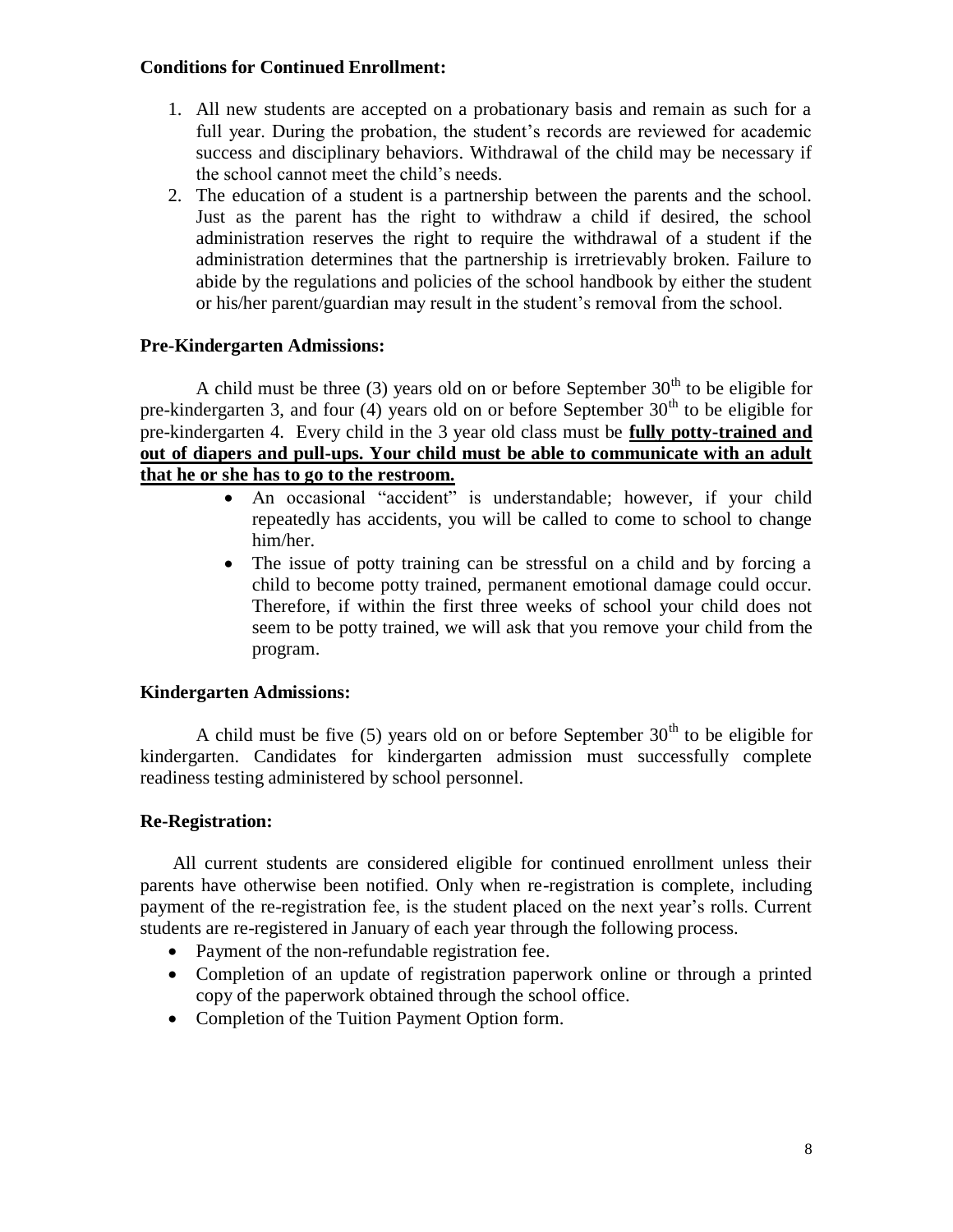#### **Admission Guidelines:**

As prescribed by Diocesan policy, in those cases in which the number of applicants exceeds the number of positions available, priority for admission will be given in the following order:

- Students presently in attendance and their siblings whose parents actively support the school,
- Children of St. Alphonsus School personnel whose parents actively support the school,
- Children of registered St. Alphonsus parishioners who actively participate in parish life and financially support the church parish through the use of tithing envelopes or ACH debit.
- Children of parents who are registered in St. Alphonsus Parish.
- Children of parents registered in a Catholic church parish outside the school district who

have the written consent of their pastor.

 Students of other religious affiliations whose parents agree to allow their children to participate fully in the school's religious education program, including attendance at Eucharistic celebrations and liturgical services, with the exception of actual reception of the sacraments.

#### **INDIVIDUAL NEEDS**

 Diocesan schools are addressing Section 504, Title V. "Guidelines for Catholic Schools in the State of Louisiana" have been developed and disseminated to all Catholic schools in the state, and in-service training has been provided to all faculties in all schools in order to implement the guidelines. St. Alphonsus School has adopted the following Diocesan approved policy statement:

 St. Alphonsus School attempts to meet the needs of students with diagnosed disabilities within our school by making minor adjustments and incorporating minor interventions in regular classroom activities. Major adjustments, including those that are detrimental to the rights of other students and those that require additional costs are considered beyond our ability and cannot be incorporated.

 Parents must provide a copy of the child's education/psychological evaluation to the school, and the school will make reasonable, minor adjustments/interventions in regular classroom activities. Services/504/IEP evaluations that the student received in public, private, or parochial schools do not transfer automatically with the student. We do not have the auxiliary staff to provide oral testing. For examples of minor adjustments that we are able to provide, please contact the Guidance Counselor.

#### **Reading Lab:**

 St. Alphonsus School has an established reading lab program. Students with reading difficulties can be screened for the program through a recommendation of a parent or a teacher. *The program requires an additional fee* and is taught by personnel certified in the Susan Barton Reading and Spelling Program.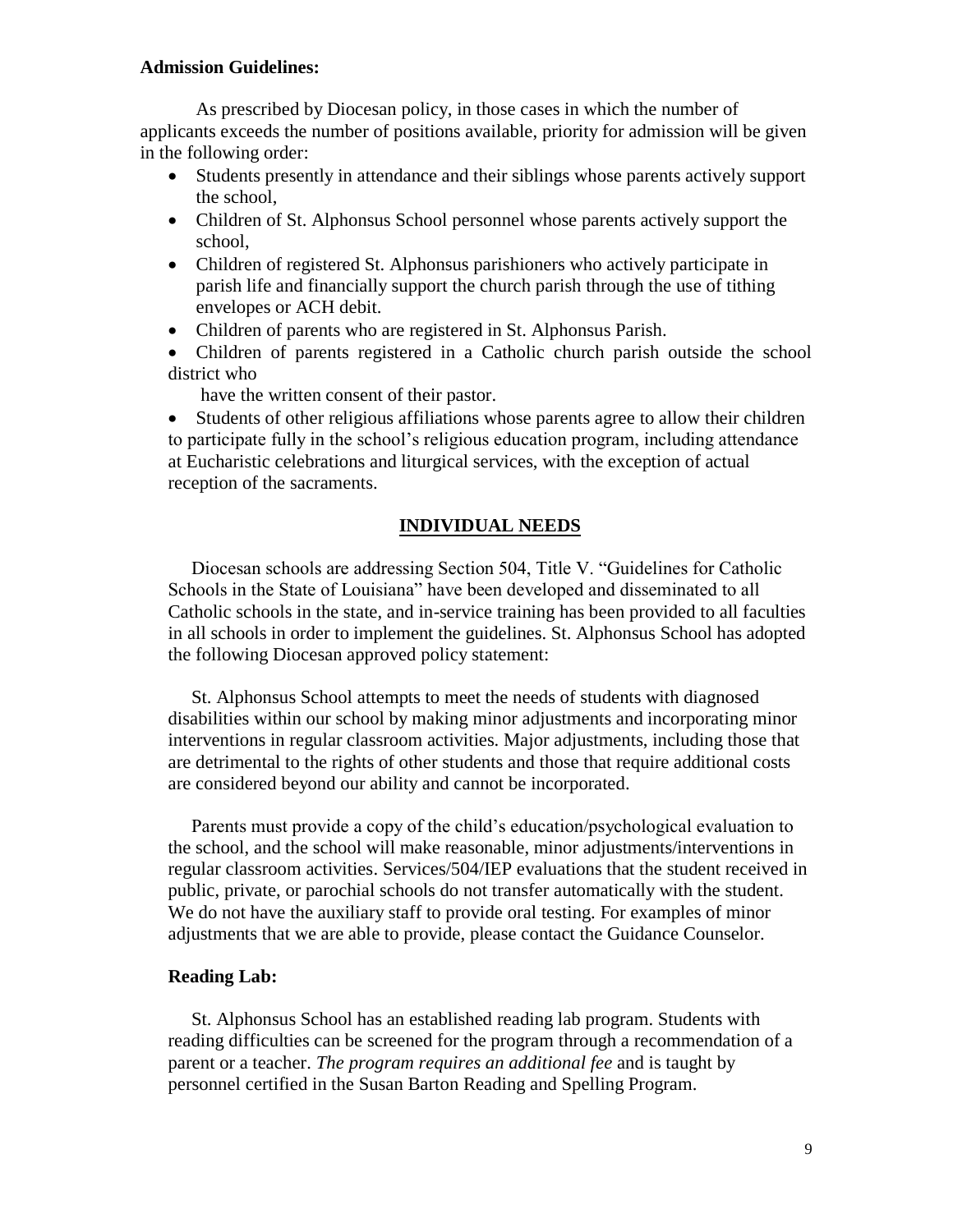#### **Speech:**

 Special education services offered through the Central Community Schools System are scheduled through the administration after approval has been attained. With administrative approval, private speech pathologist will be allowed to work with students during the school day upon completion of the Diocesan Child Protection policies.

#### **CHILD CUSTODY**

It is the responsibility of the parent to provide a current, signed court order for child custody to keep on file with St. Alphonsus School. St. Alphonsus assumes no responsibility for compliance with a court order. The school abides by the Buckley Amendment with respects to the rights of non-custodial parents. In the absence of a court order to the contrary, St. Alphonsus will provide the non-custodial parent with access to the academic records and other school-related information regarding their child(ren). We appreciate your cooperation in resolving any family issues outside of the school setting.

#### **TUITION, FEES AND PAYMENT GUIDELINES**

#### **Tuition:**

St. Alphonsus School's tuition, fees and registration costs are set each year by the School Board. Fees are communicated at the time of registration and are available on the school website: www.stalphonsusbr.org. Tuition and fees are charged to help cover the cost of operating St. Alphonsus Catholic School. The help of our parents, alumni, and St. Alphonsus Church parish with fundraising activities is also essential to meet the budgetary needs of the school, since tuition and fees only cover a percentage of our expenses. In January, the Tuition  $\&$  Fee Schedule will be published providing all cost for the upcoming academic year. The amount is based on the cost of educating a student. Parents are financially responsible for books and school resources issued to their children and all damage done to the property of the school and others.

#### **Parental Commitment to Church and School:**

Catholic members of our St. Alphonsus School family should attend Mass every weekend and on Holy Days. All St. Alphonsus School families are expected to commit to volunteer time to different events throughout the school year (example: Festival of Two Rivers, Auction, Hornet Fun Run, Field Day, Grandparents' Day, etc.)

#### **Tuition Discount:**

A family's tuition rate status will be based on their record of tithing to our church parish for the previous calendar year (January 1 - December 31). Families who are registered and active members of St. Alphonsus Church and tithe at least \$300 per year shall receive the "In Parish" rate which includes a \$500 discount from the "Out of Parish" rate.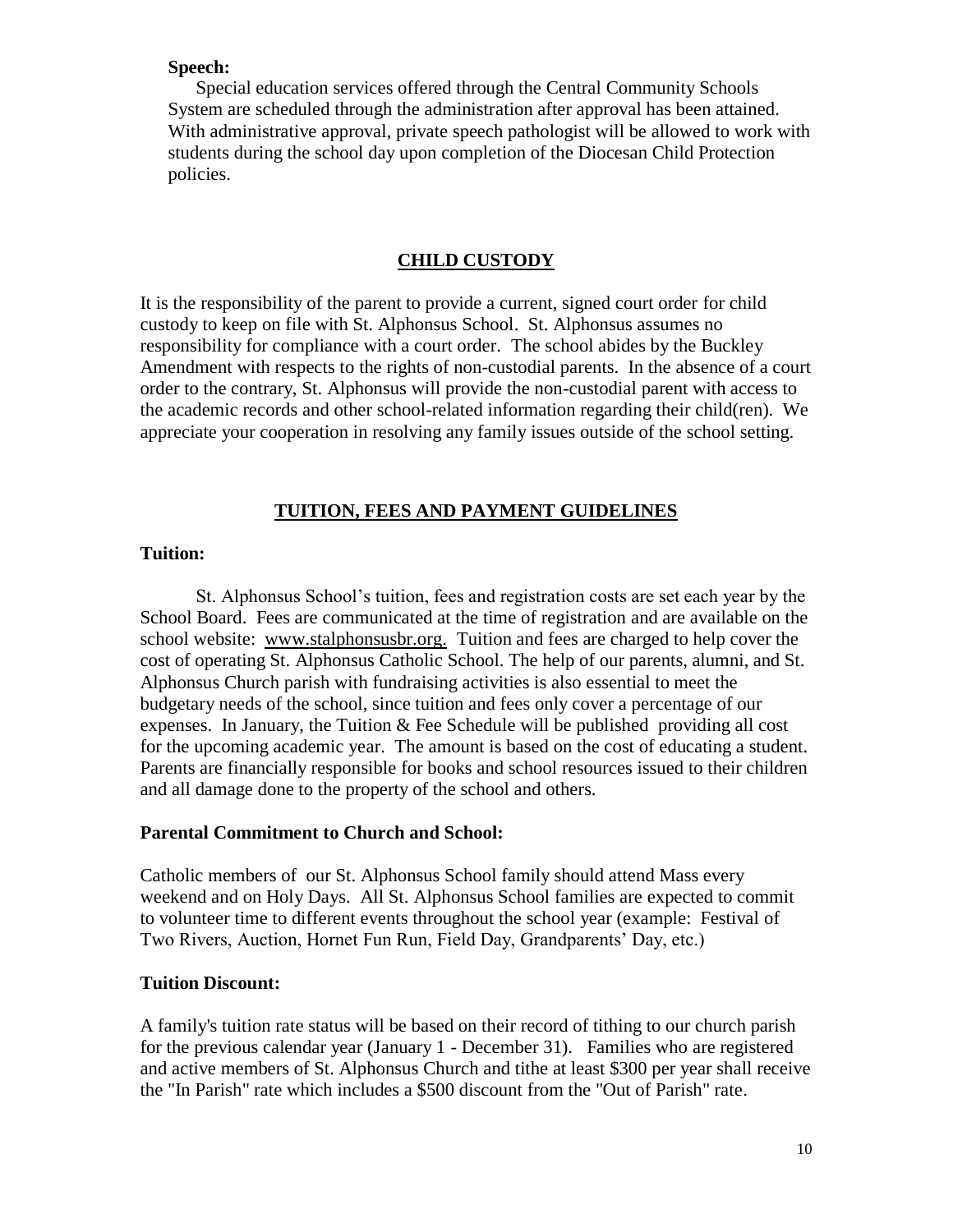## **Registration Fee:**

A registration fee, will be accessed to each student during the re-enrollment period for the academic year. The registration fee is non-refundable in accordance with the Diocese of Baton Rouge policy, unless the student is not accepted to St. Alphonsus Catholic School.

## **Tuition and Student Fees:**

In an effort to maintain the fiscal operations of St. Alphonsus School the School Board has provided the following three  $(3)$  tuition  $\&$  fee payment options:

- Option #1: Payment in full on or before May 15th each year.
- Option #2: Semi-Annual payments through electronic transfer (ACH) on May 15th & Nov 15th.
- Option #3: Monthly payments through electronic transfer (ACH) on the 15th of each month beginning in May for student fees and June through April. There is no tuition draft in January.

At the beginning of the academic year, a student will not be considered as registered if student fees and monthly tuition amounts for May, June and July are not paid in full by the day *before* the first day of school.

#### **Student Fee Policy for Louisiana Scholarships Recipients**

In accordance with *Act 240 of the 2019 Legislative Session (R.S. 17:4022)*, below is a list of fees that are included in and covered by the Student Scholarships for Educational Excellence Program (SSEEP):

| <b>Registration Fee</b> | due in January 2021  | \$275 |
|-------------------------|----------------------|-------|
| <b>Student Fee</b>      | due by May 15, 2021  | \$225 |
| Building Fee $(K-8)$    | due by May 15, 2021  | \$110 |
| Technology Fee (K-8)    | due by May 15, 2021  | \$150 |
|                         | 11 1 1 1 1 1 1 1 1 1 |       |

The following required fees are not included in or covered by student's scholarship:

| <b>Band Fee</b>                         | \$200 per semester |
|-----------------------------------------|--------------------|
| Club Dues                               | Varies by club     |
| Field Trips                             | Varies by trip     |
| <b>Economic Hardship Waiver Process</b> |                    |

For the above listed required fees that are not included in and covered by the student's scholarship, eligible students may qualify for an economic hardship waiver. The process for applying for such a waiver is that a written request must be submitted to the school principal for consideration. Students will be approved for a waiver of the fee(s) if they meet one of the following criteria:

Student is in foster care.

Is homeless.

Is eligible for free or reduced priced meals in schools not participating in the Community Eligibility Provision Program.

A written approval or denial of the waiver request will be provided within 15 school days of the date of the receipt of request.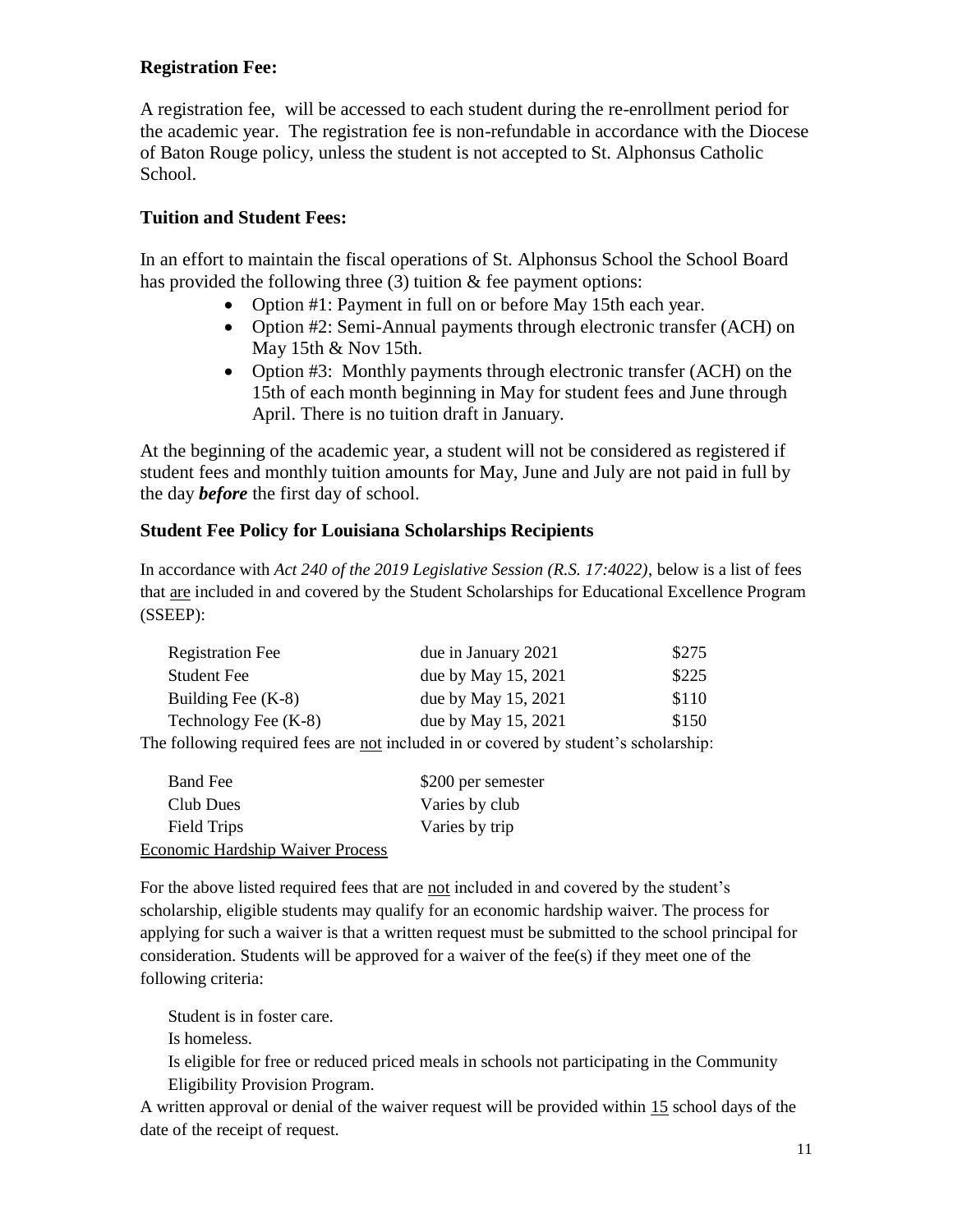#### Educational Records

Failure by a student, or parent or legal guardian on behalf of their child, to pay any required fee will not result in the withholding of a student's education record.

#### Appeals Process

Students may contact the local superintendent or their designee for a waiver request that is initially denied

#### **Tuition & Fee Account – 30 Days Past Due:**

If a student's tuition account becomes 30 days past due:

- The student is subject to suspension from classes and/or extracurricular activities.
- $\bullet$  St. Alphonsus reserves the right to suspend parent(s)/guardian(s) from the ACH program and require that tuition be paid in full for the remainder of the academic year.
- The parent(s)/guardian(s) will be notified by the Principal of St. Alphonsus School of such actions.
- See, also; *Deliquent Payment Policy* below.

Should a parent fail to make alternative arrangements:

- The Principal welcomes parents throughout the school year to discuss in advance of delinquency conditions that may prevent them from fulfilling their obligation to pay tuition. Tuition assistance may be considered in cases of hardship. St. Alphonsus School is committed to assisting in providing a plan that will work best for the family's particular situation.
- Students and/or siblings of students with an outstanding tuition balance, including students who are siblings of graduated students with an outstanding tuition balance, may not register for the following academic year.
- Parent(s)/guardian(s) of returning students who, during any prior year, have a student tuition account that has, at any time, become 30 days past due or has had two or more NSF items, may be subject to the following:
	- 1. Permanent suspension from the ACH program;
	- 2. May be asked to find other funding sources;
	- 3. May be required to pay tuition in advance for the year.

Parent(s)/guardian(s) are liable for any collection costs, court costs and legal fees incurred by the school to collect delinquent accounts.

#### **Tuition Withdrawal Refund Policy:**

Student fees & tuition payements begin on May 15th each year. If there are circumstances in which a student must withdraw from St. Alphonsus School, prior to the first day of school all student fees & tuition paid will be refunded. Families must notify the school in writing if a student is withdrawn from the school. If the student is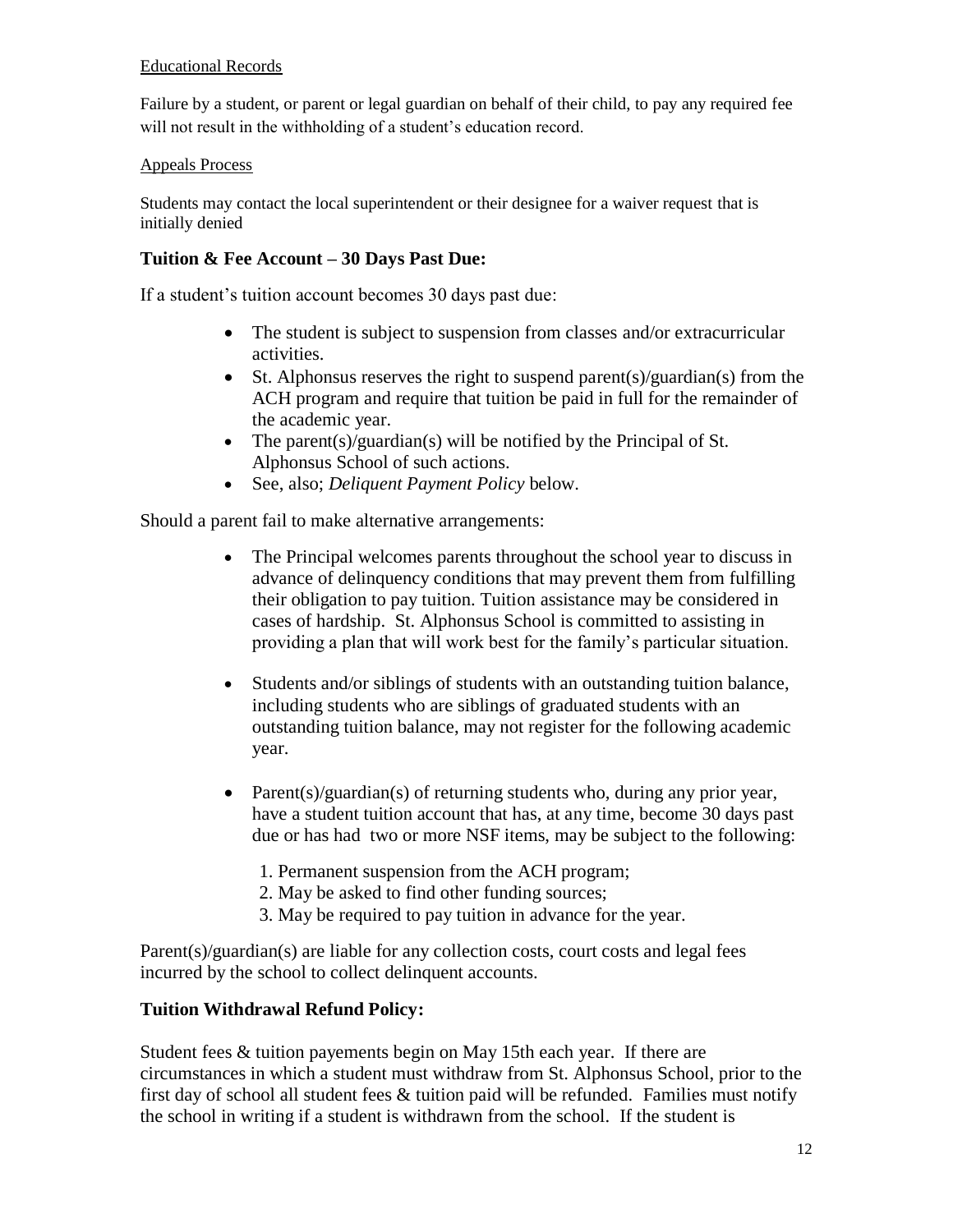withdrawn during the school year tuition will be refunded on a prorated basis. Student fees are not refundable after the first day of school. All financial obligations must be satisfied and all books returned before a tuition refund may be granted. Parents should contact the office as soon as possible to complete all necessary paperwork. Please allow up to two weeks for a tuition refund.

## **Delinquent Payment Policy:**

Applies to all payments made to St. Alphonsus Catholic School, including any program, club or organization of St. Alphonsus Catholic School.

The following policies will be strictly enforced if an ACH draft and/or check payment is returned by the bank:

- A \$35.00 fee for all checks/drafts that are returned by the bank.
- Returned item amounts must be paid by *money order* within 15 days of the date of the returned bank item.
- $\bullet$  If not paid within the above stated time frame, student(s) will not be permitted to attend school until payment is made.
- After a family's second bank returned item, the school will no longer accept checks/drafts for payment. Money orders made payable to St. Alphonsus Catholic School will be required.
- If the family's second bank returned item is for Registration, Student Fees and/or Tuition, payment option plans will no longer be offered to the family and the balance for the current academic year will be required to continue the student's enrollment.
- Parents will be notified if library books and/or other school property is not returned or is damaged and a fee will be assessed.

## **ACADEMIC CALENDAR**

An academic calendar is posted on the school's website, [www.stalphonsusbr.org](http://www.stalphonsusbr.org/) and will be attached to the first Kaleidoscope Connection of the school year. Please refer to the academic calendar. Note that the calendar is subject to change and includes contingency days for emergency situations.

## **SCHOOL HOURS**

## **ARRIVAL**

School hours are 8:10 AM - 3:30 PM. Students are not to arrive on campus before 7:45 AM unless they are enrolled in Before School Care. Students arriving before this time will be placed in Before School Care and parents will be billed for the service. **Students must be seated in assembly or in their classrooms (classroom assembly days) by 8:10 to be considered on time.**

Morning assembly begins at 8:10 AM in the Family Center and opens the school day with community prayer and announcements. Students will report directly to the classrooms on Mass days.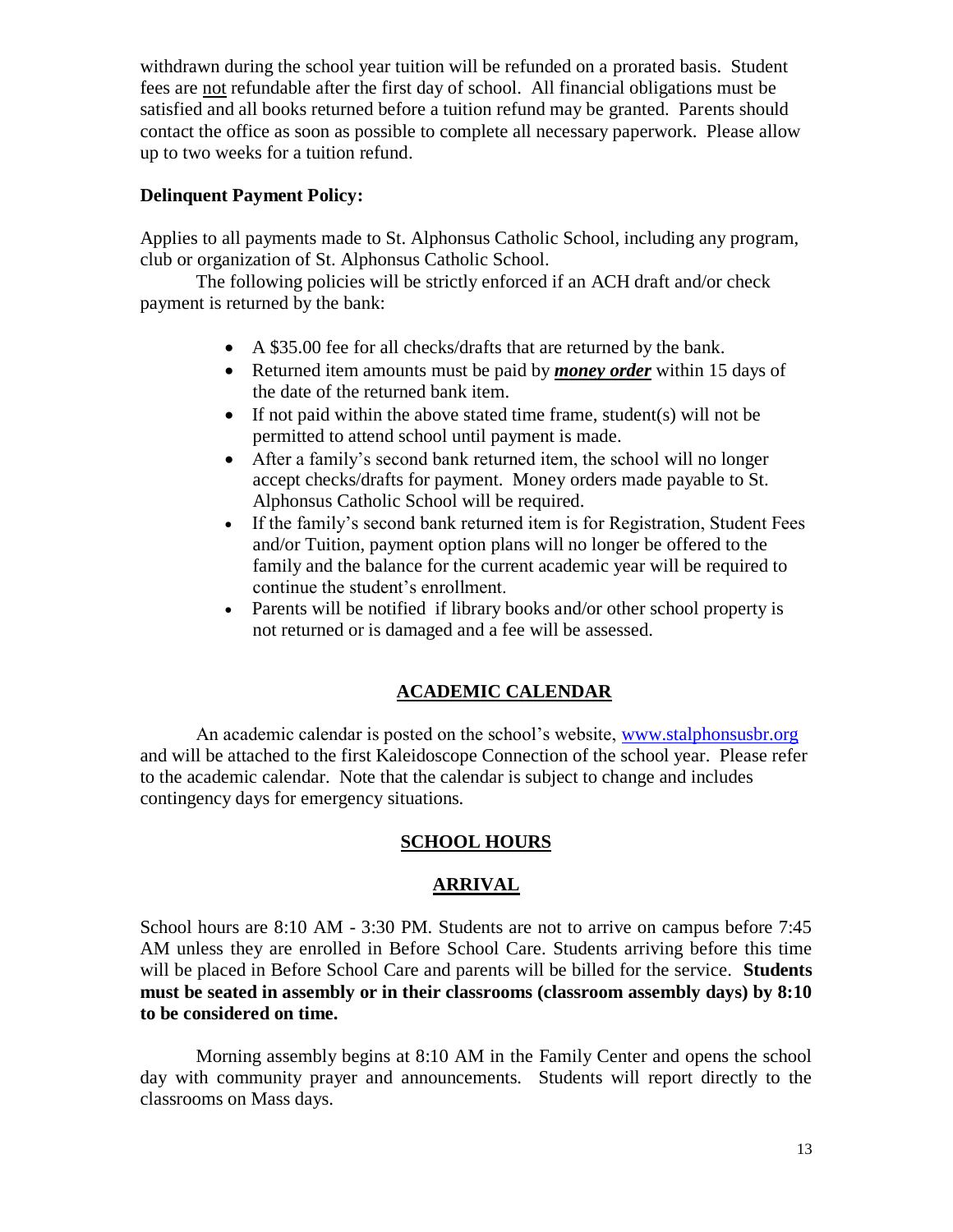#### **DISMISSAL**

Students are to be picked up in carpool by **3:45 PM**. Students in the carpool line at 3:45 will be brought to the office. Students not picked up in the office by 4:00 PM will be sent to after care and charged a fee. After School Care supervises students until 6:00 PM. **Students will only be dismissed to cars with the proper hang tag displayed.** Parents are not allowed to pick up a student from the classroom. Students riding the bus will be dismissed to the buses and must follow all bus rules.

- Bus Changes: If it is a bus change, the request must state the reason for the change and detail the exact process for dismissal including fellow student name, if appropriate, bus # changes, and new drop off point. This request must have the principal's approval before the bus driver will accept the student on the bus.
- Carpool Changes: If it is a carpool change, written authorization sent with the child that morning should detail all information concerning the change. If the person picking up the child is not on the Emergency Contact List, the student will be sent to the office for pick up at which time a driver's license must be presented, a copy made for office records, and the child signed out on school forms before the child will be released. If an emergency occurs during the day, the written authorization can be faxed to the office. Phone calls will only be accepted in dire emergencies.

#### **ATTENDANCE POLICIES**

It is the responsibility of the parents to encourage students to establish a good school attendance record. **By state law,** a student must be present a minimum of **160** days to be eligible to receive credit for courses taken. **Excessive check outs from school or late arrivals to school are considered in this count.**

According to Bulletin 741, a student who is absent more than 16 days may not be promoted or may be required to attend summer remediation. This is at the discretion of the administration.

Extended personal illnesses need written documentation by a physician and extenuating circumstances need to be verified in writing. Approval by the principal is necessary to be considered as excused absences.

Students are expected to be present for exams. (If a student has plans to be absent during the time exams are administered, the parents must contact the school in writing with specific reason stated. The administration and teachers will determine when the exam(s) will be taken.) Exams will not be administered prior to the testing period. It is the responsibility of the student to see that work missed due to any absence is completed.

#### **Absences:**

When a student is absent from school, parents are asked to notify the school office by email (brichard@stalphonsusbr.org) or by phone (225-261-5299) before 8:30 AM to verify the absence. When a student returns to school he/she must present to the teacher a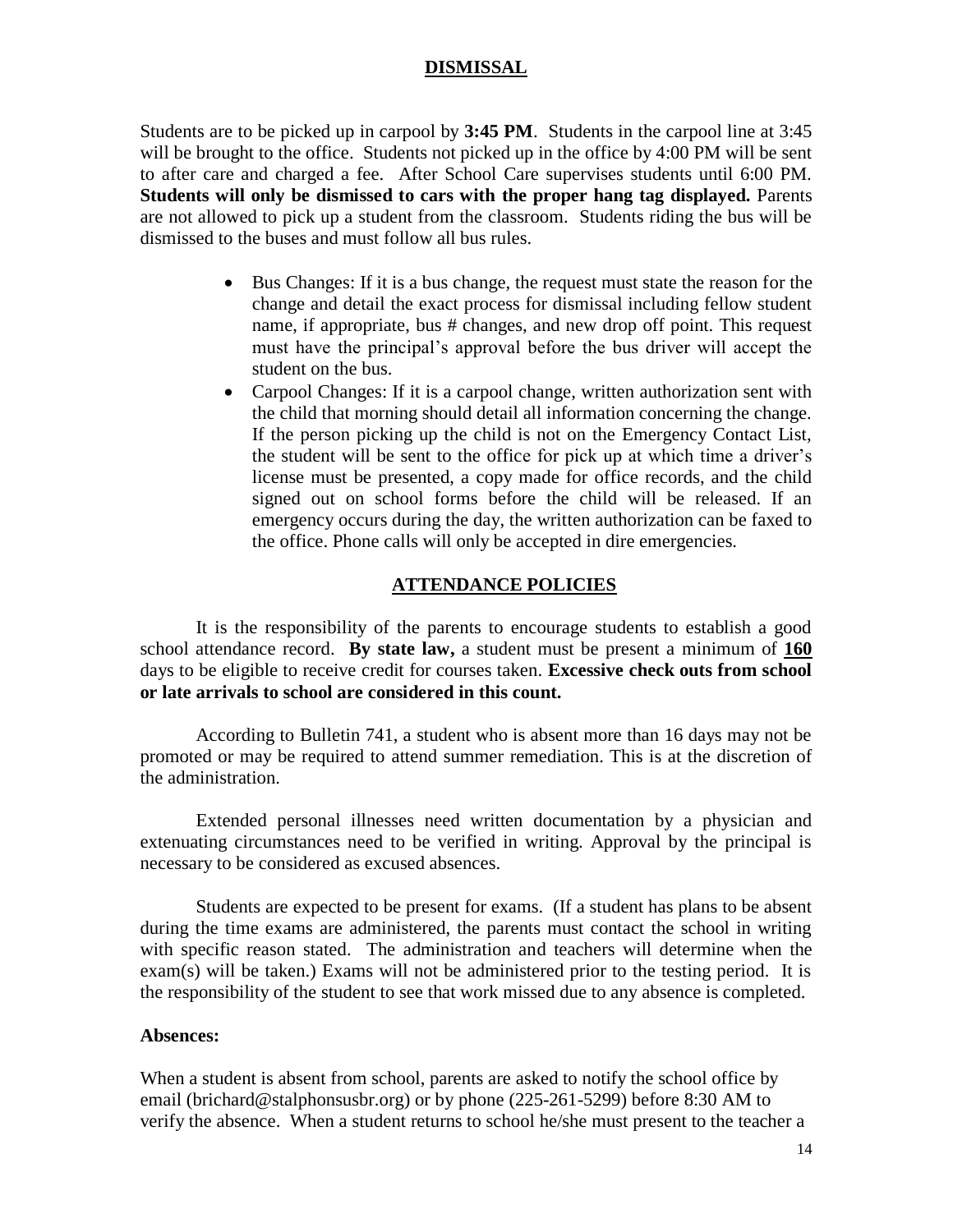written excuse from a parent/physician. Acceptable excused absences include illness, medical appointments, death in the family, impassable roads, school sponsored activities, and emergencies, or at the discretion of administration. An excused absence still counts against the student's attendance record. Arrangements will be made with students who have extended excused absences. Work is not provided ahead of time to students who are out of school.

Unexcused absences included, but are not limited to, vacations, hunting trips, concerts, ballgames, dance or other competitions. **The school considers an unexcused absence or tardy as a serious disruption of the learning process.**

#### **Vacations:**

Students who are absent due to vacations will receive unexcused absences, unless approved by the administration. Please clear these absences with administration. Work may not be available ahead of time to students who will be out of school.

#### **Homework requests for absences should be made no later than 8:30 AM. This allows our teachers time to gather the work.**

If a child is absent from school, he/she is not eligible to participate in any after-school activities on the day of the absence.

#### **Tardiness/Early Check Outs:**

Prompt arrival at school is expected of all students. By Diocesan policy,a student checked in between 8:10 - 8:40 AM is considered tardy. Students will be given a tardy slip upon their arrival. Students should report directly to the class that is scheduled at their time of arrival. They will visit lockers at their next designated locker time. Arrival after 8:40 AM is considered absent for a half day.

- Tardies and partial absences are counted against the child's attendance record. Tardiness and early checkouts jeopardize the quality of a student's school day.
- Parents will be contacted by the teacher and/or administration for chronic tardiness or early dismissals.

#### **For every 5 unexcused tardies in a nine week period, the student will receive a half day unexcused absence.**

Early dismissal will be granted for the same reasons that are allowed for excused absences. Please try to schedule doctor or dentist appointments after school hours. If a student must leave because of illness or other emergency, he/she must be signed out. If a student will be leaving school early, parents are asked to call the office or send a note that denotes the time of parent arrival.

- Student pick up is from the office between  $2:45 3:00$  PM. Early check outs are not counted as an absence or held against perfect attendance unless they exceed three (3) per school year.
- For student safety during normal dismissal, early check outs are not allowed after 3:00 P.M.
- Students who check out after 8:30 AM and before 2:45 PM are considered absent for a half day.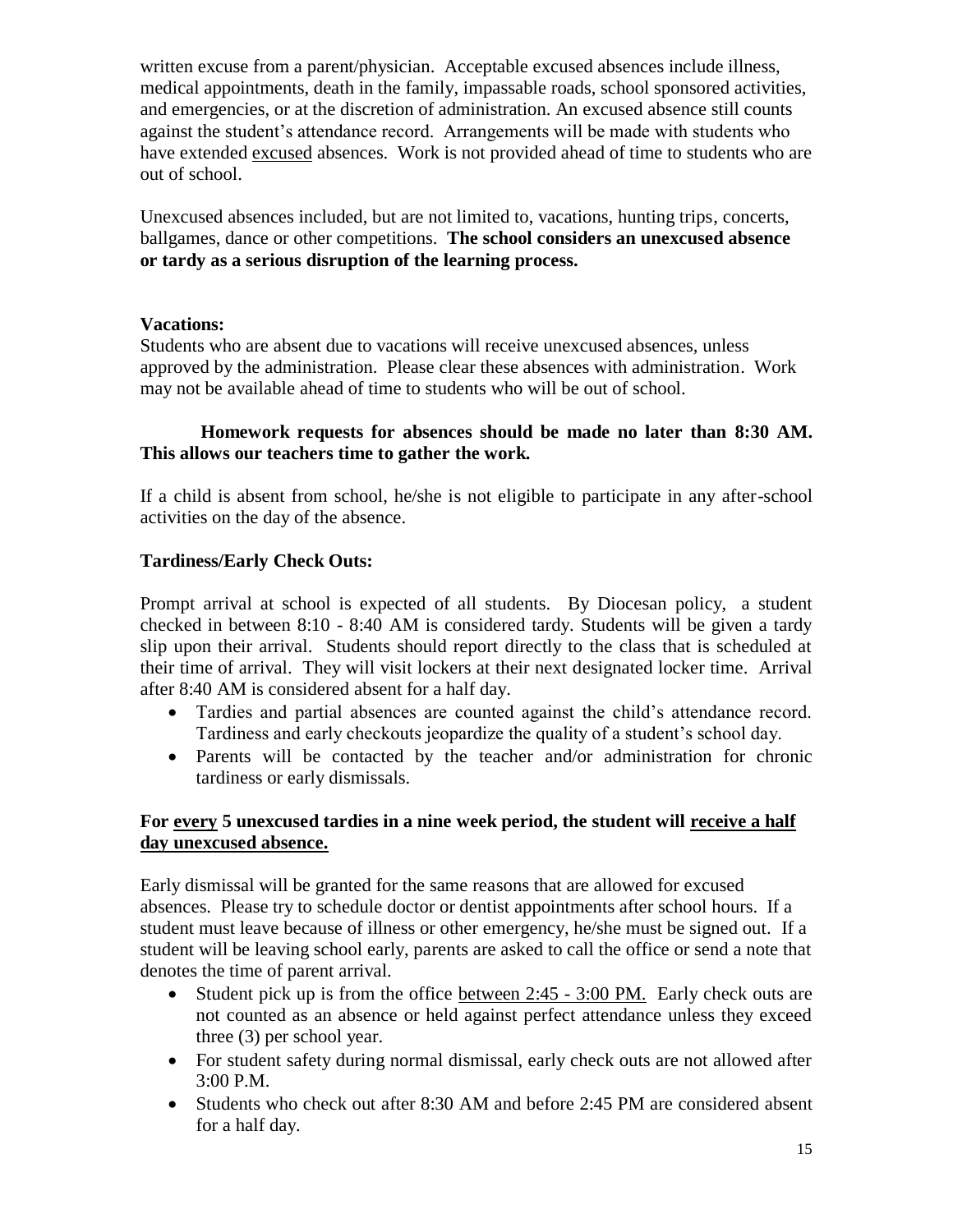#### **Carpool:**

Parents who drop off their children by car are asked to follow the carpool line map, which means entrance is from Frenchtown Road from the Family Center back parking lot. **Carpool should NOT enter from the front of the school and church. All carpool lines will flow from the rear of the Family Center.**

In the morning, students are to unload in the designated area where school personnel provide supervision. Children should be ready to unload so that the line continues smoothly. Students are not to get out of the car with food and/or drink.

Parents will be provided with a carpool tag. The tag will be printed with the CHILD'S last name(s) where the duty person can see it. Parents are asked to remain in their cars while in line. Students are to remain in the assigned carpool holding areas and must be picked up through the carpool line. Parents are not allowed to pick up students from the buildings. **Students will only be dismissed to cars with the proper school issued hang tag displayed. If a carpool driver does not have a sign, then the student must be picked up in the office so that driver identification can be verified.** The children's safety is of utmost importance at this time. Please notify the school office if more carpool signs are needed.

#### **BELL SCHEDULE**

Students are dismissed according to the following schedule:

1 st bell – 3:25 PM – Bus, Extended Care, Athletics, PK4

2<sup>nd</sup> bell –3:30 Carpool dismissal bell

 $3<sup>rd</sup>$  bell – 3:35 PM - Carpool begins

#### **BUS TRANSPORTATION**

Bus transportation is administered through the Central Community School System. They are responsible for making decisions regarding eligible riders, and pick up and drop off stops. Requests for transportation go through the school office, where they are forwarded to the Central transportation office. Students who do not live in the Central school district may be denied transportation. Any student who fails to obey the bus safety rules and general behavior policies may jeopardize further use of the bus system and is subject to the school handbook discipline policies.

#### **CELL PHONE/ELECTRONIC POLICY FOR STUDENTS**

Students are allowed to have cell phones on campus as a safety measure extended to parents for use outside of school hours. **Cell phones are to remain in the book bag, in the off mode during school hours, 7:45 AM - 3:45 PM with no ringing, alerting, texting, answering of calls or email, playing of games, posting to social media or taking pictures/videos**. Cell phones may only be used on campus outside of school hours with adult permission. Abuse of this policy will result in conduct points being deducted, confiscation of the phone, and parent pick up of the phone from the school office. Abuse may also result in the loss of cell phone privileges and/or the assigning of a detention. When phone service is necessary during the school day, students must come to the office for permission to use the school phone. Smart watches and Fitbits are not allowed.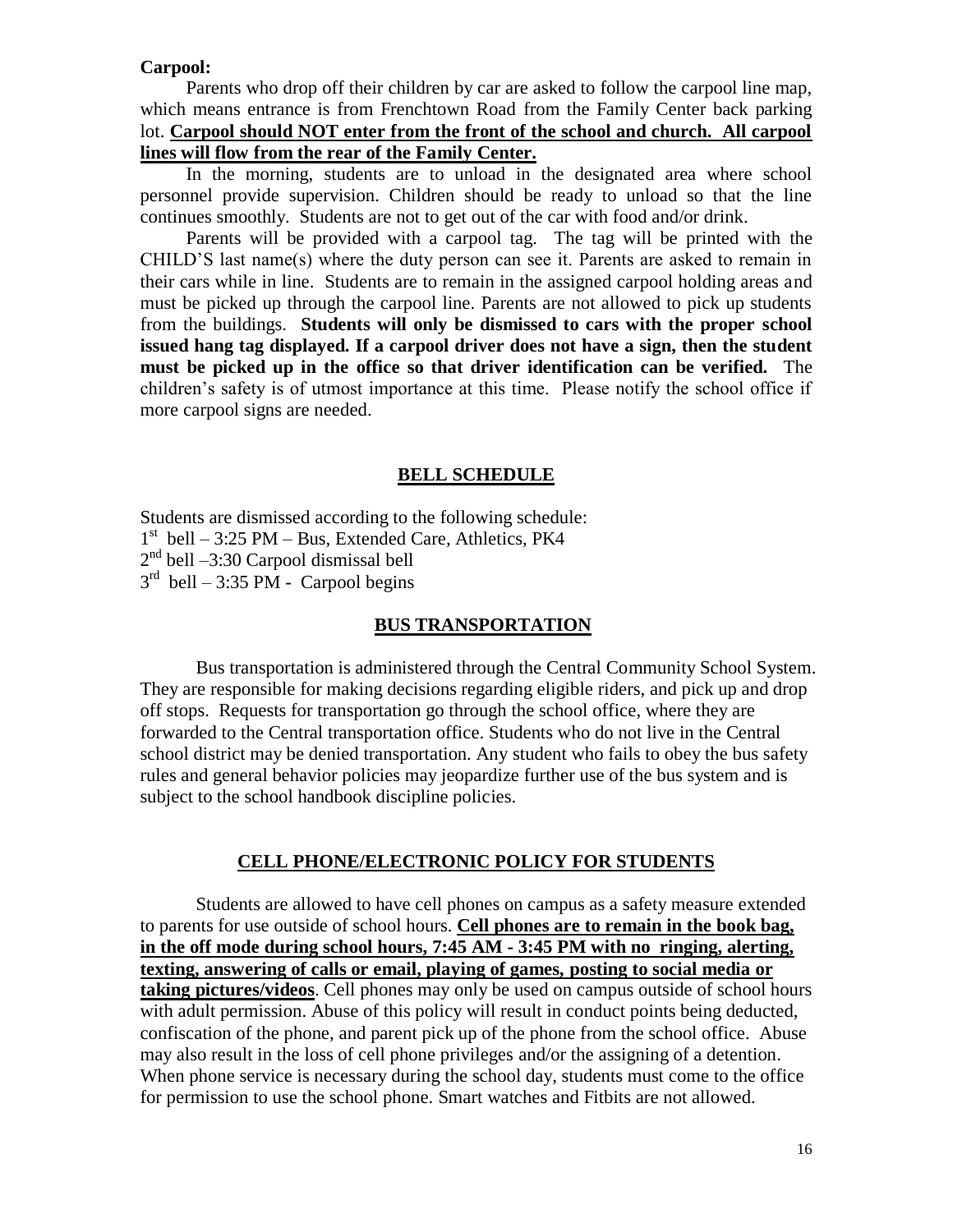#### **COMMUNICATION WITH PARENTS**

#### **Kaleidoscope Connection:**

The Kaleidoscope Connection is a weekly bulletin used to communicate important information to parents and guardians. It is emailed via Renweb. It is also available online [\(www.stalphonsusbr.org\)](http://www.stalphonsusbr.org/) each Thursday after 3:30 PM , as well as being posted on Parents Web under newsletter, resource documents. Most information, including the cafeteria menu and calendar can be accessed on the school website. Information included in this bulletin must be approved by the principal and be submitted by 10:00 AM Wednesday mornings. The custodial parent receives this information unless other arrangements have been made. Families without Internet access should contact the school for paper copies of such information.

#### **School Telephone / Email:**

School contact numbers are: Phone 225-261-5299, FAX 225-261-2795 School web address: [www.stalphonsusbr.org](http://www.stalphonsusbr.org/) Employee emails are listed on the web site.

Please allow teachers 24 hours to respond.

#### **Thursday Envelope:**

Graded papers or grade sheets are sent home every Thursday in  $K - 5<sup>th</sup>$  grades and parents are to sign and return by Monday of the next week. Teachers in grades  $6<sup>th</sup>-8<sup>th</sup>$  will notify parents of the graded work/test policy. Each student has the responsibility to return papers signed. **Parents, please cooperate with this responsibility as this will result in points deducted from you child's conduct grade**. Comments to teachers are welcomed at this time. The custodial parent receives this information unless other arrangements have been made.

#### **School Facebook/Grade Level Facebook Pages/Social Media:**

St. Alphonsus School sponsors a school Facebook page. This page is utilized to update parents on upcoming events or share news about the school. **Class Facebook pages should be open to all members of a class and be used only for class questions and updates**. Please remember that Facebook and other forms of social media are not an effective means of school communication and should not be utilized to discuss school matters. It is not a tool to solicit opinions. School concerns should be resolved by contacting the teacher.

#### **School Broadcast System/RenWeb Email:**

School Reach Messaging Center and email will be a major format for communication of general and emergency information. Each family must keep their contact information complete and updated with the school office to insure that primary and emergency numbers as well as emails are accurate.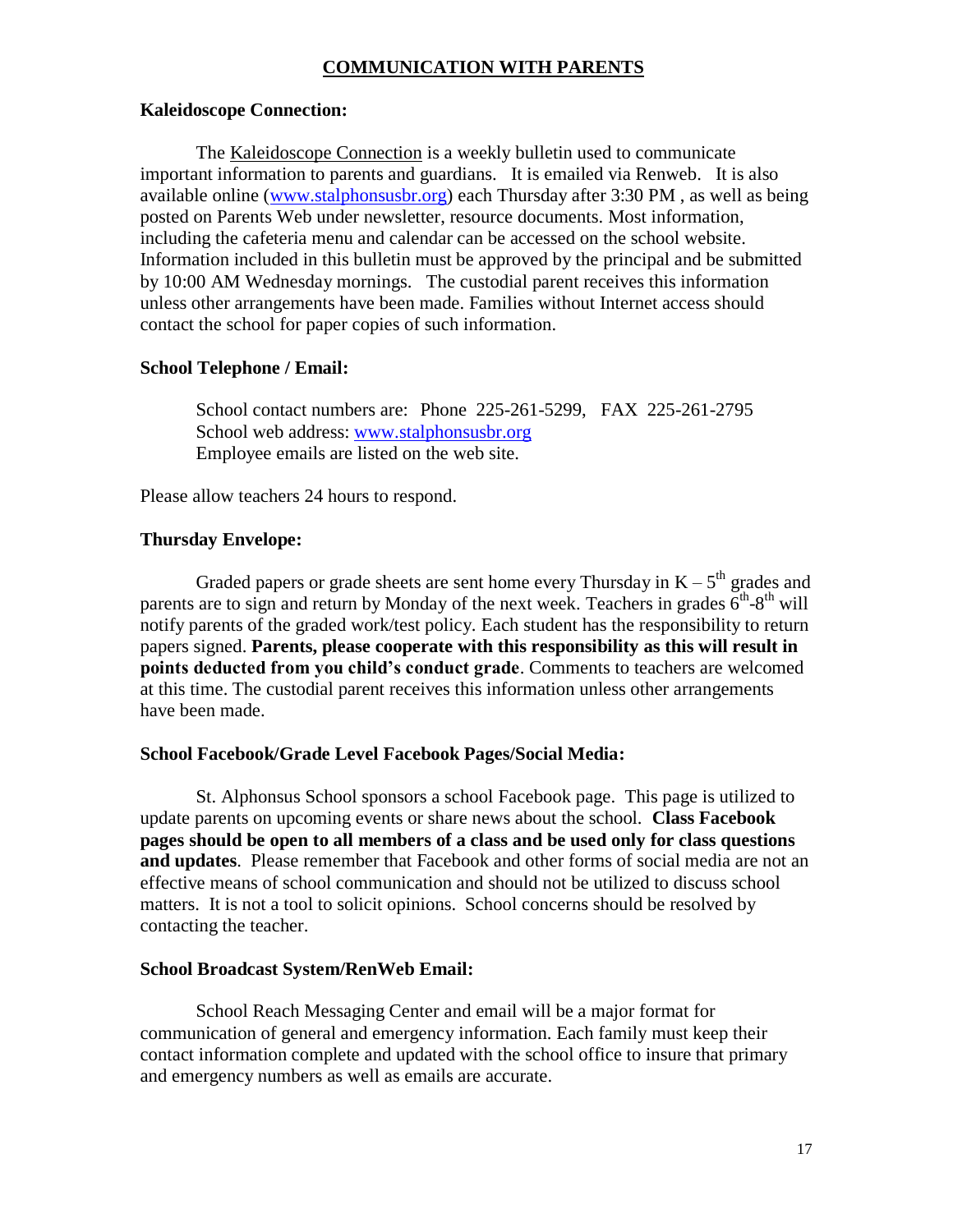#### **CONFIDENTIALITY**

All school records are confidential and are released only to authorized persons upon written request. Records may also be viewed by the child's teacher and school administrative staff. Information entrusted to teachers or staff is kept confidential so long as no one's life, health, or safety is at stake. Parents will be notified of teacher concerns.

#### **COVID-19 GUIDANCE**

St. Alphonsus Liguori School will follow the ongoing guidance of the U.S. Centers for Disease Control and Prevention ("CDC") and the Louisiana Department of Health ("LDH") regarding health-care issues generally, and particularly with respect to the Covid-19 virus and schools. All members of the School community (including without limitation faculty, school staff, cafeteria staff, students, parents of students, volunteers, and visitors) must follow all applicable CDC and LDH guidelines, policies, and procedures at all times when they are physically present on the School's campus or participating in a School-related activity.

#### **DISCIPLINE**

#### **Discipline Philosophy:**

It is the philosophy of this school that every student has the right to receive an education in a climate conducive to learning. Each student is entitled to a safe and orderly learning atmosphere, both physical and emotional, and to a firm, fair treatment in relation to school life. The school and the home must share the responsibility in providing an environment for educational growth. By following the rules and guidelines, all students will have the opportunity to achieve their fullest potential. Unacceptable student conduct distracts from the learning process. Since good behavior is necessary before an instructional program can be fully effective, an organized system must be implemented to enforce discipline. A school wide responsibility system of discipline, grounded in respect for the dignity for all, is used at St. Alphonsus School. The program is based on a 100 point grading system. It serves as a supplement to classroom rules and procedures and conveys the expectation that academic performance is a top priority.

#### **Discipline Action:**

Disciplinary action taken to deal with misbehavior depends on the severity of the offense. Each student will receive a conduct grade of 100 in a responsibility folder at the beginning of each week. Depending on the inappropriate behavior, points will be deducted from the student's responsibility folder from the beginning grade of 100. If a student receives a conduct grade of D or F during the week, he or she will be given a referral through RenWeb and parents will be notified via email as well as a paper copy to be signed by the student and the parent. The referral will need to be returned to the homeroom teacher the following day. Referrals (D or F in conduct) will result in an automatic detention.

3.) Detention may be held after school, recess, lunch or during student breaks. Parents will be notified of the type of detention. Any detention not attended requires a doctor's written excuse and the suspension will be rescheduled.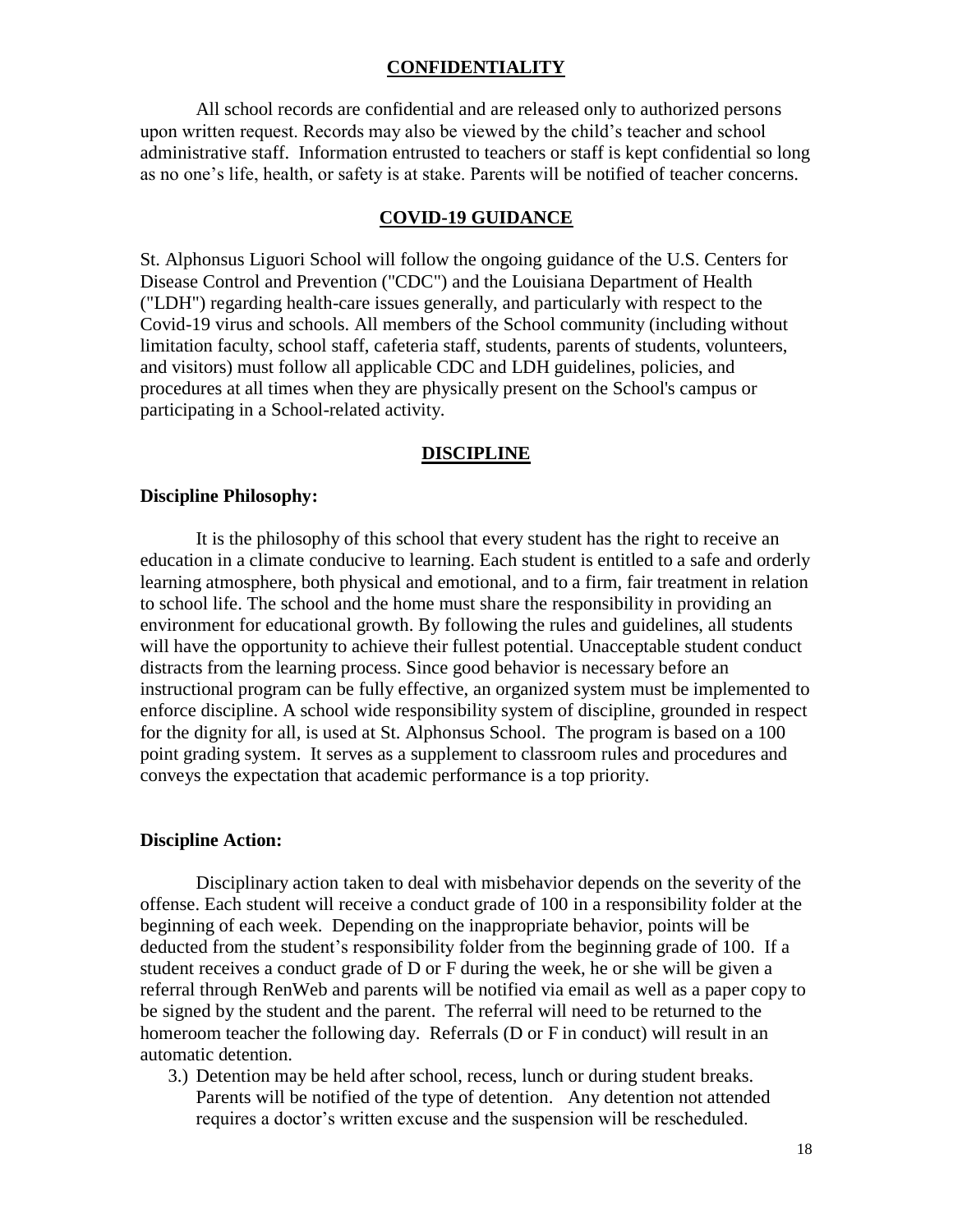#### **Suspensions:**

Suspensions can be in or out of school at the discretion of the administration. Three detentions will result in a suspension.

#### **NOTE:**

- 1.) A suspended student will be required to make up missed work, but will receive a grade no higher than an "80%" for all class work, tests, quizzes missed during the time of suspension.
- 2.) If a student qualifies for a 3rd suspension, he/she may be asked to withdraw from school or be expelled.
- 4.) Any suspension not attended requires a doctor's written excuse and the suspension will be rescheduled.

#### **Out of School Suspension**

It may be necessary to require that a student remain out of school for a given number of days that will be determined by the seriousness of the incident that led to the suspension. The parent is to accompany the

student to school in order to readmit him / her following an out of school suspension.

#### **Probation**

All new students are on a general probation for the entire school year. It may be necessary for new and

current students to be placed on disciplinary probation status as a result of behavior or suspensions. Any probationary status will result in a review of the student's progress or lack of progress to determine eligibility

to return to St Alphonsus School.

#### **Search and Seizure**

The school/parish is co-tenant of lockers and desks and reserves the right to search them at any time without notice. Two (2) or more school officials may search students(s), his/her belongings (including, but not limited to, locker, handbag, briefcase, book bag) if the administrator has suspicion that contraband, illegal substances or objects or stolen property are being concealed or that a violation of a school rule related to the maintenance of discipline in the school has been committed. Strip searches shall not be conducted.

#### **Expulsion:**

Three suspensions make a student liable for expulsion. For a very serious reason, a student may be expelled after a single violation.

#### **Harmful behavior:**

This school commits itself to handling student behavior that is harmful, threatening, or implicates harm to another. Diocesan policy is followed and when necessary, local law enforcement officers are called.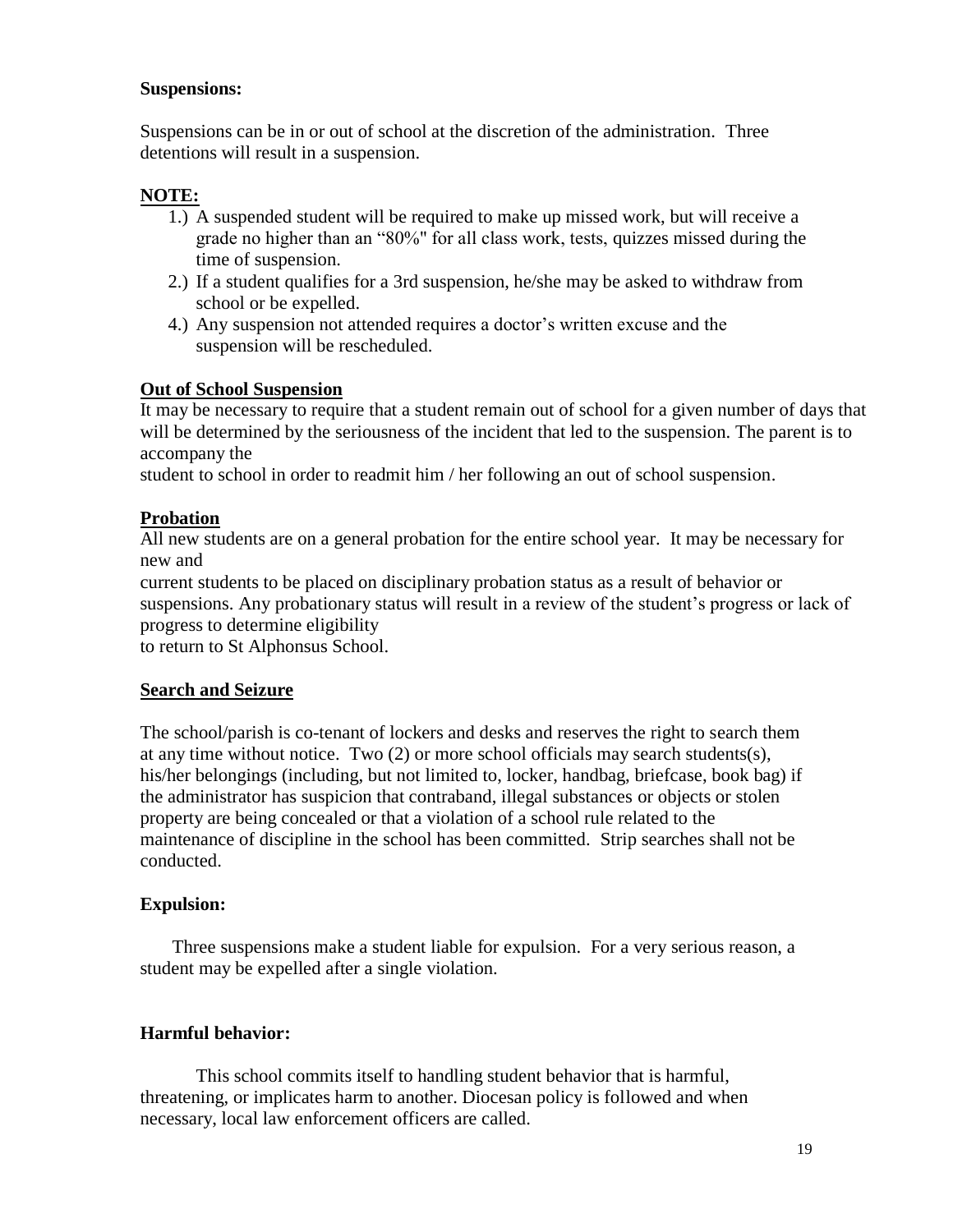#### **Bullying/Harassment:**

Bullying is repeated harassment and targeting of another person or group of persons with the intent to cause emotional, physical, or psychological harm. Attacks may occur face to face, publicly or privately, or through the use of technology and social media (i.e., including but not limited to text messaging, emailing, Facebook, or any form of social media, etc).

Harassment is defined as unwelcome, offensive, on-going conduct, whether physical or verbal, by a knowing or willing participant that is directed toward another person or group with the intent to cause harm, including anxiety or emotional stress. Hazing is a form of harassment. Hazing is defined as any intentional, knowing or reckless act that induces pain, embarrassment, humiliation, deprivation of rights or that creates physical or mental discomfort. It is directed against a student for the purposes of being initiated into, affiliated with, holding office in, or maintaining membership in any organization, club, and athletic team sponsored or supported by the school.

If any form of bullying/hazing/harassment takes place off campus by a St. Alphonsus School student and the effects of this bullying/hazing/harassment are brought to our campus, the school reserves the right to take action.

#### **Disciplinary Probation:**

If a student is placed on disciplinary probation as a result of serious misbehavior or number of detentions or suspensions, the probationary status will result in a review of the student's progress or lack of progress at the end of the probationary period. The result of the review is to determine eligibility for continued attendance at St Alphonsus School for the current year or acceptance of student to St. Alphonsus School for the following school year.

#### **Academic Honesty:**

Academic honesty is expected of all students. Students who plagiarize, cheat, give/receive answers, etc. will face disciplinary and academic consequences. This could include a reduction in points, failing grade, detention, suspsension, and/or expulsion. A student athlete or student involved in extra-curricular activities may not be allowed to participate in sports/extra-curricular activities.

#### **Off Campus Behavior Policy:**

The student is a St. Alphonsus student at all times. A student who engages in conduct, whether inside or outside the school, that is detrimental to the reputation of the school, may be disciplined by school officials. Students must conduct themselves both on and off campus in a manner consistent with the beliefs of our Catholic faith and with the mission, philosophy and policies of St. Alphonsus Catholic School as set forth in the Parent-Student Handbook. Violations of civil or criminal law or other conduct that causes discredit to St. Alphonsus Catholic School or that demonstrates a disregard for the beliefs of our Roman Catholic Church and the policies of St. Alphonsus Catholic School are considered serious infractions and make a student subject to corrective action, including suspension or expulsion. Decisions concerning consequences for this type of misconduct will be made by the administration in consultation with the Pastor.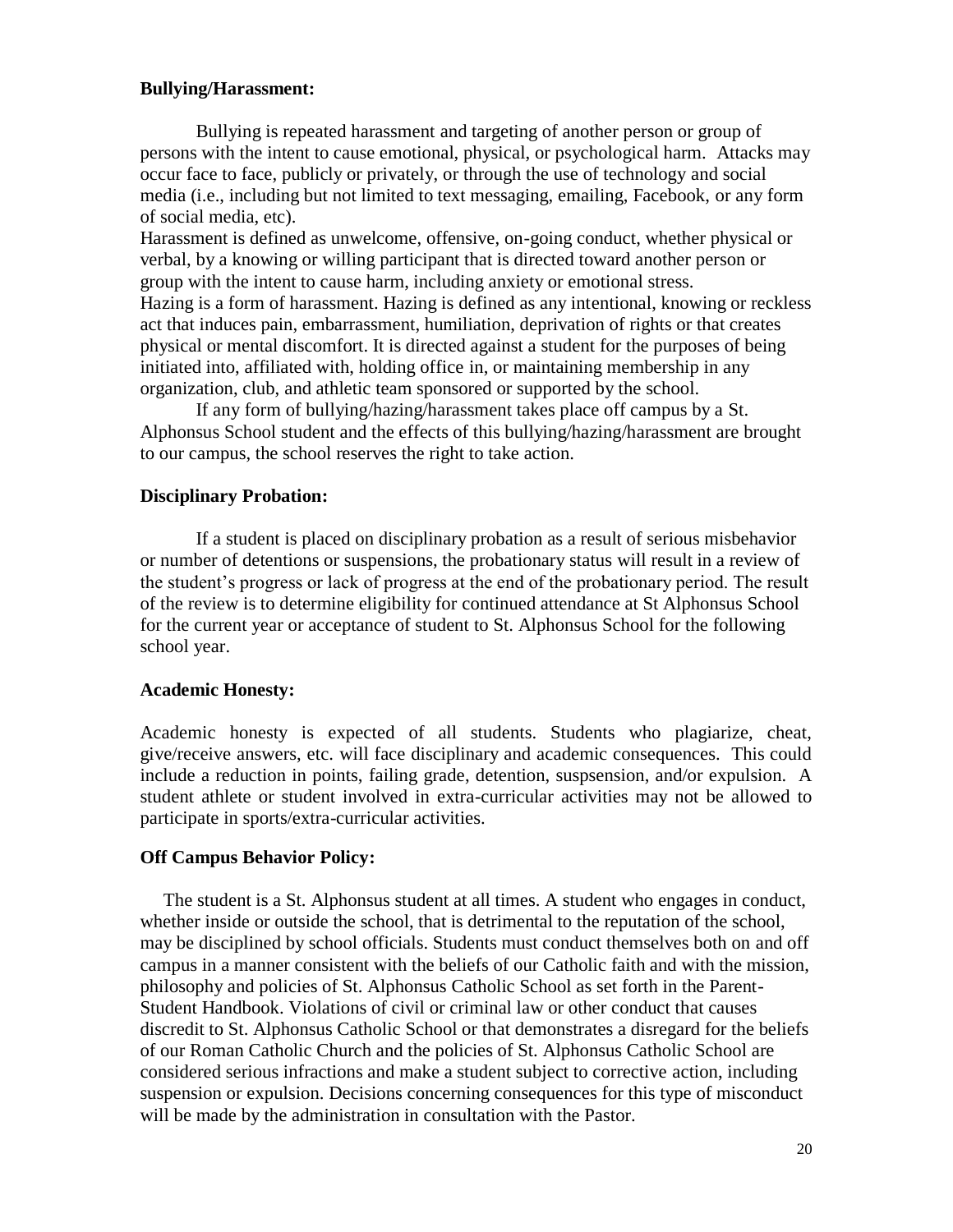#### **Diocesan Substance Abuse Policy:**

*Schools are required to include this Diocesan Substance Abuse Policy in the school's handbook of policies and it must be adhered to.*

Aware of the ever-present danger of the illegal use of chemicals/alcohol by students, the school strives to provide preventative education and a drug-free climate on campus and at all school related functions. The use of all chemicals, including alcohol, tobacco and tobacco products is prohibited.

Tobacco and Smokeless Tobacco/Vaping Products: If a student is found to have in his or her possession any tobacco or vaping product on school grounds or at any school related function, appropriate action will be taken by the administration. Appropriate action may include, but is not limited to suspension. Any tobacco/vaping product found in the student's possession shall be confiscated.

Alcoholic Beverages: If a student is found to be in possession of, or under the influence of alcohol on school grounds or at any school related function, the alcohol will be confiscated and the parent/guardian will be called. Appropriate action will be taken by the administration. Appropriate action may include, but is not limited to suspension or expulsion.

Prescription or Over-the Counter Drugs: If a student is found to be in possession of, to have provided or sold, a prescription or over the counter drug to another person on school grounds or at any school related function, the item will be confiscated and appropriate action will be taken by the administration. Appropriate action may include, but is not limited to suspension or expulsion.

Illegal Drugs: An illegal drug is any drug, the possession of which is prohibited by federal, state or local law.

If a student is found to be in possession of, or under the influence of an illegal drug on school grounds or at any school related function, the parent/guardian and civil authorities will be notified immediately and appropriate action will be taken by the administration. Appropriate action will include, but is not limited to suspension or expulsion.

If a student is found to have provided or sold, an illegal drug to another person on school grounds or at any school related function, the parent/guardian and civil authorities will be notified immediately and the student will be expelled.

If a drug/alcohol treatment program and/or drug testing is mandated, it is to be financed by the parent/guardian.

#### **Principal's Discretion on Discipline:**

By no means is the above section on discipline considered all inclusive. Enforcement of these policies and interpretation of the school discipline code remains at the discretion of the administration. The principal is the final recourse in all disciplinary situations and may waive any disciplinary rule for just cause at his or her discretion.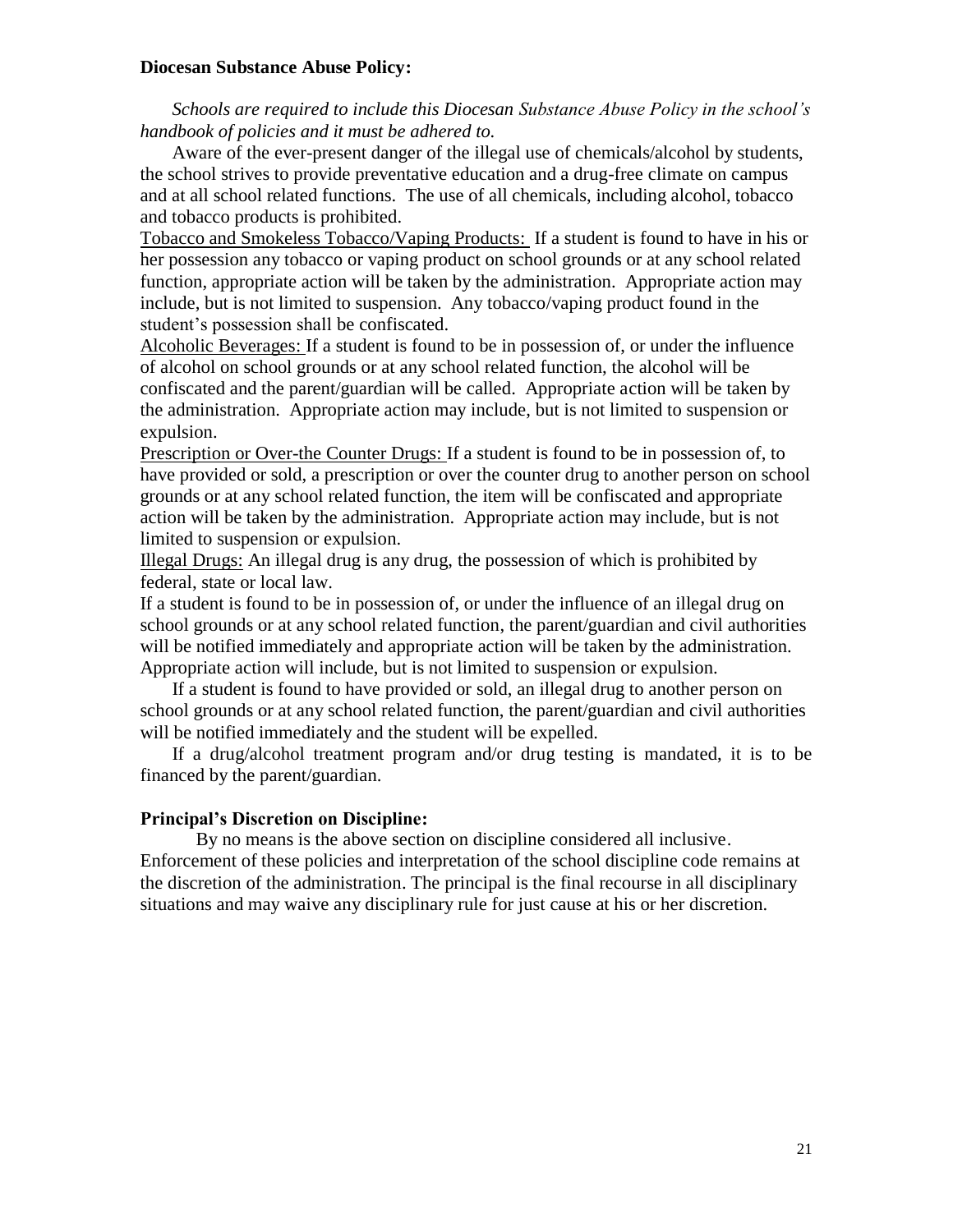#### **DRESS CODE**

Our school uniform identifies our students as members of the St. Alphonsus School community. Adherence to the dress code goes beyond the actual items of apparel to the proper wearing and respect for the school uniform. Students not in adherence to the dress code are given a uniform infraction. Violations of the dress code are to be immediately addressed. Dress code infractions can result in disciplinary referrals/point deductions from weekly conduct grade. If there is a special situation that prevents a student from wearing any part of the uniform, the student is to bring a parental note to the office explaining the situation and a specific date when the violation is to be rectified. Approval of the principal is necessary in these situations.

Students are to be clean, neat, modest, and well groomed. The uniform is to fit properly and be in good condition. Outer wear (sweatshirts, jackets, and such) are not to be tied around the waist. Shirts/blouses are to be tucked in and skirts and pants are to be worn at the waist. The uniform is not to be violated, damaged, or destroyed in any way. All clothing and articles are to be permanently labeled with student's name. All shirts, pants, shorts, skirts, and jumpers must be purchased from specified vendors only. Uniforms are not to be modified in any way. Only authorized school monogramming is acceptable on any clothing or items which display the name of the school. Other monogrammed items must be approved by the school administration before being worn on campus. The principal or her designee shall be the final interpreter of the dress code.

\*\*Three dress code infractions per nine weeks will result in a detention.

#### **School uniforms can be purchased at the following locations:**

Inka's Coolwear School Time Young Fashions Uniform Outfitters Cross Threads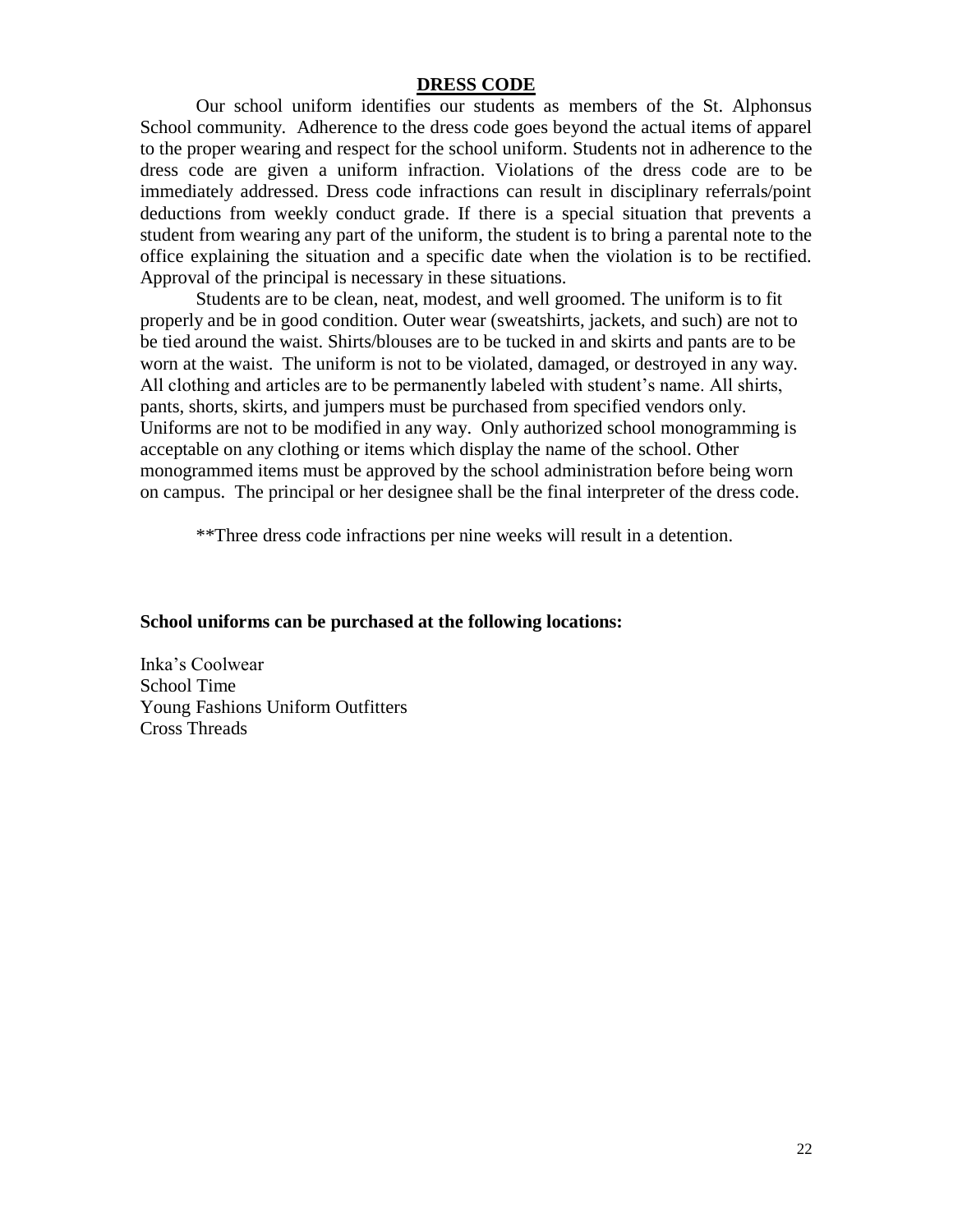## **Uniform Requirements**

Please read these regulations carefully. One parental responsibility is the purchase of the required school uniform. If you have any questions on the interpretation of these requirements, please ask before you purchase. In fairness to all, these regulations will be strictly enforced.

| <b>Uniform Code for PK3</b> |  |
|-----------------------------|--|
| 2021 - 2022                 |  |

| <b>Girls</b> | Navy blue t-shirt with white SAS logo purchased at the uniform vendors           |  |  |  |
|--------------|----------------------------------------------------------------------------------|--|--|--|
|              | Elastic waist solid navy shorts or elastic waist plaid shorts purchased at       |  |  |  |
|              | the                                                                              |  |  |  |
|              | uniform vendors                                                                  |  |  |  |
|              | Elastic waist solid navy pants                                                   |  |  |  |
|              | Plaid jumper purchased through the uniform vendors (solid navy or                |  |  |  |
|              | plaid shorts                                                                     |  |  |  |
|              | purchased through the uniform vendors must be worn under the                     |  |  |  |
|              | jumper)                                                                          |  |  |  |
|              | White tailored blouse with pointed collar, short or long sleeve, may be          |  |  |  |
|              | worn                                                                             |  |  |  |
|              | under the jumper.                                                                |  |  |  |
|              |                                                                                  |  |  |  |
|              | Solid white socks that cover the ankles completely (small logo allowed)          |  |  |  |
|              | VELCRO tennis shoes only - Any brand of tennis shoe. Acceptable<br>colors        |  |  |  |
|              | or black, white, grey, navy or any combination of the four colors listed.        |  |  |  |
|              | No other colors may be present on the shoe                                       |  |  |  |
|              | Navy or white tights/leggings may be worn under the shorts during cold           |  |  |  |
|              | weather                                                                          |  |  |  |
|              | Sweatshirts/Jackets/Heavy Coats - See Uniform Code for Girls                     |  |  |  |
|              | SAS Sweatpants may be worn to school on days the temperature is 50<br>$\bullet$  |  |  |  |
|              | degrees or below. Once the sweatpants are worn to school, the student            |  |  |  |
|              | will not be allowed to remove the sweatpants. This includes P.E. and             |  |  |  |
|              | recess. The sweatpants must be worn with the school uniform shirt.               |  |  |  |
| <b>Boys</b>  | Navy blue t-shirt with white SAS logo purchased through the uniform<br>$\bullet$ |  |  |  |
|              | vendors                                                                          |  |  |  |
|              | Elastic waist solid navy shorts purchased through the uniform vendors            |  |  |  |
|              | Elastic waist solid navy pants purchased through the uniform vendors<br>٠        |  |  |  |
|              | Solid white socks that cover the ankles completely                               |  |  |  |
|              | VELCRO tennis shoes only - Any brand of tennis shoe. Acceptable                  |  |  |  |
|              | colors                                                                           |  |  |  |
|              | or black, white, grey, navy or any combination of the four colors listed.        |  |  |  |
|              | No                                                                               |  |  |  |
|              | other colors may be present on the shoe                                          |  |  |  |
|              | Sweatshirts/Jackets/Heavy Coats - See Uniform Code for Boys                      |  |  |  |
|              | <b>SAS Sweatpants</b> may be worn to school on days the temperature is 50        |  |  |  |
|              | degrees or below. Once the sweatpants are worn to school, the student            |  |  |  |
|              | will not be allowed to remove the sweatpants. This includes P.E. and             |  |  |  |
|              | recess. The sweatpants must be worn with the school uniform shirt.               |  |  |  |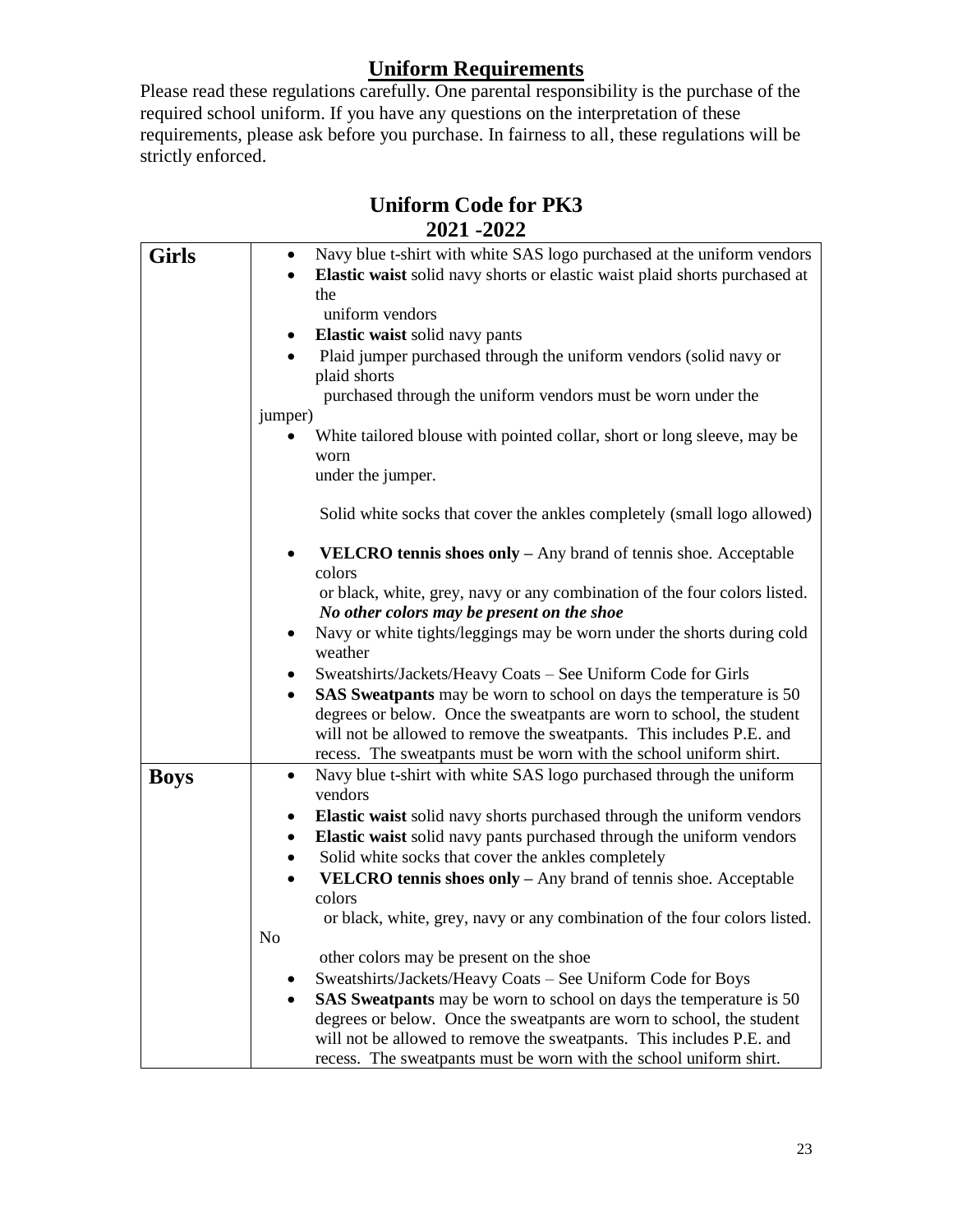| <b>ARTICLE</b>                                    | 2021 - 2022 Uniform Code for PK4 – 8 <sup>th</sup> Grade Girls                                           |  |  |
|---------------------------------------------------|----------------------------------------------------------------------------------------------------------|--|--|
| <b>Skirt/Jumper</b>                               | PK4 - 5 <sup>th</sup> Grade Girls: . (must be worn on Mass day or<br>$\bullet$                           |  |  |
|                                                   | dress uniform days designated by administration.)                                                        |  |  |
|                                                   | Plaid Jumper or skirt with hem length no more than 3" from<br>$\bullet$                                  |  |  |
|                                                   | floor when kneeling                                                                                      |  |  |
|                                                   | Solid navy or plaid (from uniform vendors) must be worn                                                  |  |  |
|                                                   | under the jumper.                                                                                        |  |  |
|                                                   | Kaleidoscope patch is worn on left front of jumper.                                                      |  |  |
|                                                   | $6^{th} - 8^{th}$ Grade Girls:                                                                           |  |  |
|                                                   | • Plaid skirt with hem length no more than 3" from floor when                                            |  |  |
|                                                   | kneeling.                                                                                                |  |  |
|                                                   | Solid navy or plaid (from uniform vendors) must be worn<br>under the skirt.                              |  |  |
| <b>Blouse</b>                                     | $PK4 - 5th - White$ tailored blouse with pointed collar, short or long                                   |  |  |
|                                                   | sleeve, may be worn under the jumper but not required.                                                   |  |  |
|                                                   | $PK4 - 8th$ – White or Navy blue banded, polo-style shirts, short or                                     |  |  |
|                                                   | long sleeve, with an elastic band at the waist with SAS logo on left                                     |  |  |
|                                                   | front. Only a solid white t-shirt with no writing is allowed to be worn                                  |  |  |
|                                                   | under the uniform shirt. T-shirt sleeves cannot hang below shirt sleeve.                                 |  |  |
| <b>Pants/Walking</b>                              | $PK4-8th$ (shorts cannot be worn on Mass day or dress uniform                                            |  |  |
| <b>Shorts/belts</b>                               | days designated by administration)                                                                       |  |  |
|                                                   | Solid navy or plaid walking shorts bought from the uniform                                               |  |  |
|                                                   | venders. Shorts must be worn with banded uniform shirt.                                                  |  |  |
|                                                   | Shorts must be no more than 3" above floor when kneeling.                                                |  |  |
|                                                   | Solid navy blue pants or shorts must be worn at the waist.<br>٠                                          |  |  |
|                                                   | Brown, black, and navy belts are required if the item has belt<br>$\bullet$<br>loops in grades $1 - 8$ . |  |  |
| <b>Socks/Tights</b>                               | Solid white socks that must cover the entire ankle. (small logo<br>$\bullet$                             |  |  |
|                                                   | allowed)                                                                                                 |  |  |
|                                                   | Solid white, black or navy tights/leggings may be worn under<br>$\bullet$                                |  |  |
|                                                   | jumpers, skirts, and shorts during cold weather.                                                         |  |  |
| <b>Shoes</b>                                      | Any brand of tennis shoes with traditional laces.<br>$\bullet$                                           |  |  |
|                                                   | Acceptable colors are: black, white, grey, navy or royal blue.                                           |  |  |
|                                                   | Shoe must be predominantly one color with accent colors                                                  |  |  |
|                                                   | (only the approved colors may be present anywhere on the                                                 |  |  |
|                                                   | shoe).                                                                                                   |  |  |
|                                                   | No patterns of any kind.                                                                                 |  |  |
|                                                   | No high tops.                                                                                            |  |  |
|                                                   | PK-4 MUST HAVE VELCRO<br>$\bullet$                                                                       |  |  |
| <b>Sweatshirts</b> (may be<br>worn in classrooms) | Navy sweatshirt with St. Alphonsus lettering purchased<br>$\bullet$                                      |  |  |
|                                                   | through uniform vendors<br>Athletic sweatshirts purchased from Crossthreads. (This will<br>٠             |  |  |
|                                                   | be available to purchase 1 time per school year)                                                         |  |  |
|                                                   | 8th Grade students may wear their mobile classroom<br>٠                                                  |  |  |
|                                                   | sweatshirt purchased through the school.                                                                 |  |  |
|                                                   | No other sweatshirts are allowed at any time.<br>٠                                                       |  |  |
| <b>Sweatpants</b>                                 | Students will have the option to purchase uniform sweatpants<br>٠                                        |  |  |
|                                                   | through the uniform vendors.                                                                             |  |  |
|                                                   | <b>SAS</b> Sweatpants may be worn to school on days the                                                  |  |  |
|                                                   | temperature is 50 degrees or below. Once the sweatpants are                                              |  |  |
|                                                   | worn to school, the student will not be allowed to remove the                                            |  |  |
|                                                   | sweatpants. This includes P.E. and recess. The sweatpants                                                |  |  |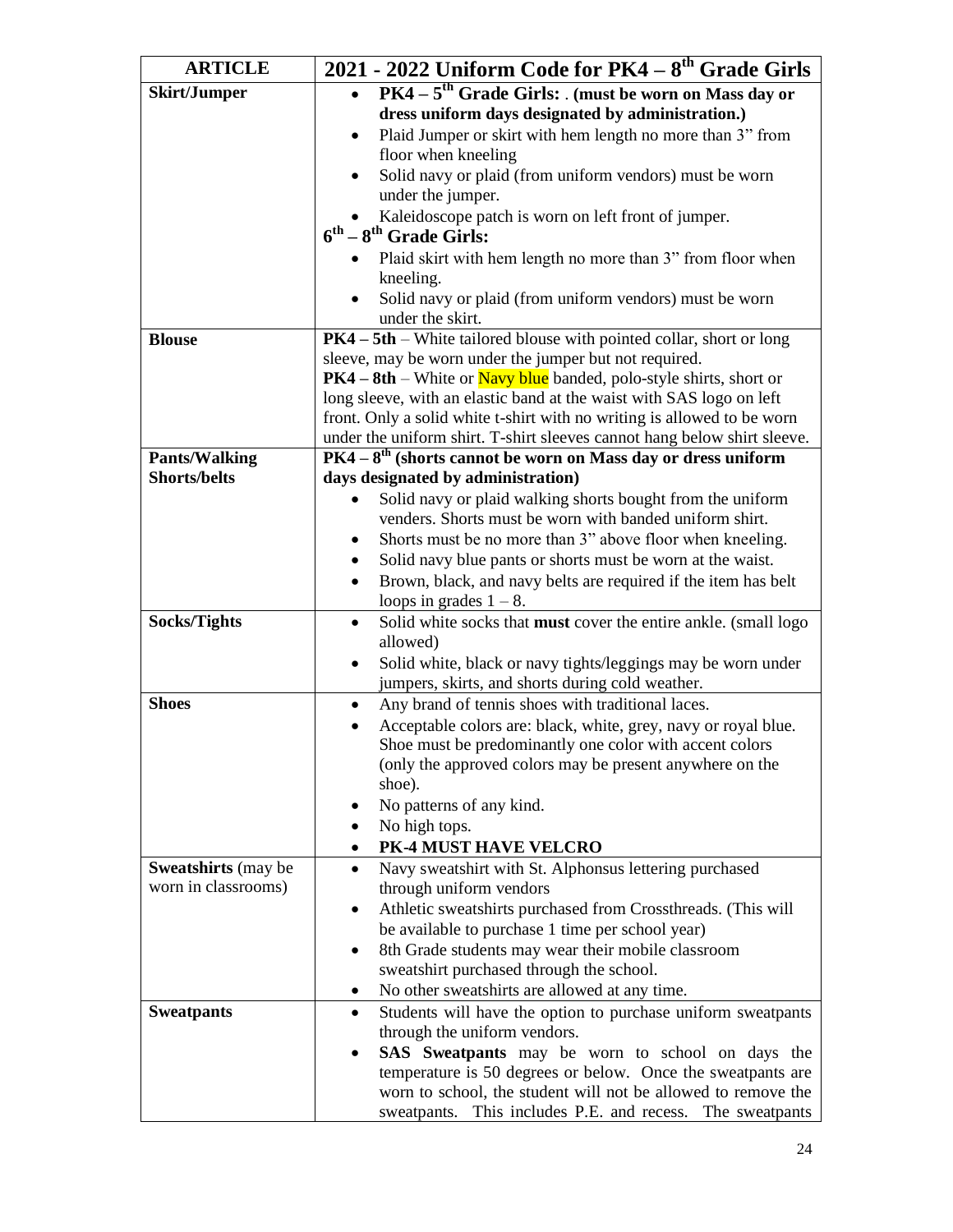|                                                                                               | must be worn with the school uniform shirt.                                                                                                                                                                                                                                                   |
|-----------------------------------------------------------------------------------------------|-----------------------------------------------------------------------------------------------------------------------------------------------------------------------------------------------------------------------------------------------------------------------------------------------|
| <b>Jackets</b> (may be worn<br>1n<br>classrooms)                                              | ONLY solid navy jackets with no logo or writing that zips<br>٠<br>open completely in front.<br>Northface type jackets are not allowed.<br>$\bullet$                                                                                                                                           |
| <b>Heavy Coats /</b><br>outerwear/<br><b>jackets</b> (may not be<br>worn in<br>the classroom) | Any heavy overcoat, including those with heavy lining or<br>$\bullet$<br>padding, are considered outerwear and may be worn on<br>exceptionally cold days for outside use only.<br>NOT ALLOWED: Professional and college team jackets,<br>$\bullet$<br>military, camouflage, or hunting coats. |
| <b>PE Uniforms</b>                                                                            | No PE uniform is required for $Pk3 - 4th$ grade.<br>$\bullet$<br>$\bullet$ 5 <sup>th</sup> – 8 <sup>th</sup> must wear PE shirt and shorts must be purchased through the<br>uniform vendors.<br>All grade levels must wear athletic shoes for PE.                                             |

| <b>ARTICLE</b>      |           | 2021 - 2022 Uniform Code for PK4 - 8 <sup>th</sup> Grade Boys   |  |
|---------------------|-----------|-----------------------------------------------------------------|--|
| <b>Shirt</b>        | $\bullet$ | Grey knit collared polo shirt, short or long sleeves, with      |  |
|                     |           | kaleidoscope emblem.                                            |  |
|                     |           | Only a solid white t-shirt w/no writing is allowed to be worn   |  |
|                     |           | under the uniform shirt. Sleeves may not hang below shirt       |  |
|                     |           | sleeve.                                                         |  |
|                     |           | Shirts must be tucked into pants.                               |  |
| <b>Pants/Shorts</b> | $\bullet$ | Solid navy blue pants or shorts must be worn at the waist.      |  |
|                     |           | (Pants must be worn on Mass days or dress uniform days          |  |
|                     |           | designated by administration. Shorts are not allowed on         |  |
|                     |           | Mass days or dress uniform days designated by                   |  |
|                     |           | administration.)                                                |  |
|                     | ٠         | Brown, black, or navy belt must be worn at all times in grades  |  |
|                     |           | $1-8.$                                                          |  |
| <b>Shoes</b>        | $\bullet$ | Any brand of tennis shoes with traditional laces.               |  |
|                     |           | Acceptable colors are: black, white, grey, navy or royal blue.  |  |
|                     |           | Shoe must be                                                    |  |
|                     |           | predominantly one color with accent colors (only the approved   |  |
|                     |           | colors may be<br>present anywhere on the shoe)                  |  |
|                     |           | No patterns of any kind.                                        |  |
|                     | $\bullet$ | No high tops.                                                   |  |
|                     |           | PK-4 MUST HAVE VELCRO                                           |  |
| <b>Socks</b>        | $\bullet$ | Solid white socks that must cover the entire ankle. (small logo |  |
|                     |           | allowed)                                                        |  |
| Sweatshirts (may be | $\bullet$ | Navy sweatshirt with St. Alphonsus lettering purchased          |  |
| worn in classrooms) |           | through the uniform vendors.                                    |  |
|                     | $\bullet$ | Athletic sweatshirts purchased through Crossthreads. (This will |  |
|                     |           | be available to purchase 1 time per year.)                      |  |
|                     | $\bullet$ | 8th Grade students may wear their mobile classroom sweatshirt   |  |
|                     |           | purchased through the school.                                   |  |
|                     |           | No other sweatshirts are allowed.                               |  |
| <b>Sweatpants</b>   | $\bullet$ | SAS Sweatpants may be worn to school on days the                |  |
|                     |           | temperature is 50 degrees or below. Once the sweatpants are     |  |
|                     |           | worn to school, the student will not be allowed to remove the   |  |
|                     |           | This includes P.E. and recess. The sweatpants<br>sweatpants.    |  |
|                     |           | must be worn with the school uniform shirt.<br>The school       |  |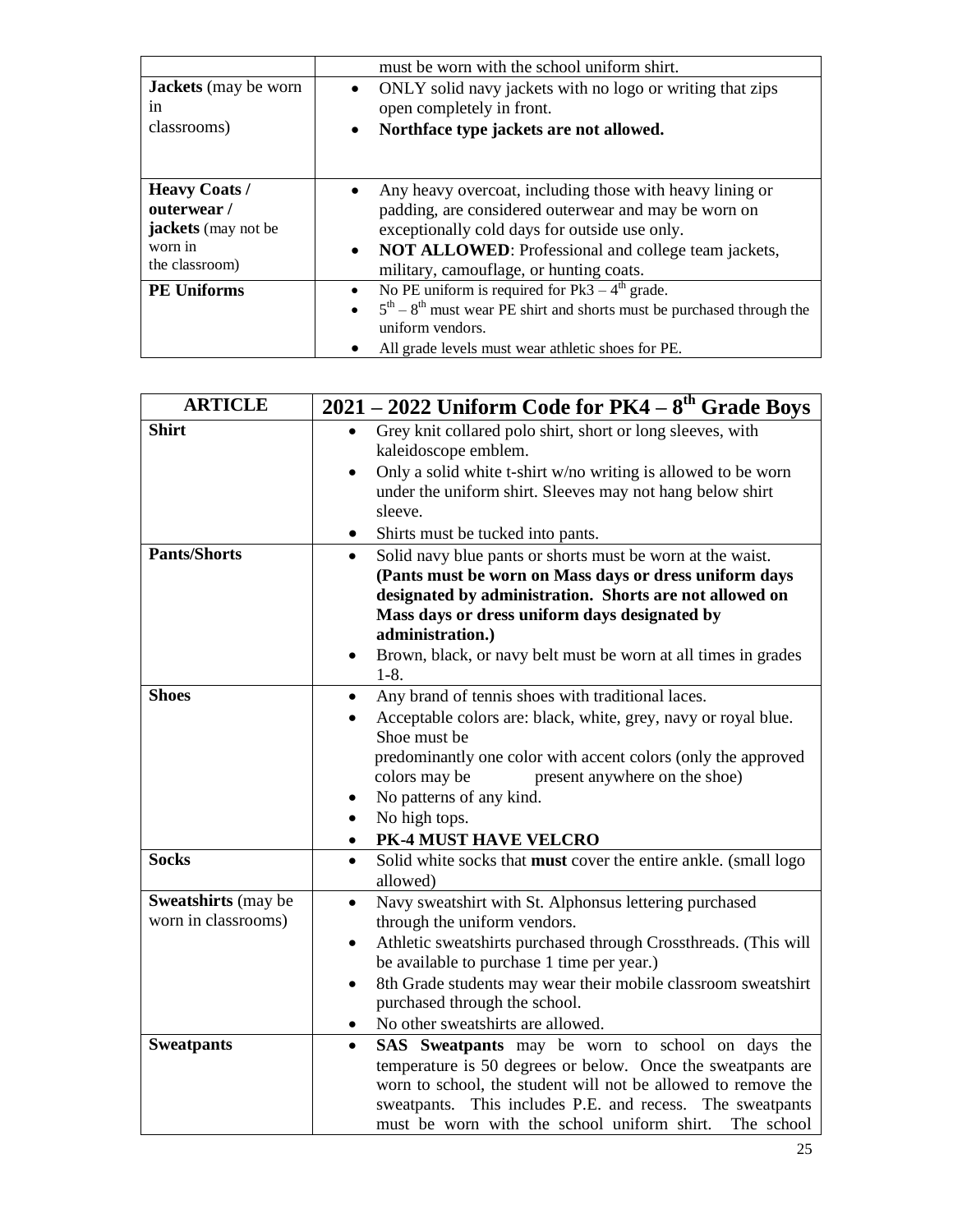|                                                                               | uniform shirt must be tucked in the sweatpants at all times.                                                                                                                                                                                                          |
|-------------------------------------------------------------------------------|-----------------------------------------------------------------------------------------------------------------------------------------------------------------------------------------------------------------------------------------------------------------------|
| <b>Jackets</b> (many be<br>worn in classrooms)                                | Solid navy jackets with no logo or writing that zips open<br>$\bullet$<br>completely in front.                                                                                                                                                                        |
|                                                                               | Northface type jackets are not allowed.<br>$\bullet$                                                                                                                                                                                                                  |
| <b>Heavy Coats</b><br><b>Jackets</b> (may not be<br>worn in<br>the classroom) | Any heavy overcoat, including those with heavy lining or<br>padding, are considered outerwear and may be worn on<br>exceptionally cold days for outside use only.<br>• NOT ALLOWED: Professional and college team jackets,<br>military, camouflage, or hunting coats. |
| <b>PE Uniforms</b>                                                            | • No PE uniform is required for $Pk3 - 4th$ grade.<br>• $5^{\text{th}} - 8^{\text{th}}$ must wear PE shirt and shorts purchased through the<br>uniform vendors.<br>All grade levels must wear athletic shoes for PE.                                                  |

**School sweatshirts or school approved jackets are not required items. However, only these items may beworn in the classroom during school hours. Sweatshirts must be worn over uniform shirts and do not take the place of the uniform shirt. All other outerwear must be removed when the student enters the buildings. All outerwear must fit the student properly.**

## **Mass Day or Dress Uniforms:**

**PK4 – 8 TH Grade Girls –** Girls must wear a jumper or skirt with the regular uniform shirt. Girls are also permitted to wear solid navy pants with the regular uniform shirt. **NO SHORTS OR SWEATPANTS ARE ALLOWED ON MASS/DRESS UNIFORM DAYS.** Only school approved sweatshirts are permitted to be worn in church.

**PK4 – 8 th Grade Boys –** Boys must wear solid navy blue pants with the regular uniform shirt. The shirt must be tucked in the pants at all times. Boys in grades  $1<sup>st</sup> - 8<sup>th</sup>$  must wear a belt. **NO SHORTS OR SWEATPANTS ARE ALLOWED ON MASS/DRESS UNIFORM DAYS**. Only school approved sweatshirts are permitted to be worn in church.

## **Spirit Dress - boys and girls - Pre-Kindergarten through 8th Grades**

Spirit Dress is always the last Wednesday of the month. Any changes or additions to this will include a parent

notification.

• **Spirit t-shirt** – *Spirit shirts are purchased through the school.* No other SAS shirts allowed. They may be

worn with school uniform shorts ( navy or plaid) or the following:

- **Jeans** Long, solid blue color. No decorations, embellishments, writings, or prints, and must be worn at the waist. No dragging hemlines, rips, tears, frayed hemlines or seams. Girls must wear modest fit or relaxed fit jeans**. NO SKINNY JEANS.**
- **Belt** Any belt of normal length, unless jeans have a full elastic waist. (PK3 K do not have to wear belts)
- **Shoes** Any low-quarter athletic shoe, **a closed toe shoe with a back,** or the school uniform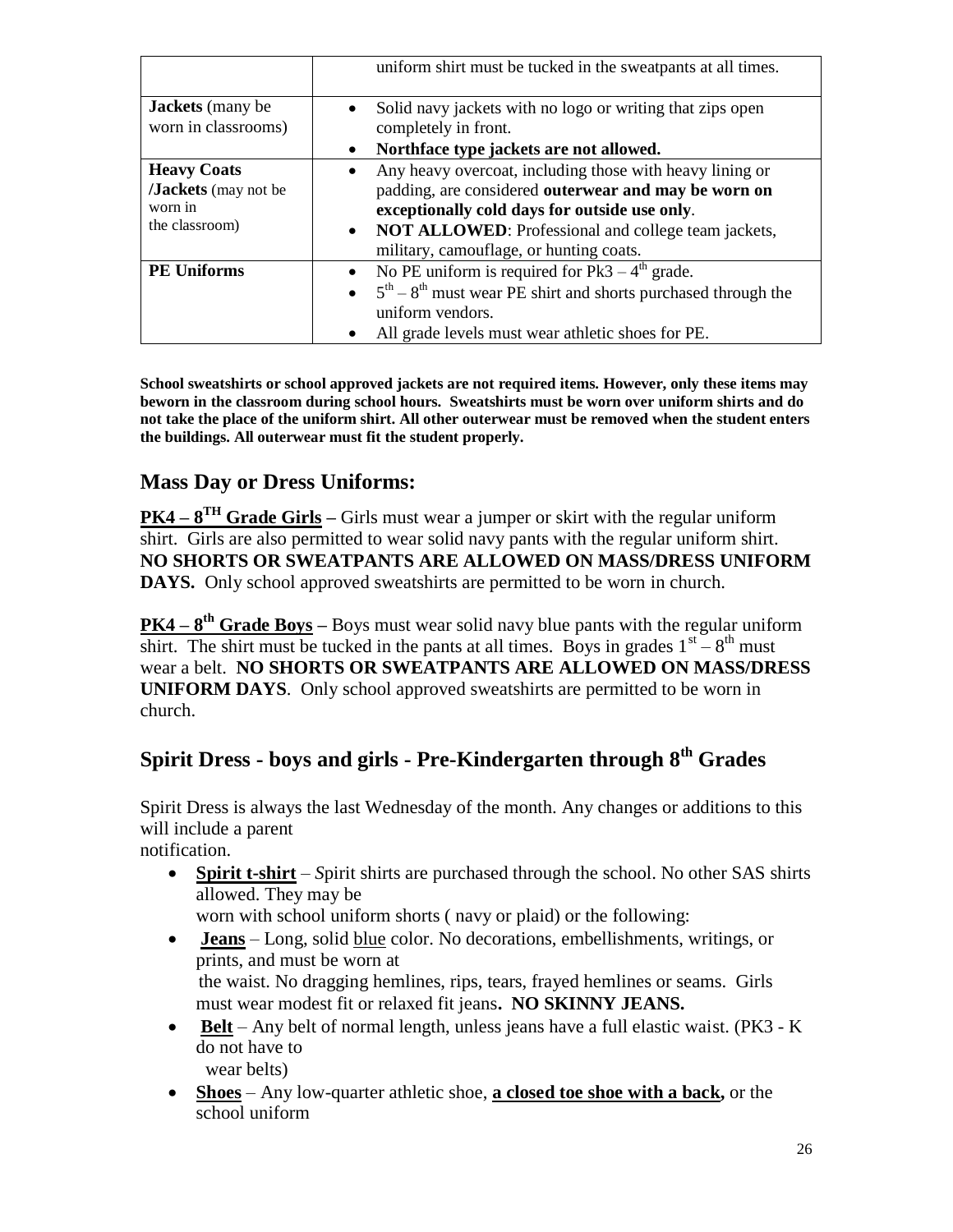shoes., *No high tops*, *boots, or heels of any kind are allowed*.

• **Socks** – **Regular uniform socks.** (small logo allowed) (Solid white socks that **must** cover the entire ankle.)

## **Hornet Fun Run, Fun Day, and Field Day Dress Code:**

- **T-shirt –** Students may wear the Hornet Run t-shirt for Hornet Run day as well as the Fun Day associated with the Hornet Run. Students may wear their Field Day t-shirt on Field Day.
- **Shorts PK3**  $4^{th}$  **Grade** Students may wear school uniform shorts or royal blue approved athletic shorts purchased through the uniform vendor. **NO OTHER ATHLETIC SHORTS ARE PERMITTED.**

## **5 th – 8 th Grade –** Students may wear PE shorts or uniform shorts only. **NO OTHER ATHLETIC SHORTS ARE PERMITTED.**

- **Socks** Any socks are permitted.
- **Shoes** Any brand or color of athletic shoes are permitted. They must have shoe laces.

## **\*\*ALL FREE DRESS DAYS WILL BE ANNOUNCED AND GUIDELINES PROVIDED.**

## **Hair Styles / Hair Accessories**

Both male and female students must maintain their natural color hair. Dyed, colored, bleached,

frosted, tinted, streaked, tipped, or highlighted hair is not allowed. Shaved heads (full or partial), rattails,

Mohawks, or razor designs are not allowed. These are merely examples and not a complete list of what

may or may not be considered conventional, conservative hair styles.

**BOYS**: Hair must be well groomed in a conventional, conservative haircut and of moderate length, height and thickness in the front, back, top and sides. Hair must be out of the eyes and must not reach the top of the eyebrows when pulled forward. Hair should not reach the shirt collar in the back, and the full ear must be visible on the sides without pulling hair behind the ears. Male students are to be clean-shaven.

**GIRLS**: Hair must be well groomed in a conventional, conservative haircut with hair out of the eyes. Hair accessories are to be simple and not distractive. **Costume style hair accessories are not allowed. (example: cat ears or unicorn headbands)**

## **Jewelry / Embellishments:**

Girls are allowed to wear one small post earring stud, non-dangling, in the ear lobe, with only one earring per ear. Boys are not allowed to wear earrings. Students are allowed to wear one standard type watch (no toys or games), one conservative, inconspicuous ring, one religious medal or cross on a chain or cord, or a simple religious bracelet. No other jewelry is allowed. Scapulars are encouraged.

## **NO chokers of any type, religious or nonreligious, are permitted.**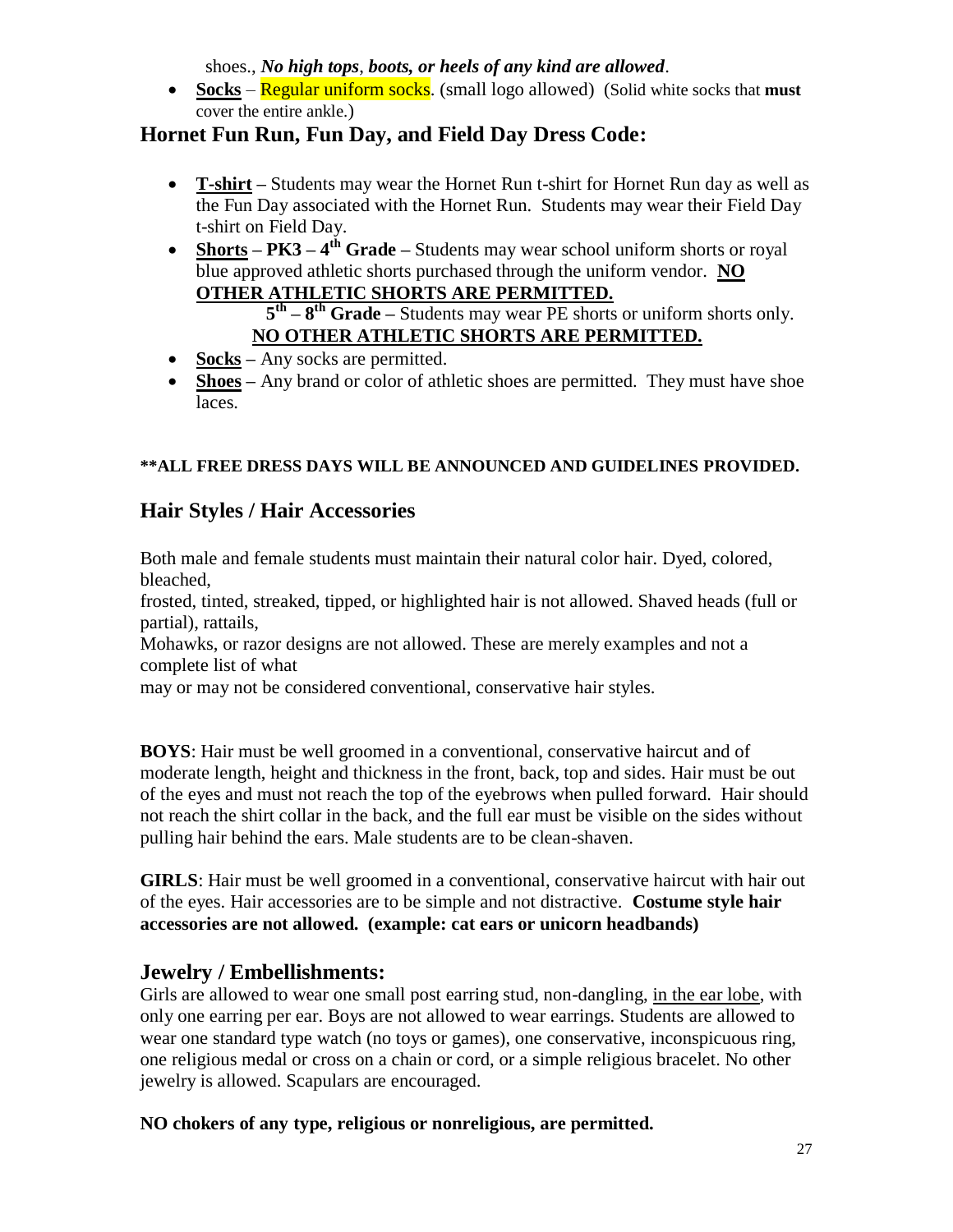Embellishments – No other body jewelry is allowed. No body piercing or tattoos, writing or drawing on the body are allowed. **Wearable Technology:**

Students are **NOT** allowed to wear watches, Fitbits or other wearable technology that uses Wi-Fi or Cellular data. This technology is capable of violating this policy and is a distraction to the student and the classroom.

## **Makeup:**

Students are not to wear makeup, fake fingernails, or nail polish. As a privilege, **only 8th grade girls** may wear limited makeup: translucent foundation or powder, natural colored blush, a light neutral or barely pink lipstick or lip gloss. No eye makeup may be worn. This is a privilege for  $8<sub>th</sub>$  grade girls, which if not followed to the letter, will be revoked.

**Uniform Infractions** will be given when a part of the uniform is missing or worn inappropriately. Students who accumulate 3 uniform infractions per nine weeks will receive a referral to the office which will result in a disciplinary action of an after school detention, a Saturday devotion, or in cases of continuous violation of the uniform policy, students may receive a suspension from school.

Uniform infraction notices will be sent home for parental signature and must be returned to school the following day.

Administration makes the final decision in all matters of dress and grooming. **Administration reserves the right for further discipline action as seen fit.**

## **ROLLING BACKPACKS OR SCHOOL BAGS ARE NOT ALLOWED.**

## **EMERGENCY PROCEDURES**

In case of an emergency, St. Alphonsus School follows the directives of the Catholic Schools office. The school conducts emergency drills monthly. Emergency plans are in place for fire, tornados, shelter-in place and evacuations. At the given signal, all students and school personnel are to follow procedures for the specified emergency. All drills are conducted in silence for the safety of all students and personnel. If school is called off due to dangerous weather: St. Alphonsus School, IN MOST CASES, will follow the same directive in regard to inclement weather as the Central Community Schools System. Therefore, adhere to announcements made via radio and TV for the Central schools and through the East Baton Rouge Parish Emergency Radio Stations: 530 AM, 1150 AM, or 102.5 FM. Parents should monitor these stations for upto-date information. Parents should not try to phone the school as this could tie up lines and prevent Civil Defense or the Diocesan office from reaching us. If it is possible, parents would be notified via the parent telephone broadcast. The school will post on Facebook, the website, and send out parent communications via text message and email.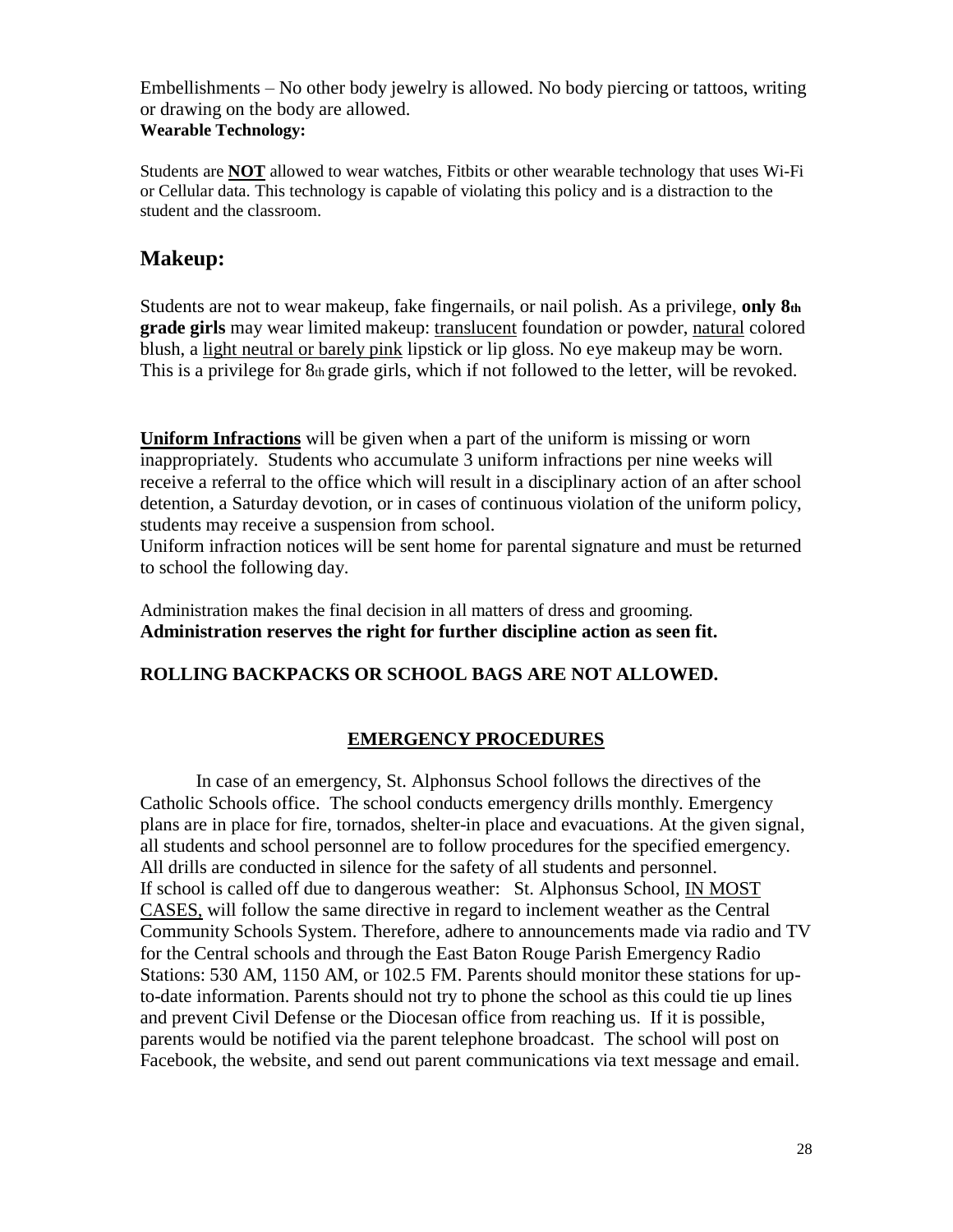#### **Evacuation:**

In the event of an evacuation off campus, the school would notify the Diocesan Superintendent and the necessary civil authorities. First Student transportation from the Central Community Schools System would be requested. Students will be brought to safety as per the current emergency. Parents would be notified via the parent telephone broadcast, if possible. Parents would then pick up students at the safe evacuation area. **(Kristenwood and Oak Point are our designated off-campus evacuation points unless otherwise noted.)** Parents will be sent a text, email, and phone call as to which location for student pick up.

#### **Shelter-In-Place**:

In some situations, authorities may direct us to remain on the school grounds and shelterin-place. The following steps would be taken:

- All students will be brought inside.
- Doors, windows, and blinds will be closed and, if necessary, cracks or openings will be taped if necessary.
- Students housed in the courtyard buildings will remain in their classrooms. Heating or cooling systems will be turned off.
	- Administration will be directed by authorities from the Catholic Schools Office and Emergency Management authorities.

#### **Asbestos Management:**

In compliance with the Asbestos Hazard Emergency Response Act of 1986, Operational Technologies of Baton Rouge inspect the schools in the Diocese of Baton Rouge. Our most recent self-inspection was conducted in July, 2018. A copy of this plan is in the office and available to the public.

#### **Parent Telephone Broadcasts:**

Unless otherwise directed, an attempt will be made via telephone or text to notify parents of an emergency. It is imperative that we have correct emergency numbers on file.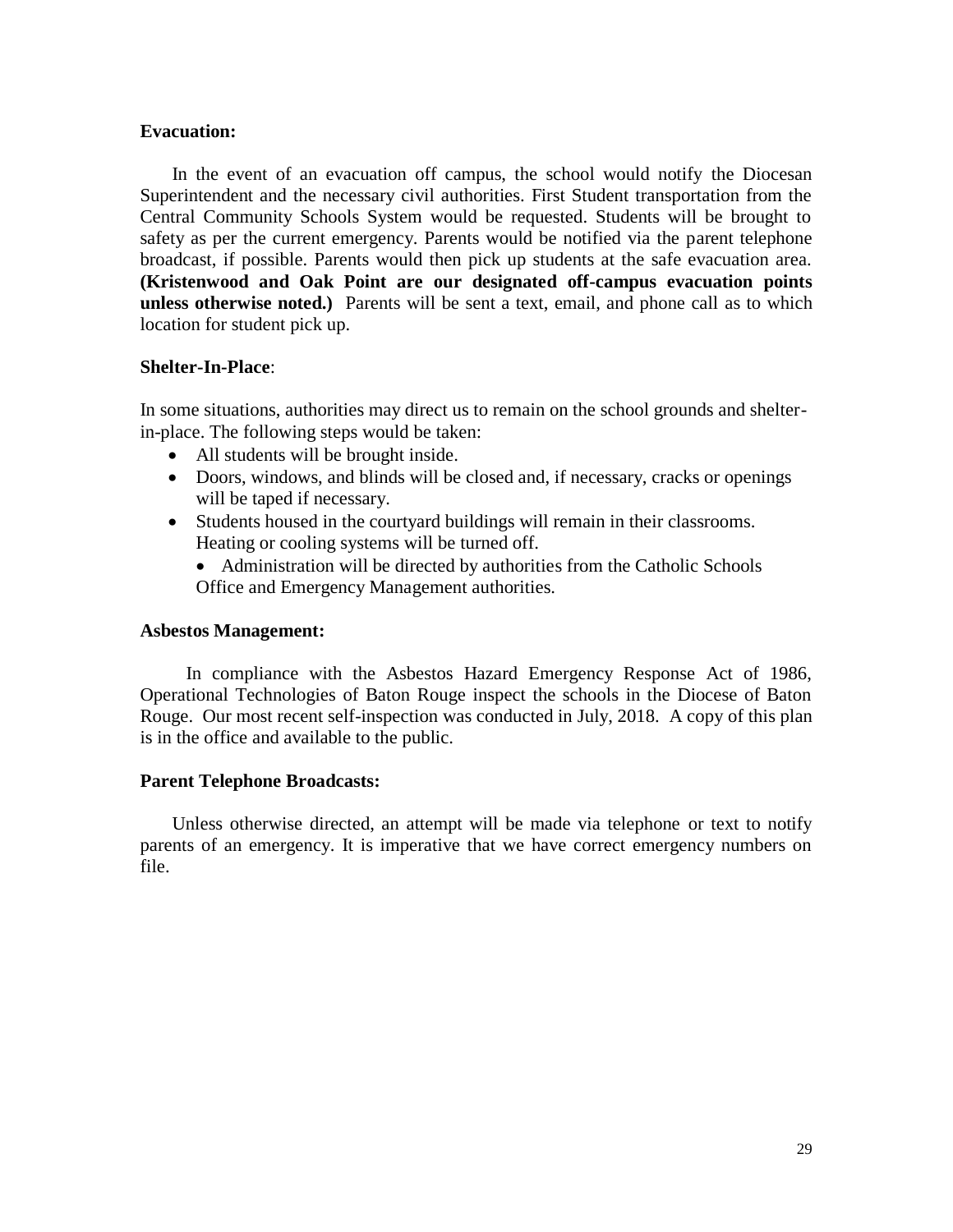## **EXTRACURRICULAR ACTIVITIES**

Extracurricular activities are provided to students to enhance their personal growth and well-being. **Participation in extracurricular activities is a privilege, not a right. Disciplinary actions may exclude a student from participation**. Students participating in extracurricular activities are held bound by all requirements and guidelines of each organization as well as the discipline plans of the school. Students and their siblings are not allowed to remain after school unsupervised. Parents are responsible for their child until the supervision of the teacher, moderator, or coach begins the activity. Any student who is present in the school building or on the grounds before supervision begins will be placed in the P.M. Extended Care Program and parents will be billed for the service. Infractions of this policy result in the student being removed from the activity. A supply and snack fee may be collected for some of the clubs.

**Athletic Teams** 

Under the direction of the athletic director, these activities include: basketball (boys and girls), football (boys), volleyball (girls), and cheerleaders. **\*\*Athletic Handbook must be signed by the athlete and parent/guardian before participation on any athletic team or cheerleading.**

**BETA Club** 

This club is by invitation only to our 7th and 8th grade students.

- **Choir**  Open to  $3<sup>rd</sup>$ - 8th graders.
- **Drama Club** This is for  $4th-8<sup>th</sup>$  graders.
- **God's Helping Hands** Open  $1<sup>st</sup>$  and 2nd graders.
- **Instrumental Band** 4<sup>th</sup>-8<sup>th</sup> graders (extra cost)
- **Quiz Bowl**

This activity is open to  $5th-8<sup>th</sup>$  grade students.

**Spirit Club** 

This club is for 8th grade students only and promotes school spirit.

**4-H** 

. 4H is open to  $4^{\text{th}}$  - 8th graders.

 **Origami Club** Open to  $4th-8<sup>th</sup>$  graders.

#### **FIELD TRIPS/MOBILE CLASSROOMS**

 Classes are permitted to participate in educationally sound field trips/mobile classrooms. Teachers will send home details of the trip and proper dress regulations. Students are permitted to attend only if parents complete, sign, and return the permission forms and bring in the necessary payment on time. No verbal permission is accepted. Faxed permission forms are accepted.

**Participation in field trips/mobile classrooms is a privilege, not a right**.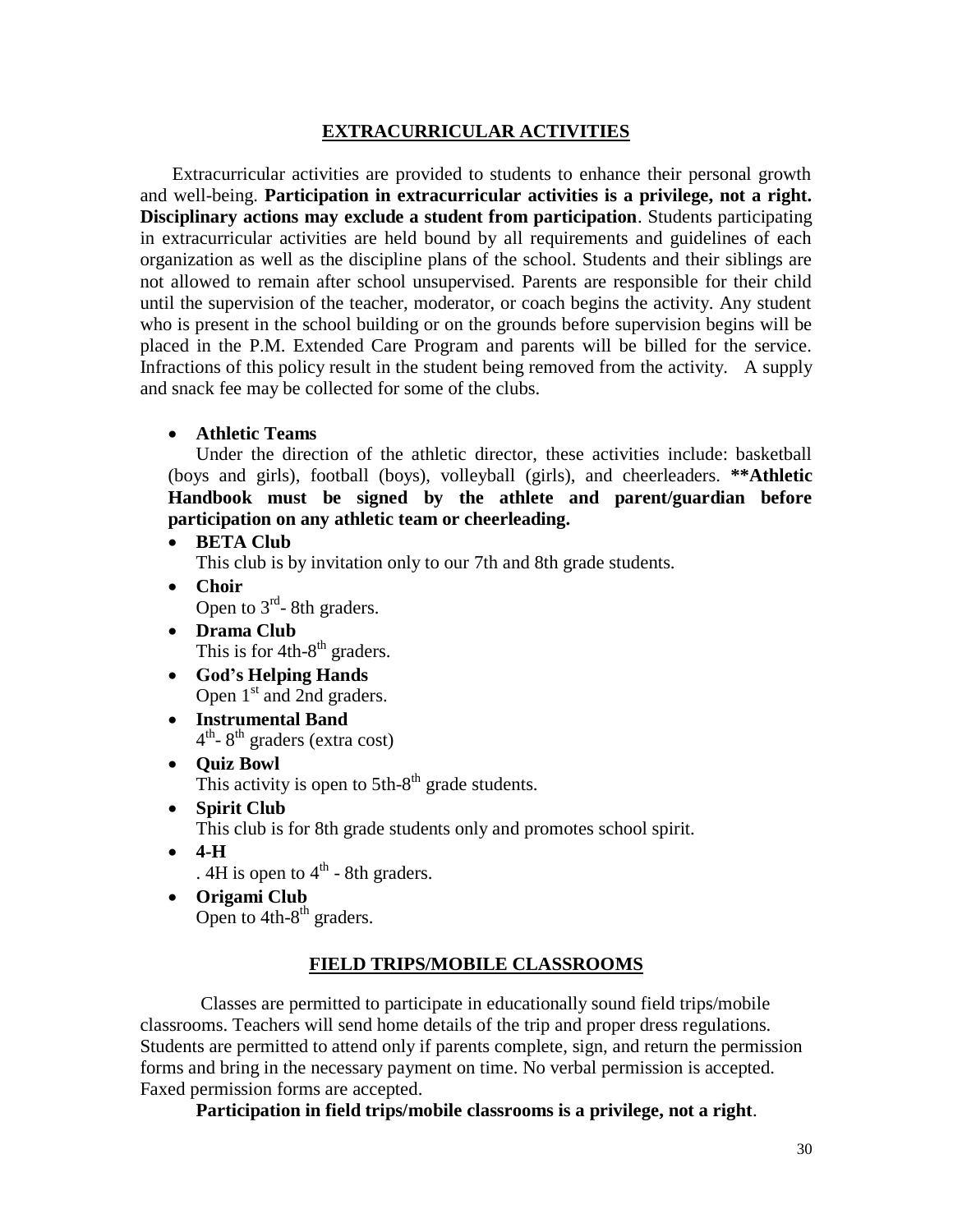Students can be denied participation if they fail to meet academic and/or behavioral requirements. Field trip fees are non-refundable unless the event is cancelled by the school. Students whose permission forms or payments are not received on time may have these privileges revoked. The Parent / Student Handbook, specific rules, and trip directions are to be followed at all times. Offenders may not be allowed to participate in future trips. The school acknowledges that parents have the right to refuse to allow their child to participate in trips off campus. However, this is a student day; therefore, any student who opts out of participation or who has not obtained the proper permission must report to school.

At times, additional chaperones are needed when students leave campus. Adults must have completed the Child Protection process of the diocese to be chaperones. No parents are allowed on field trips without this certification. The number of chaperones allowed to attend field trips is at the discretion of the teacher.

Younger siblings or other children are not allowed on these trips. Proper dress codes must be followed and only acceptable food items may be brought. Chaperones must adhere to the rules designated for all while on the trip. If private vehicles are used, the owner must provide proof that the automobile has a minimum of \$100,000/300,000 insurance coverage.

#### **GRADING SYSTEM/PROMOTION POLICY**

Teachers employ various forms of assessments to measure student understanding of material taught. The following is the school wide percentage scale.

#### **Academic Grading Code**

| A | $100 - 93$   | Outstanding achievement          |
|---|--------------|----------------------------------|
| B | $85 - 92$    | Above Average achievement        |
| C | 75 - 84      | Average achievement              |
| D | $67 - 74$    | <b>Below Average achievement</b> |
| F | $66 - below$ | Unsatisfactory achievement       |

On the report card, a letter grade will have an equivalent in quality points on a four-point scale.

## **A=4 B=3 C=2 D=1 F=0**

Quality points for the nine week periods will be averaged to determine final marks.

#### **Progress Reports:**

Mid-quarter progress reports are issued to inform parents of the student's progress since the last report card. These reports will be emailed to the parents. Paper copies will not be sent home unless arrangements have been made through the office.

#### **Report Cards:**

Report cards are distributed to the students at the end of every quarter (9 weeks).Report card envelopes only are required to be signed and returned to the homeroom teacher within three days.

#### **Parent / Teacher Conferences:**

Regularly scheduled Parent / Teacher Conference Days are included on the school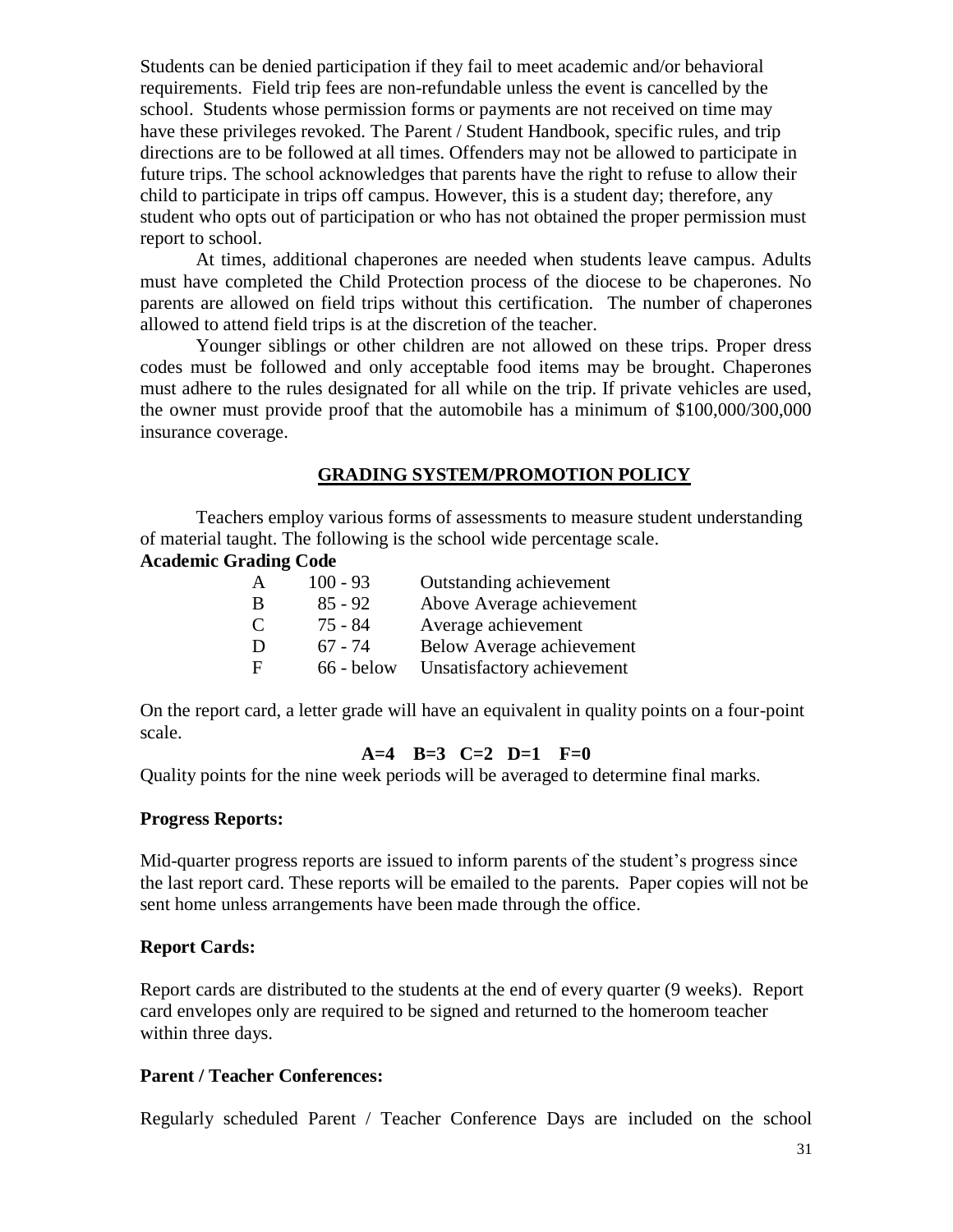calendar. Notification is sent home with the first report card. A student who has a "D" or "F" average in a subject or conduct grade will have a conference scheduled.

Notification for the second conference is sent home in the  $3<sup>rd</sup>$  quarter. A student who has a "D" or "F" average in a subject or is in danger of failing the year will have a conference scheduled.

Parents may schedule conferences at any time during the school year by contacting the teacher. Parents are asked to arrange conferences during school hours according to the individual teacher's schedule. Before or after school conferences are at the teacher's discretion. No teacher is expected to have an unscheduled conference. Conferences always need to start with the teacher. Please respect this protocol and allow the teacher to have the initial response to a question or situation before contacting the administration.

## **Promotion:**

A student failing two (2) major subjects will automatically fail for the year. Failure of one major subject will result in conditional promotion provided the subject is remediated in an approved summer school or tutorial program approved by St. Alphonsus School administration.

| Major subjects are: | $K-3^{rd}$ grades | $4^{\text{th}} - 8^{\text{th}}$ grades |
|---------------------|-------------------|----------------------------------------|
|                     | Religion          | Religion                               |
|                     | Reading           | Reading                                |
|                     | Math              | Math                                   |
|                     | Language Arts     | English /Language Arts                 |
|                     |                   | Science                                |
|                     |                   | <b>Social Studies</b>                  |

Students' grades must average to a full 1.0 without a  $4<sup>th</sup>$  quarter failure in order to pass for the year. Students who fail the  $4<sup>th</sup>$  quarter, fail the year in any subject, regardless of final average.

Quality points are assigned as follows:  $A = 4$ ,  $B = 3$ ,  $C = 2$ ,  $D = 1$ ,  $F = 0$ . To participate in graduation activities,  $8<sup>th</sup>$  graders must pass all major subjects.

## **Eighth Grade Promotion:**

Eighth grade students graduate in caps and gowns for which there is a fee. The ceremony includes Mass and presentation of diplomas. Students are to dress appropriately for the occasion. All financial obligations must be paid, responsibilities to the school (library books, sport uniforms, textbooks, etc.) must be cleared, and all subjects passed before a student receives his cap and gown and is given permission to participate in graduation activities. Guidelines for fees and the dress code will be sent out to parents.

## **Kindergarten Promotion:**

The Kindergarten class has a fun day and picnic to celebrate their promotion. All financial obligations must be paid before a student is allowed to participate. Separate fees for Kindergarten promotion parties may be collected to cover the cost of supplies.

## **HOMEWORK POLICIES**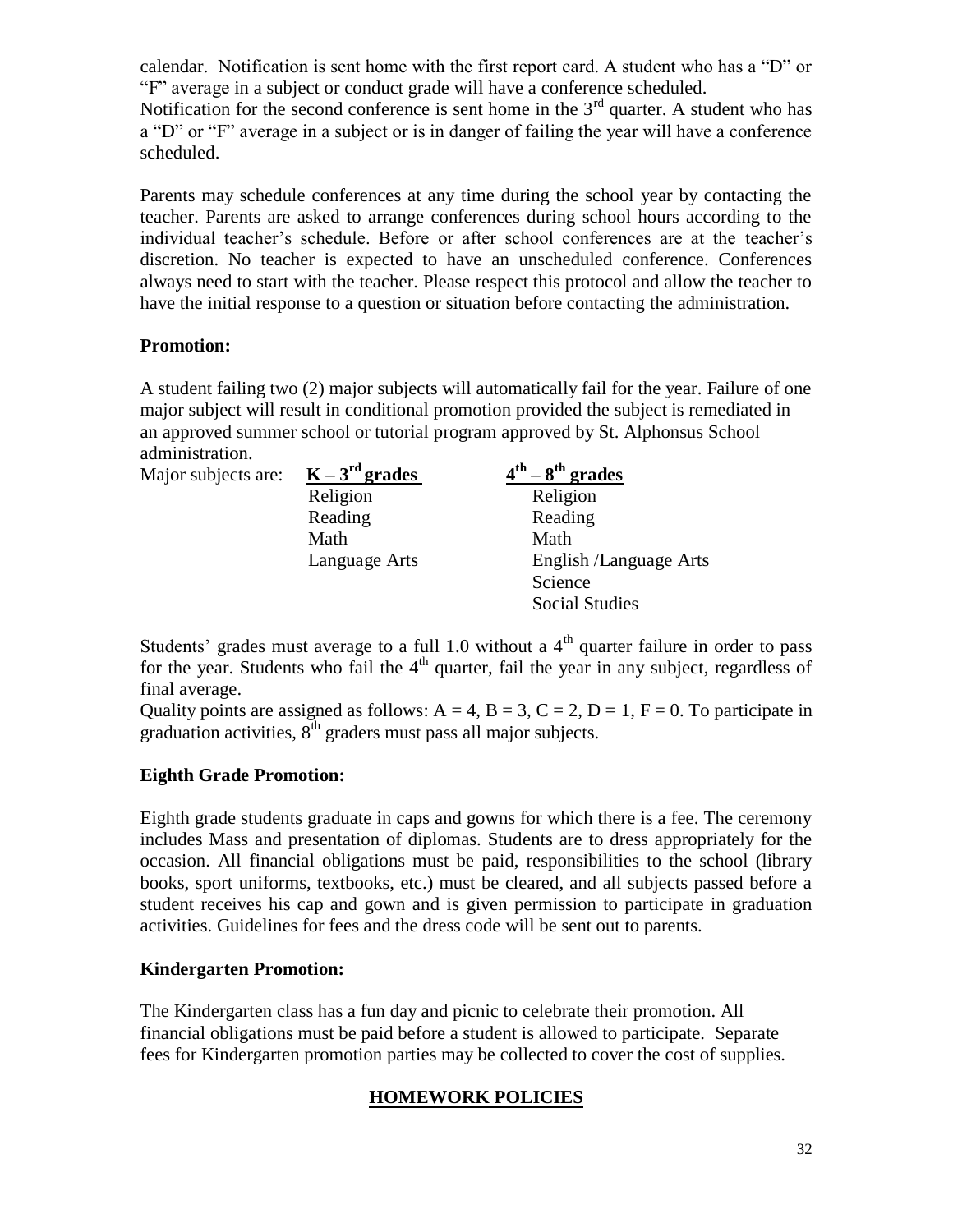Homework is important! It is an extension of the learning that takes place in school. Students in grades  $1<sup>st</sup> - 8<sup>th</sup>$  are responsible for writing daily homework assignments in their assignment pad and for having completed homework in class on the due dates. All assignments are to be completed and turned in on time. Work must be neatly done. The amount of homework a student has depends upon his or her progress in school. Homework includes written and study work as well as Accelerated Reader reading and constitutes a portion of the students' grade. It is the student's responsibility for making up homework due to being absent or tardy. Sports or extracurricular activities do not excuse incompletion of assignments. Each student is to have a book bag for transporting books, notebooks, and such. No books are to be taken home unless they are in a book bag / backpack for protection. \*\*SEE ABSENCE POLICIES FOR HOMEWORK REQUESTS.

#### **HOME AND SCHOOL ASSOCIATION**

The purpose of Home and School is to promote communication, good will and cooperation among parents, faculty, administration, school board and the parish of St. Alphonsus. It also provides leadership and coordination of activities for the purpose of service, special functions, educational programs, and/or fund-raising. It exists solely for the benefit of the school and is structured in a way to best meet those needs.

All parents and guardians of the students of St. Alphonsus School are required to be members of this association. Dues are collected annually as part of registration fees. Parents are asked to participate in various activities.

#### **LUNCH/CHILD NUTRITION PROGRAM**

The school cafeteria staff provides nutritious, well-balanced meals daily. The cafeteria is on a computer system. Each child is issued an account number. This account is a prepaid debit account, not a charge account, and all funds deposited in the account are debited for lunches as well as extra sales. Student account balances must be current to continue with purchase of any cafeteria meals or other items. Meals can be free or at a reduced price for families in financial need. Parents should apply for this program, through the cafeteria manager, at the beginning of the school year or when financial difficulties occur. The Child Nutrition Program of the Diocese of Baton Rouge regulates the fees, menus and serving portions. The cafeteria also provides breakfast for students in the Before School Program and a snack for those in the After School Program. Students in  $3<sup>rd</sup> - 8<sup>th</sup>$  grades are allowed choices. Extra juices, milk, lunch items, ice cream, etc. are available for an extra fee for students in certain grades. **No outside restaurant food, soft drinks are allowed in the cafeteria in the vendor's containers. No peanut products are allowed in the cafeteria.** Parents are encouraged to have lunch with their children. When you choose to do so, contact the cafeteria by 9:00 a.m. The cafeteria has been directed by the Child Nutrition Program of the Diocese of Baton Rouge to discontinue serving lunches to families who are delinquent in payment.

#### **MEDICATION/HEALTH ISSUES**

Students are not allowed to keep medicine with them during the school day. All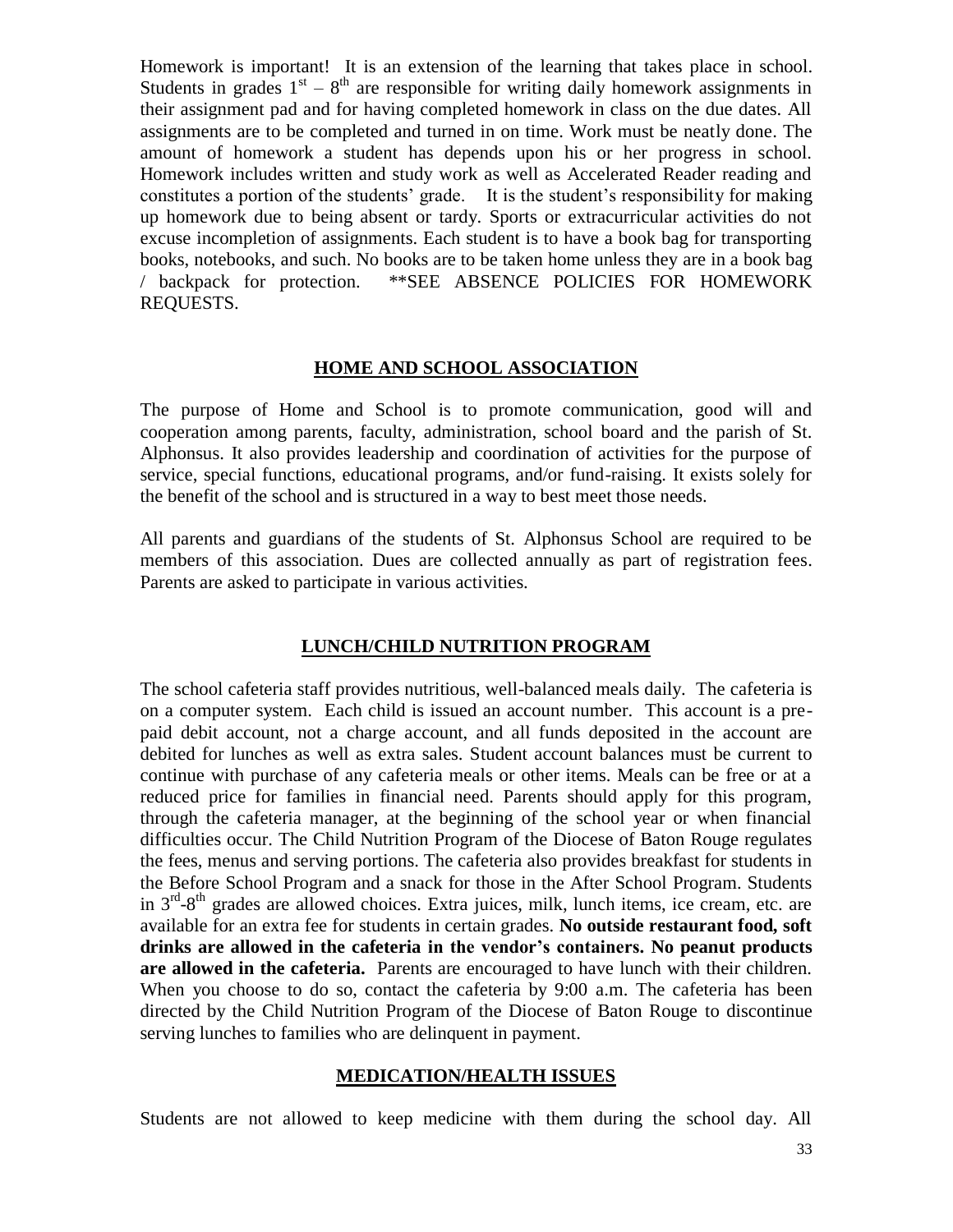medicines must be kept in the school office. Medicine is to be administered to the student in the presence of a staff member or teacher with written and signed instructions from a doctor and the parent. Medication must be in the original container or in the container from the pharmacist or doctor. The child's name must be clearly marked on the container. This procedure must also be followed for any over-the-counter medication prescribed by the doctor, such as cough syrup, Tylenol, etc.

**Students should be free of fever, vomiting, diarrhea or other symptoms for 24 hours prior to returning to school.** Students diagnosed with strep throat are to be on antibiotics for 24 hours before returning to school. Parents are notified in case of an injury or emergency at school.

## **Medications at School:**

If a child must take medications at school, a parent should follow these rules:

- The medication must be brought to school by the parent or guardian in the container in which it was originally packaged. The label should have the name of the student, name of the medication, dosage, and the specific time it is to be given at school.
- The medicine must be accompanied by a medical permission form signed by the parent and by the student's physician with specific instructions for administering the medication.
- The student will bring the empty bottle home with him/her, and the parent will be responsible for returning the medicine for the next school day.
- To circumvent potential abuse, the medications will be kept in the school under lock and key in a secure, central location.
- Parents are to inform their child(ren) to report to the office at the appropriate time for medication.

## **Medications on Field Trips:**

Medications normally administered at school may be administered by a teacher while on a field trip under the following conditions:

- The medication section of the field trip permission form must be completed and returned prior to the day of the field trip.
- A parent must deliver the medication in the original prescription container to the teacher in charge of the particular grade level involved on the day of the field trip.

## **Immunizations:**

It is important for vaccinations to be current. Please contact your physician for further information regarding when vaccinations are given. It is mandatory that every child entering a Louisiana school for the first time receive a second dose of measles vaccine, using combined measles - mumps - rubella (MMR) vaccine, the Hepatitis B vaccine and the chickenpox vaccine.

Minimum requirements for first time students to St. Alphonsus School:

- $\bullet$  4 DPT and 3 Polio the last of which must be given after the 4<sup>th</sup> birthday
- 2 MMR the second dose between 4-6 years of age OR an out of state student must have the second MMR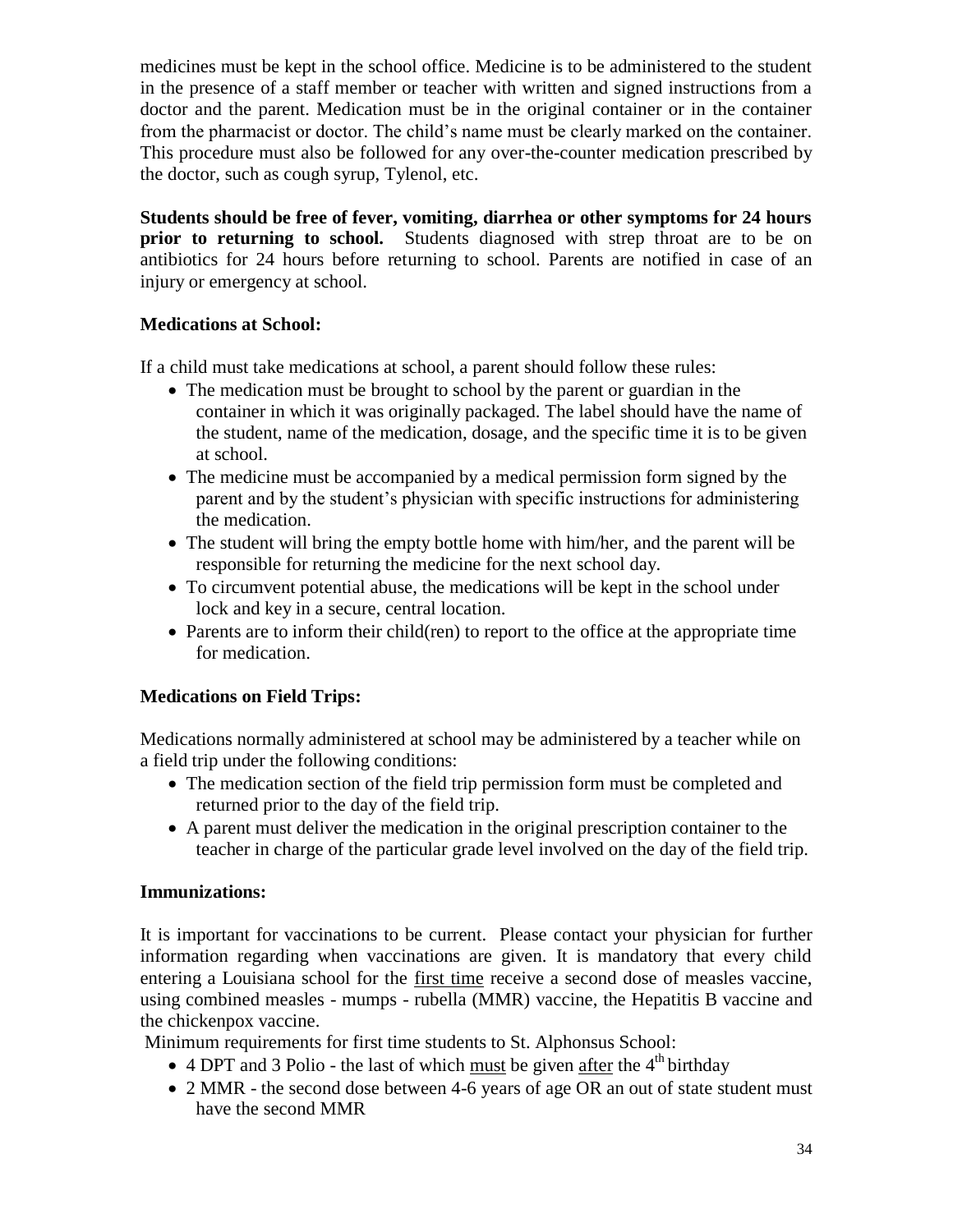- Hib vaccine before the 5th birthday.
- 3 Hepatitis B
- 1 chickenpox (varicella)

## **Head Lice (Pediculosis)**:

If lice/nits are found in a child's hair, a parent will be called, and the child must leave school immediately. Before returning to school, any student with head lice must:

- be satisfactorily treated as recommended by your family physician, or with an alternative lice treatment, such as a lice shampoo available at local pharmacies,
- be completely free of lice eggs (nits) in the hair before being readmitted to the classroom. Proof of treatment is required.

## **PARTIES/GIFT DELIVERIES/INVITATIONS**

Parties and school sponsored holiday activities are arranged through the room mothers according to a specific schedule for all grades. Parents of students with birthdays may provide an individual treat for the class. Cakes and/or cookie cakes must be precut. The teacher will oversee the distribution of these treats. Students are not to exchange gifts at school.

The school will not accept delivered flower arrangements, balloon bouquets, gifts, etc. to students. Please do not have these delivered to the school.

Birthday party invitations may be passed out at school ONLY if the entire class or all of the students of one gender are invited (all boys or all girls) and if the distribution of these invitations causes no class disruption. Teachers must be notified before the day of distribution.

## **PRINCIPLE OF SUBSIDIARY**

In keeping with the principles of subsidiary, problems should be solved at the lowest level whenever possible. Persons with concerns about a teacher should first attempt to address the concern with the teacher. Only after such attempts have failed, should administrators be contacted.

## **RELEASE OF SCHOOL RECORDS**

All financial obligations must be cleared with the school, a release form signed by the parents in the school office, and a request for grades received by mail or FAX from the next school before school records are released. School records will not be released to parents.

## **RELIGIOUS EDUCATION**

A fundamental premise in religious education is that parents are the primary educators of their children. St. Alphonsus School supports and assists parents in this endeavor. The core of education at this school is our Catholic faith. It is the reason the school exists.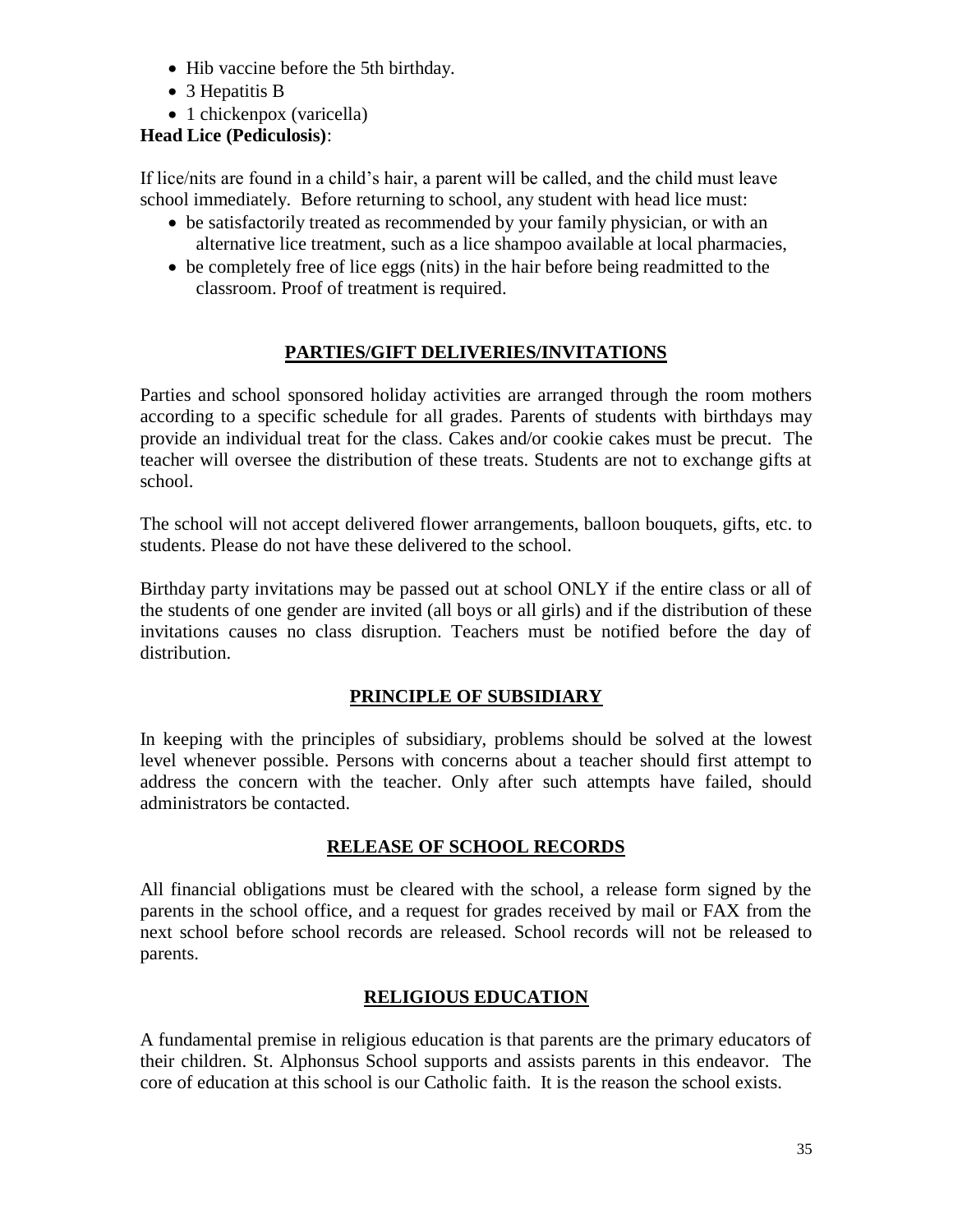Catholicity permeates the curriculum. We are seriously committed to incorporating religion into the daily lives of our students. The children not only learn the tenets and doctrines of their church, but also how to live those tenets and make them come alive with the love of Christ. We strive to nurture children in the teachings of the Catholic Church through scripture, music, prayer, service activities and meaningful liturgy. To achieve this goal, classes participate in age appropriate activities and grade level retreats. The school sponsors service projects and supports the Batahoula Mission in Nicaragua and the St. Vincent de Paul Food Bank. There are many opportunities to share blessings and to reach out to others in local and global ways.

Our students help prepare and participate in all school liturgies during the year as well as the Living Rosary, the Christmas Nativity, the Living Way of the Cross, and the May Crowning of Mary. Parents are always welcome to worship with us at these events.

#### **First Reconciliation / First Eucharist:**

Students in second grade are prepared for the reception of First Reconciliation and First Eucharist. A child is neither forced to receive the sacraments, nor prohibited from doing so once he/she has begun to show an understanding and appreciation of the basic values involved. Parents, in consultation with a member of the parish staff, decide when this realization occurs for an individual child. When a child is able to understand the basic concepts of our faith regarding sin and the difference between ordinary bread and the Eucharist, he/she is welcome to receive these sacraments.

Parents have a right and an obligation to participate in the formal preparation of their child. To help parents accept and accomplish this responsibility, parent seminars are offered for each of these sacraments and attendance is required. Children learn their habits of frequent reception from their families. Parents are asked to support their children by encouragement and example.

## **Catholic Human Sexuality and Morality:**

Upon recommendation of the Office of Religious Education of the Diocese of Baton Rouge, instruction in Catholic Human Sexuality and Morality is part of the religion curriculum. Catholic young people need and have a right to know the positive values we hold as a faith community regarding God's gift of human sexuality. To help instill and support these values in our young people, William H. Sadlier, Inc. and the Archdiocese of St. Louis have developed a program used in  $4<sup>th</sup>$  through  $8<sup>th</sup>$  grades, God's Own Making: Catholic Values of Human Sexuality. This program respects the role of parents and focuses on the Catholic values that help to form the gift of our human sexuality. Weekly information is sent home to the parents in January when the program is covered.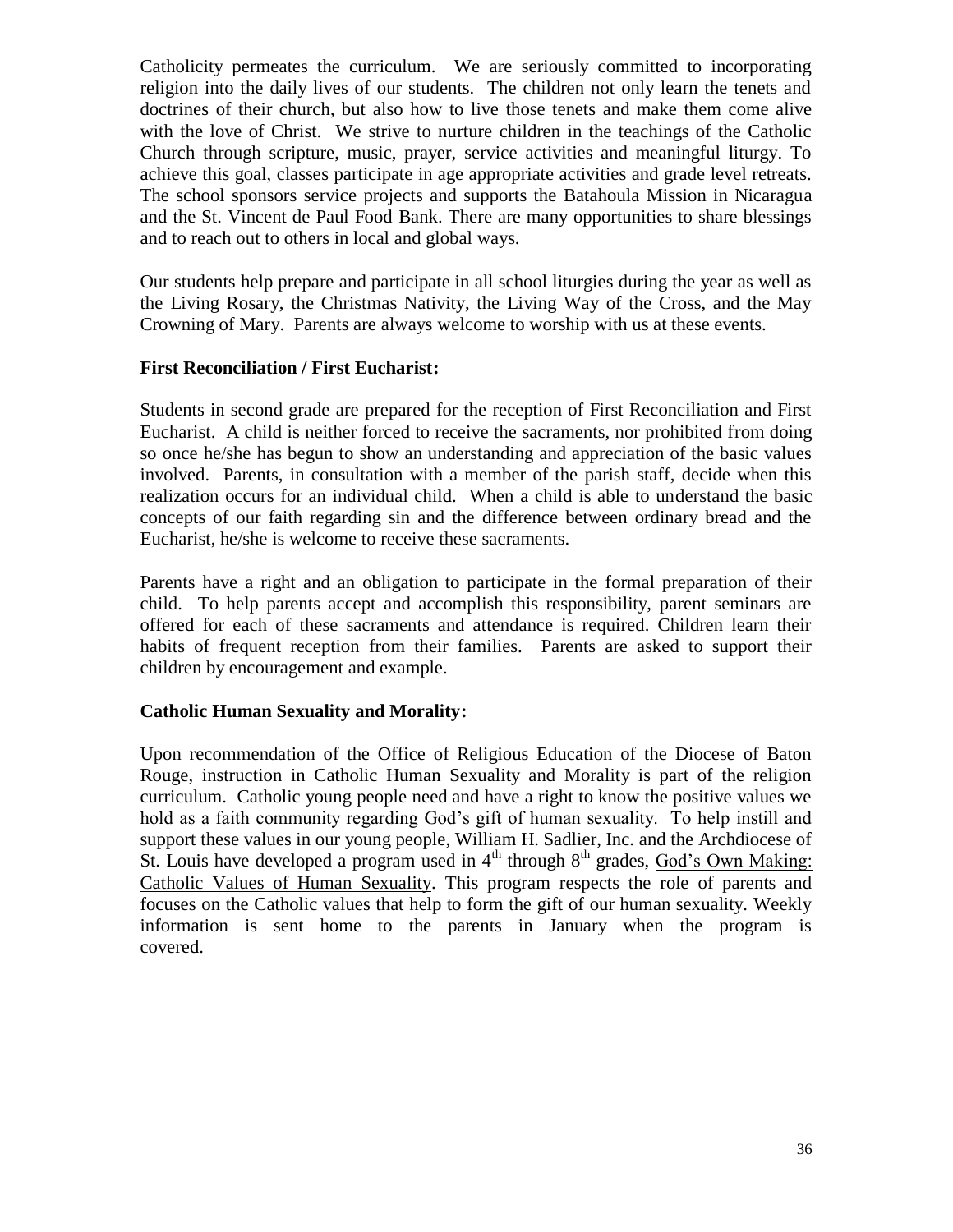#### **SCHOOL BOARD**

The St. Alphonsus School Board is comprised of the pastor, principal, parish executive director and board members. The board members are voted on by St. Alphonsus Parishioners. They are elected for a three-year term. Members are eligible to serve no more than two (2) consecutive terms. The board serves as an advisory unit to the pastor and principal. The board meets monthly from August - June. To be placed on the agenda, contact the president no later than one week before the meeting.

#### **STUDENT FILES**

Student files consist of academic testing, application forms, copy of the birth certificate, copy of the social security card and an emergency sheet. The parents must sign a release form in the school office before a student file is sent to a requesting school. Only the contents of this official file will be forwarded to a new school.

#### **SURVEILLANCE CAMERAS**

St. Alphonsus School recognizes that attempting to maintain the safety and security of students, staff, and visitors to our school is implemented with a multifaceted approach. To the extent that modern technology provides tools to maintain safety and security, the use of video surveillance cameras may be in place in the school and on school property. Cameras will not be permitted in areas where there is a reasonable expectation of privacy.

#### **VISITORS TO CAMPUS**

For the safety of our campus, all visitors must report directly to the school office to sign in and obtain a visitor's pass before entering any building on campus. Visitors to campus are not allowed to go directly to the classrooms.

#### **TECHNOLOGY**

St. Alphonsus School intends that all electronic equipment, property, Internet access, Internet service providers, hardware and/or software, be used for purposes consistent with the mission and educational goals of our school. St. Alphonsus School has taken precautions to prevent access to materials that are not in accordance with those missions and goals. Nonetheless, those precautions in no way diminish each user's responsibility to act ethically and to conform to school policy. All students and parents are asked to read and agree to the Acceptable Use Policy. By signing the Acceptable Use Policy, the parents and student acknowledge that they understand the policy and agree completely to the terms and conditions contained therein. Any student who fails to conform to this policy will be subject to disciplinary action, which may include suspension or dismissal.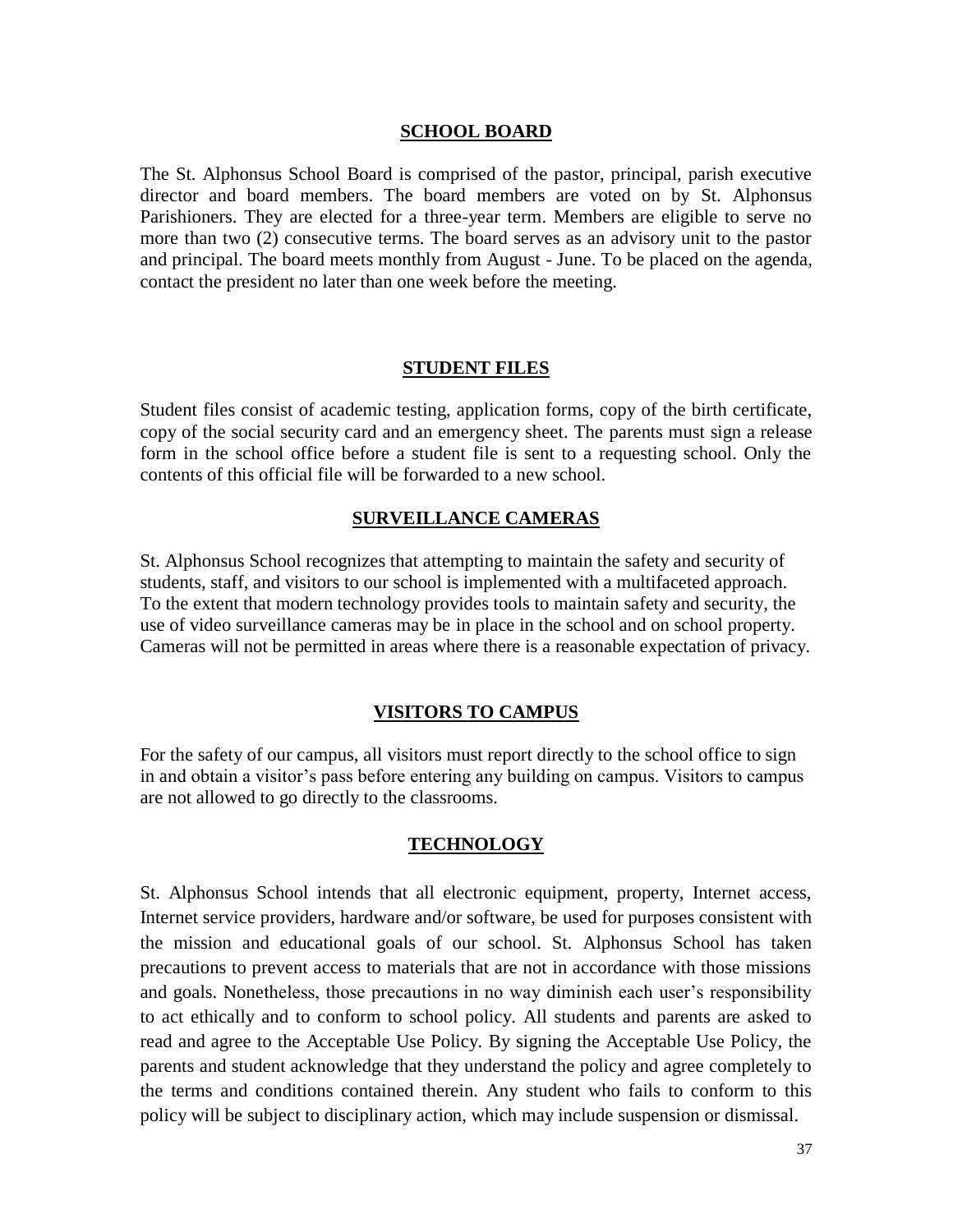- 1. Use of technology resources (computers, scanners, cameras, TVs, VCRs, calculators, CD players, etc.) at St. Alphonsus School is a privilege.
- 2. Users must demonstrate honesty and respect for others at all times. Appropriate manners and language is required. Sending, displaying, or downloading offensive messages or pictures or harassing, insulting, or threatening others is not allowed.
- 3. Users are not permitted to e-mail or log into chat rooms. Only teachers and classes as a whole may be permitted, with permission, to use e-mail or chat rooms.
- 4. The use of technology for unethical, immoral, criminal and/or illegal activities, including copyright violations, is strictly prohibited.
- 5. Copying, modifying, distributing, displaying, or transmitting the work of another without permission or proper citation is prohibited.
- 6. Internet access is intended to support educational goals and teacher authorization is necessary.
- 7. Users are prohibited from bringing software and / or hardware from home to use on or with network computers.
- 8. Users of the Internet are prohibited from uploading to or downloading from the Internet any nonacademic photographs. Disclosing or providing to any other person the address, phone number, or last name of any student, staff, teacher, or volunteer at SAS, including his/her own address, phone number and last name is prohibited.
- 9. Users are not to change, rearrange, add or delete desktop and software settings on any school computer.
- 10. Users are not to change, relocate, modify, or delete the work of another person
- 11. Users shall not limit access to files, folders, or student work in any form.
- 12. All printing must be done with teacher approval. Students are not to intentionally waste limited resources, i.e. paper, print cartridges, etc. Unnecessary waste may result in disciplinary action.
- 13. Users are not to share their sign-on and/or passwords with another student. Users are prohibited from trespassing in another person's folder, work, or files.
- 14. No person is permitted to post information related to the school, our staff, and our students, use images of the school, the school logo or seal, school staff, or students in any form on the Internet or in any form of electronic communication without specific written permission from the administration. The posting of any such information on any website, bulletin board, chat-room, e-mail, or other messaging system without permission, or the posting or transmission of images or information in any format related to the school, staff, or students that are defamatory, scurrilous, pornographic, or which could be construed as threatening or impugning the character of another person is prohibited.
- 15. Users will be held accountable for their actions. Privileges will be lost if the Acceptable Use Policy is violated.
- 16. The administration reserves the right to use, at its discretion, any form of discipline with respect to any act or actions not specifically listed herein but which actions are determined by the administration to be illegal, immoral,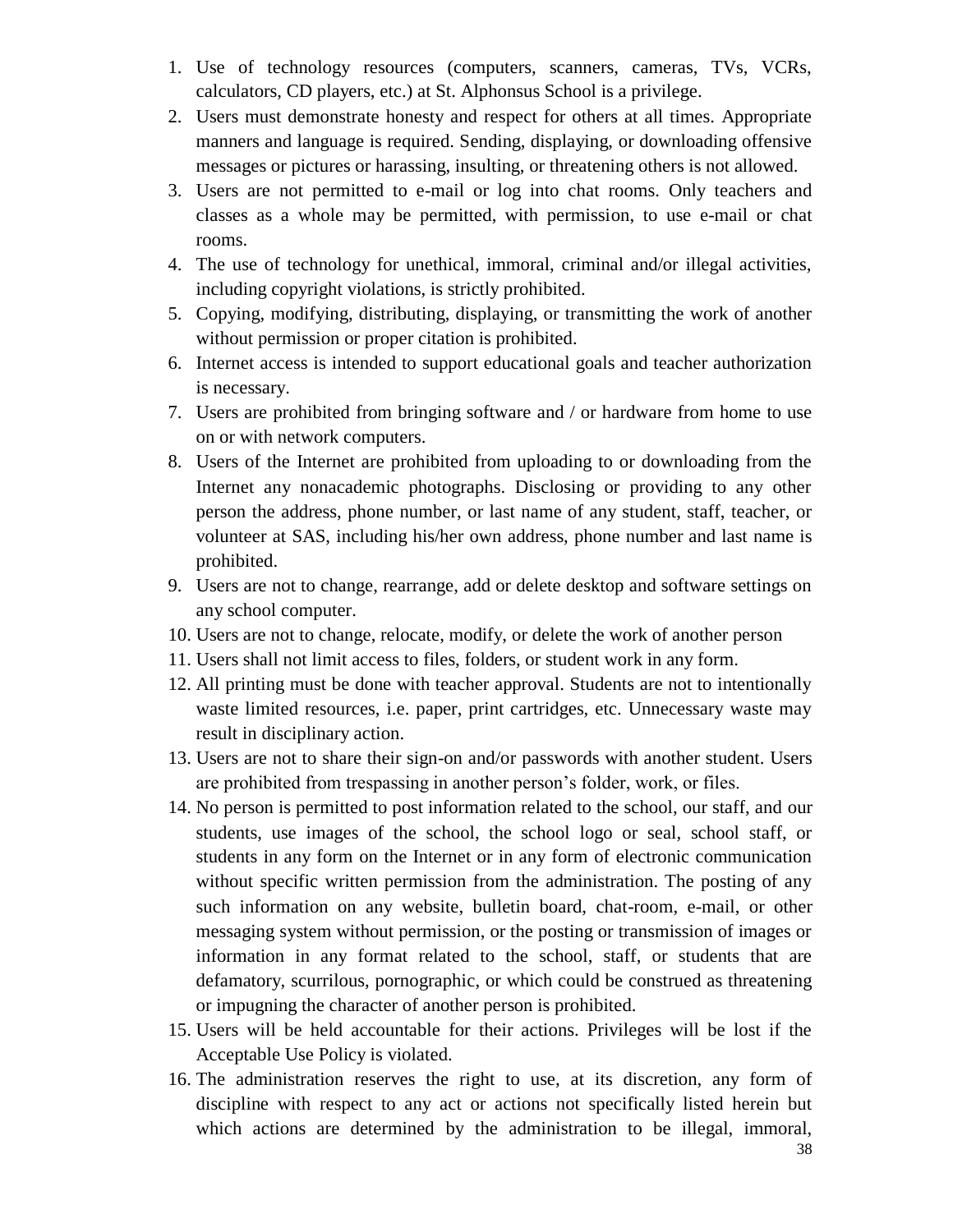unethical, criminal, a violation of any local, state or deferral law or regulation, and/or a violation of the goals, principles, or educational objectives or policies of St. Alphonsus School or the Diocese of Baton Rouge.

## **St. Alphonsus Catholic School Technology Acceptable Use Policy**

## **Statement on Technology**

It is the mission of the Technology Departments at each of the schools within the Diocese of Baton Rouge to provide a range of technology services, tools and experiences to further opportunities for academic excellence, faith development, and leadership skills. We will support, enhance and optimize the learning process for all of our students. Emerging technologies will influence the formation of foundational skills in students to aid them in reaching their potential in a constantly changing world. Technology must be implemented seamlessly, as everyday experiences and must promote higher student achievement and a deeper understanding of their Catholic faith.

This Acceptable Use Policy (AUP) contains standards that foster our mission and goals. The policy is reviewed yearly to reflect any new technology and to address issues identified in the previous year. Each year, all students and parents at a school within the Diocese of Baton Rouge must read and agree to abide by these standards. Any student who violates this policy or any applicable local, state, or federal laws is subject to disciplinary actions, a loss of technology privileges, and may face legal prosecution. The Diocese of Baton Rouge and administration of each school within the Dioceses of Baton Rouge reserves the right to amend any item in the AUP or any technology policy during the year. Parents and Students will be notified of any changes through normal methods of communication at each school.

## **Privacy:**

All electronic resources owned/issued by the school remain the property of the school unless otherwise agreed to in writing. The individual has no reasonable expectations of privacy. The school retains the right to monitor all electronic resources in any manner it sees fit.

Any persons using school owned/issued technology devices are expected to use all technology resources in a considerate, ethical, moral and legal manner.

All school owned/issued technology devices and information stored on them are property of the school and are subject to the policies set forth by school administration and are subject to supervision and inspection. The Diocese of Baton Rouge and each individual school reserves the right to monitor, access, retrieve, read and disclose all messages, information, and files created, sent, posted from, and/or stored on the school owned/issued device.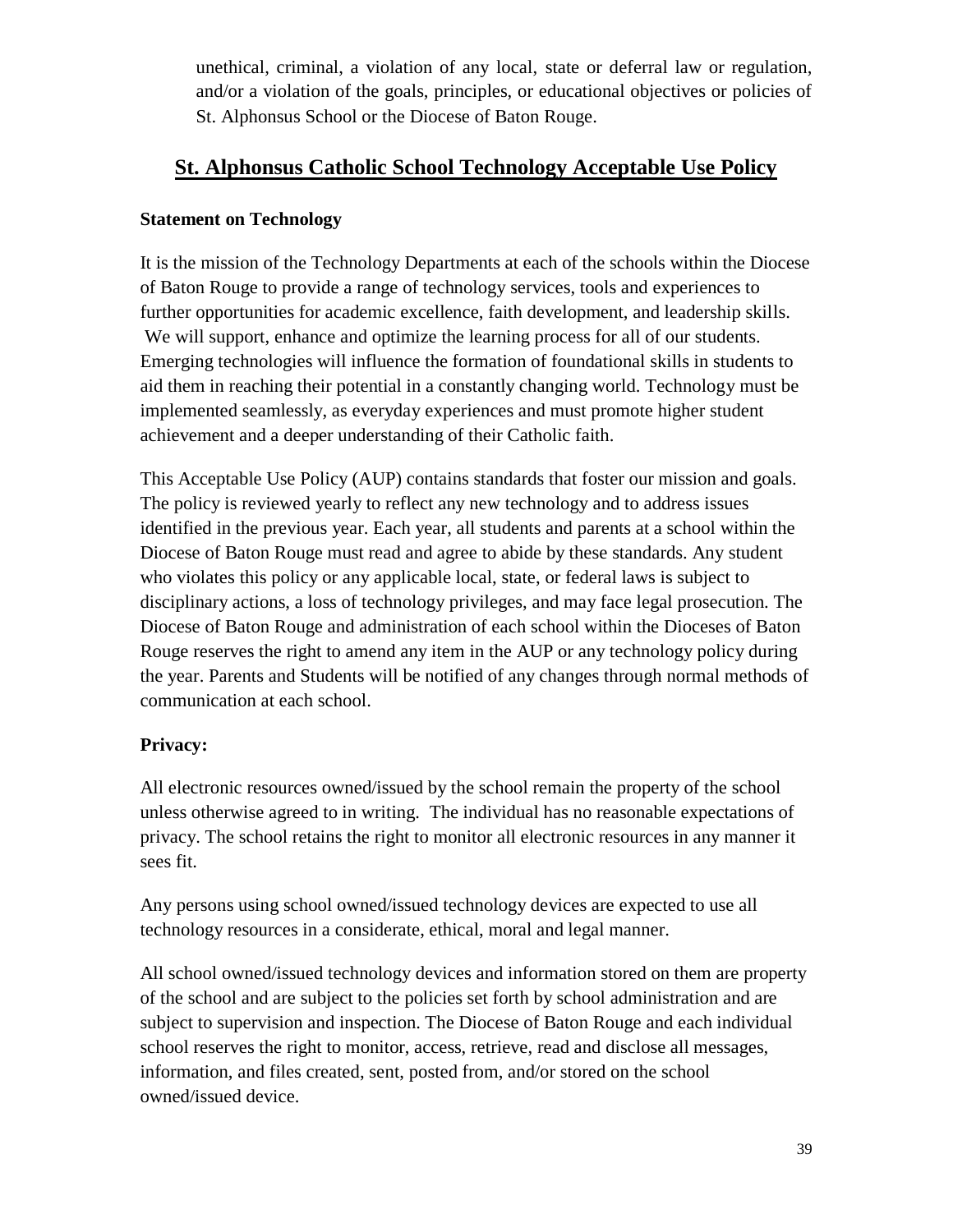Any person who violates this policy or any applicable local, state or federal laws is subject to disciplinary action, a loss of technology privileges, and may face legal prosecution.

## **General Computer and Internet Usage:**

At times, students will have access to varied types of electronic and virtual resources to complete educational tasks, including but not limited to: storage, network communications, equipment, apps, and software. Students should have developed habits that ensure their use of technology is efficient, respectful, legal, and safe.

Students in grades K through  $3<sup>rd</sup>$  will access the network under a generic username and password. Students in grades  $4<sup>th</sup>$  through  $8<sup>th</sup>$  will have specific usernames and passwords. This information should not be shared with anyone other than the teacher, Technology Administrator, Principal, or Assistant Principal. Students will NOT have access to email. The only exception is if the teacher temporarily unblocks this feature to teach lessons on email etiquette.

Technology devices and resources usage is a privilege, not a right. By using such devices and resources, parents and students agree to the following terms:

- Students are not allowed to install 3rd party applications on the school owned device which may interfere with the education process (e.g., games) without specific instruction from their teacher.
- Students shall not attempt to gain unauthorized access to or compromise any computer or network security or engage in any illegal activities on the Internet including willfully introducing a computer virus, worm, or other harmful program.
- Student use of the school's network and Internet usage must be consistent with the mission of the Dioceses and individual school and the educational goals of both. Misuse includes any Internet conduct on or off campus which negatively affects the reputation of the dioceses and/or school and the educational goals of both. This includes but is not limited to messages sent, posted that suggest harassment, racism, sexism and inappropriate language and/or symbols.
- Additionally, any student who fails to immediately make known to a teacher or an administrator at the school that they received a message which suggests harassment, racism, sexism or has inappropriate language and/or symbols will be considered to be misusing technology.
- If a student has access to network resources or internet access they will not disrupt network users, services, data of the Diocese or school, data of another student, or equipment, either on or off campus.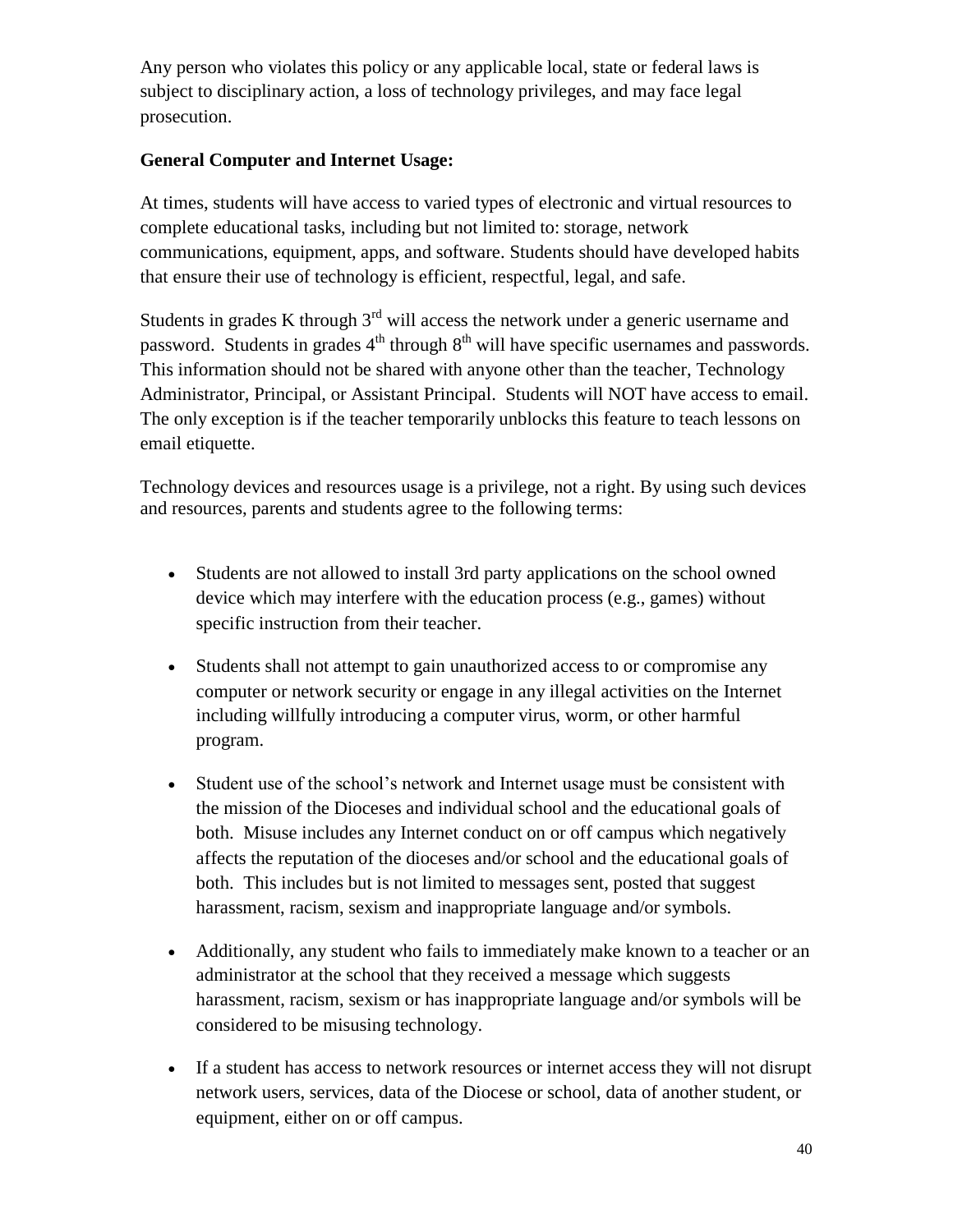- Students will not access or try to make unauthorized entry to any computer accessible via the network or on remote networks. If a student notices a security problem, the student must notify administration immediately.
- The Internet contains certain material that is illegal, defamatory, inaccurate or potentially offensive to some people. Students will not use network resources or Internet access to knowingly visit sites that contain this material nor import, transmit and/or transfer any of this material to other computers.
- Students should not email or post to websites or blogs any images, photos or videos of school employees. Photographing and/or recording (audio or video) a teacher or staff member without permission is prohibited.
- Students will not provide their password(s) or share another student's password with any other student or nonstudent. Students may not use another individual's account or log onto the Internet or network as anyone else.
- Students shall observe Copyright Laws and Fair Use Guidelines. Copying, modifying, distributing, displaying, or transmitting the work of another without permission or proper citation is prohibited.
- Students will not communicate the address, phone number or other personal information of themselves or any other individual to any person or company on the Internet or through email without specific instructions from their teacher.
- While at school, using any technology device students are required to access the internet using the school's Wi-Fi and are prohibited from connecting to secondary Wi-Fi devices such as a cell phone and/or other external devices. Children's Internet Protection Act (CIPA) laws require schools to filter internet access to students and block inappropriate content from being accessed. This includes internet tethering and mobile hotspots that enable (3G or 4G) access on the school issued laptops.
- The intentional destruction, deletion, or disablement of school installed software on any device is prohibited. Unauthorized copying/installation of software programs belonging to the school is prohibited. Also, attempts to exceed or modify the boundaries set for the network are prohibited.
- Deleting, examining, copying, or modifying files and/or data belonging to the school is prohibited, unless specific instruction is given by a teacher for changes related to non-sensitive files/data.
- Purposeful damage to school issued or owned devices are prohibited. The individual will be responsible for any repair or replacement costs. The school has the discretion to suspend the user's technology privileges and/or take disciplinary action.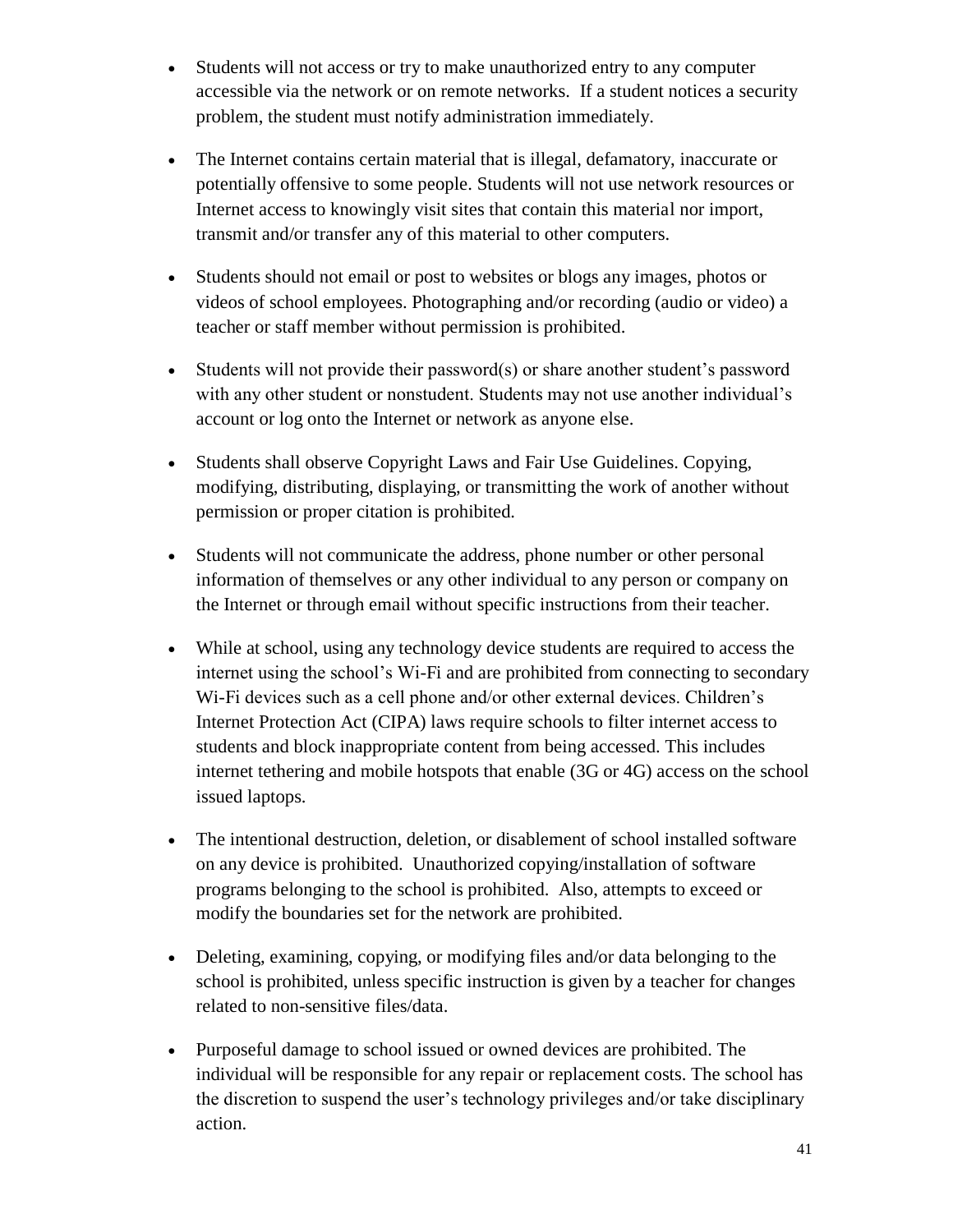## **Cellular devices:**

Please see student cell phone policy outlined in Cell Phone Policy/Students.

## **Wearable Technology:**

Students are **NOT** allowed to wear watches, Fitbits or other wearable technology that uses Wi-Fi or Cellular date. This technology is capable of violating this policy and is a distraction to the student and the classroom.

## **Google Apps for Education**

While attending St. Alphonsus School, each student in grades 4-8 has access to Google Apps for Education (GAFE). The Google apps "suite" includes word processing, spreadsheet, presentation, classroom, and other collaborative tools. Additionally, this suite of applications is available in "the cloud", which allows our students access to their work, from any device, be it a smartphone, tablet, laptop, or desktop computer. Finally, a student's Google Apps login allows them access to our classroom Chromebooks.

In order to create a safe, effective way for students and staff to communicate with one another, St. Alphonsus School issues to each student in grades 4-8 a GAFE account under the domain @stalphonsusbr.org. Students access their account using Gmail. St. Alphonsus is required by the Child Internet Protection Act (CIPA) to have measures in place which protect students from harmful materials. The email feature is disabled. Students will use their account for login purposes only, which provides access to apps and cloud storage. The email feature will only be allowed during email etiquette lessons and will be disabled at the completion of the activity.

Parents of students in grades 4-8 will need to read and sign the Google Apps for Education Acceptable Use Policy that will be sent in a separate document.

## **Violation of Policy**

Users will be held accountable for their actions. Privileges will be lost if the Acceptable Use Policy is violated and disciplinary consequences may be imposed.

**The administration reserves the right to impose disciplinary consequences with respect to any act or actions not specifically listed herein but which actions are determined by the administration to be illegal, immoral, unethical, criminal, a violation of any local, state or deferral law or regulation, and/or a violation of the goals, principles, or educational objectives or policies of St. Alphonsus Catholic School or The Diocese of Baton Rouge.**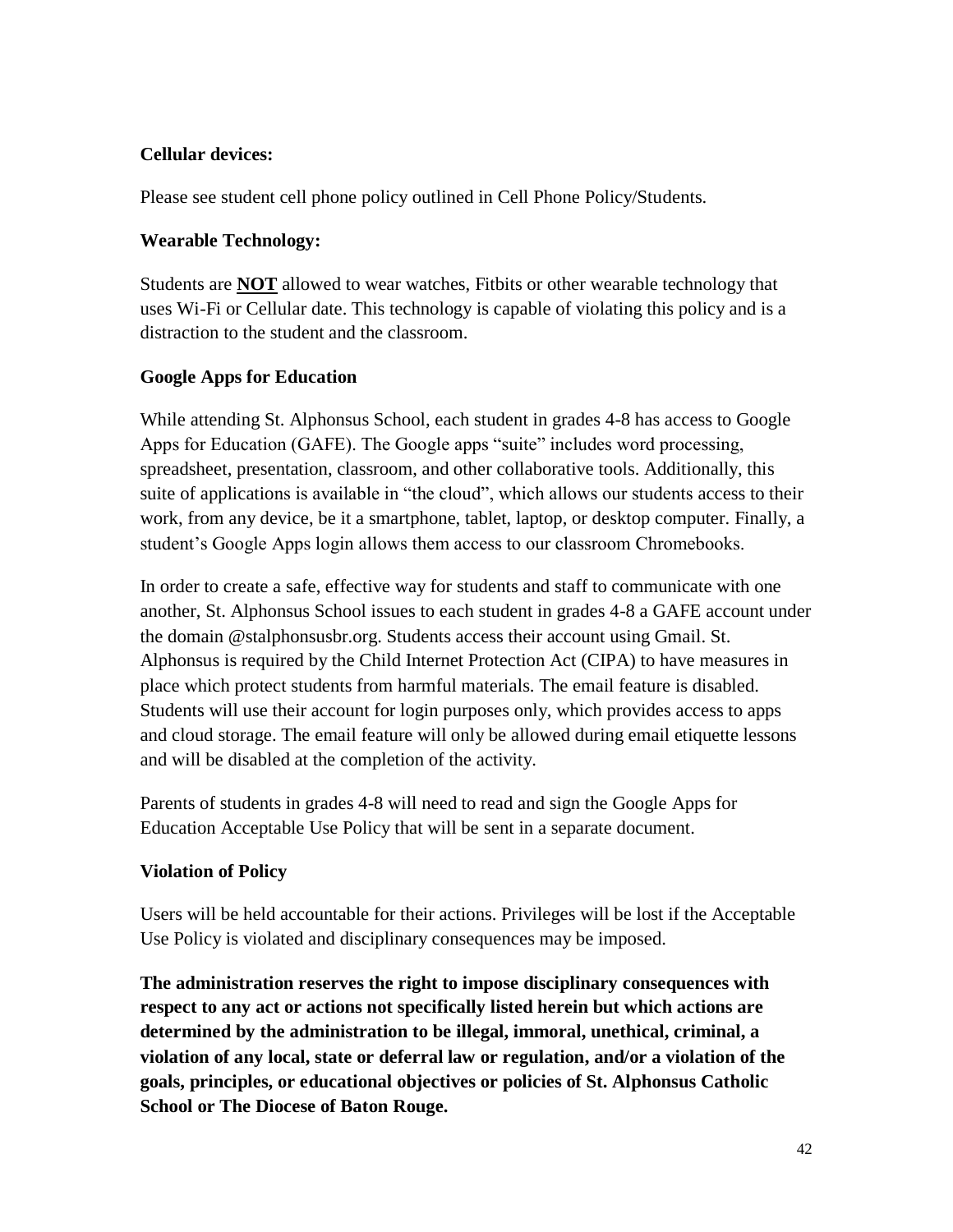## **The decision of St. Alphonsus Catholic School regarding inappropriate use of the technology or telecommunication resources is final. Monetary reimbursement will be sought for damage necessitating repair or replacement of software and/or hardware equipment**

It is the responsibility of the parent to read over the Telecommunications Acceptable Use Policy: Student Agreement with the student and ensure that the student understands the information outlined in the policy.

## **USE OF STUDENT INFORMATION/PICTURES**

The school reserves the right to use student pictures in publications and on the school's website. Any parent who does not wish her or his child's picture used must notify the principal in writing prior to the beginning of the school year.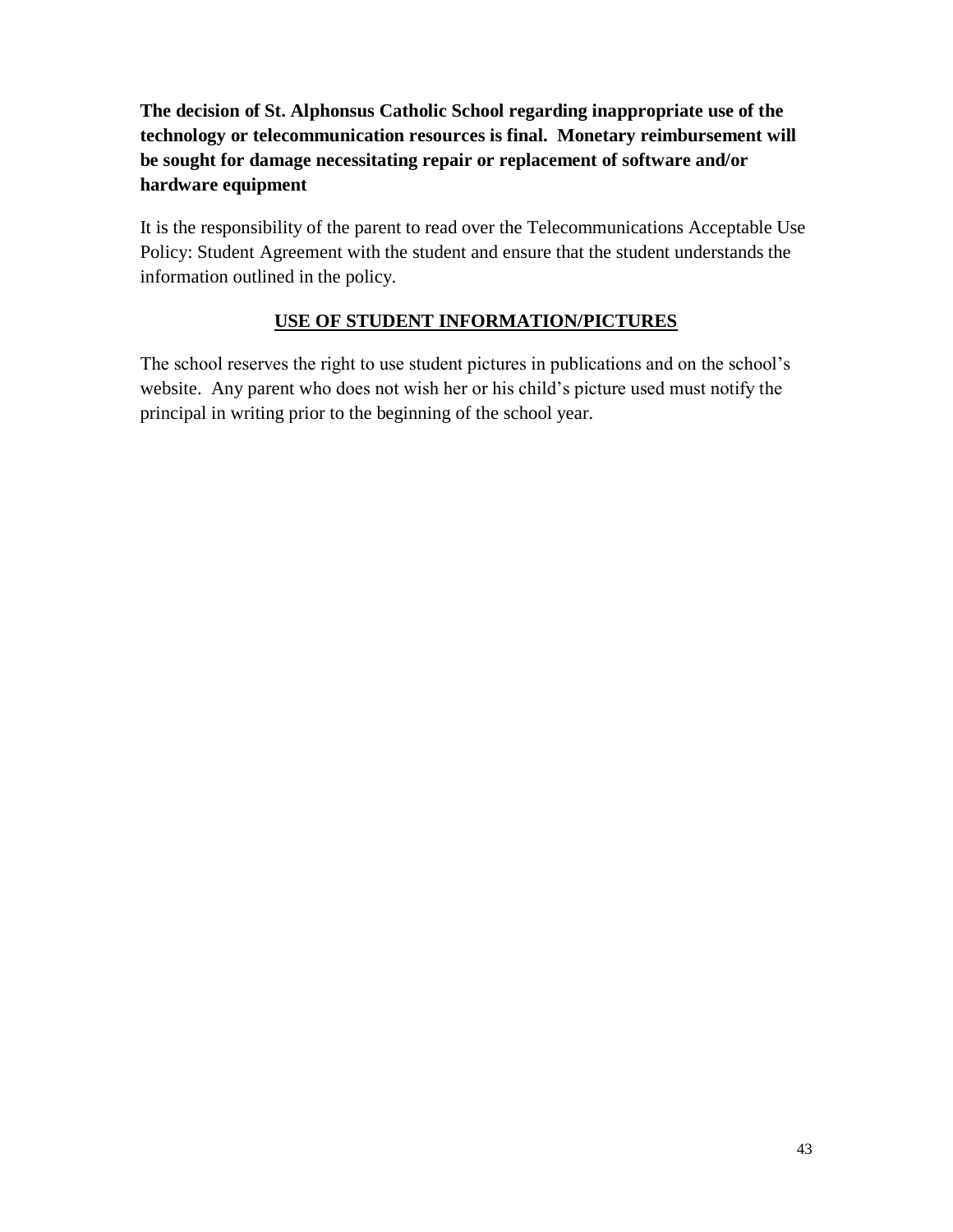## St. Alphonsus School Parent / Student Handbook

## **Family Agreement Form** 2021-2022

We/I have read the 2021-2022 **St. Alphonsus School Parent / Student Handbook**. We/I understand that these rules, regulations, and procedures are to be followed while my child(ren) attend St. Alphonsus School and will be administered impartially. By Diocesan policy, "Failure to abide by the regulations and policies of the school handbook by either the student and/or parent may result in the student's removal from the school".

As a parent/guardian, We/I understand the expectation to work courteously and cooperatively with the school to assist the student in meeting the academic, moral, and behavioral expectations of St. Alphonsus School.

**PUBLICATION RELEASE**: As stated in the handbook, we/I further understand SAS reserves the right to use student pictures in publications and on the school's website to include the name, voice and/or likeness of my child in the following media formats: news publications, audiovisuals, and other electronic transmissions issued by employees or designees of St. Alphonsus School. If you do not wish for your child(ren) to be in publications, please notify the office in writing.

**By signing below, We/I verify that we/I have read the St. Alphonsus School Parent / Student Handbook and all rules included within. We/I understand that these rules, regulations, and procedures are to be followed while my children attend St. Alphonsus School.**

| Parent Signature | Date |
|------------------|------|
|                  |      |
| Parent Signature | Date |

**By signing below, I verify that I have read the St. Alphonsus School Parent / Student Handbook and all rules included within. I understand that these rules, regulations, and procedures are to be followed while I attend St. Alphonsus School.**

| Student Signature | Homeroom Date |      |
|-------------------|---------------|------|
|                   |               |      |
| Student Signature | Homeroom Date |      |
|                   |               |      |
|                   |               | Date |